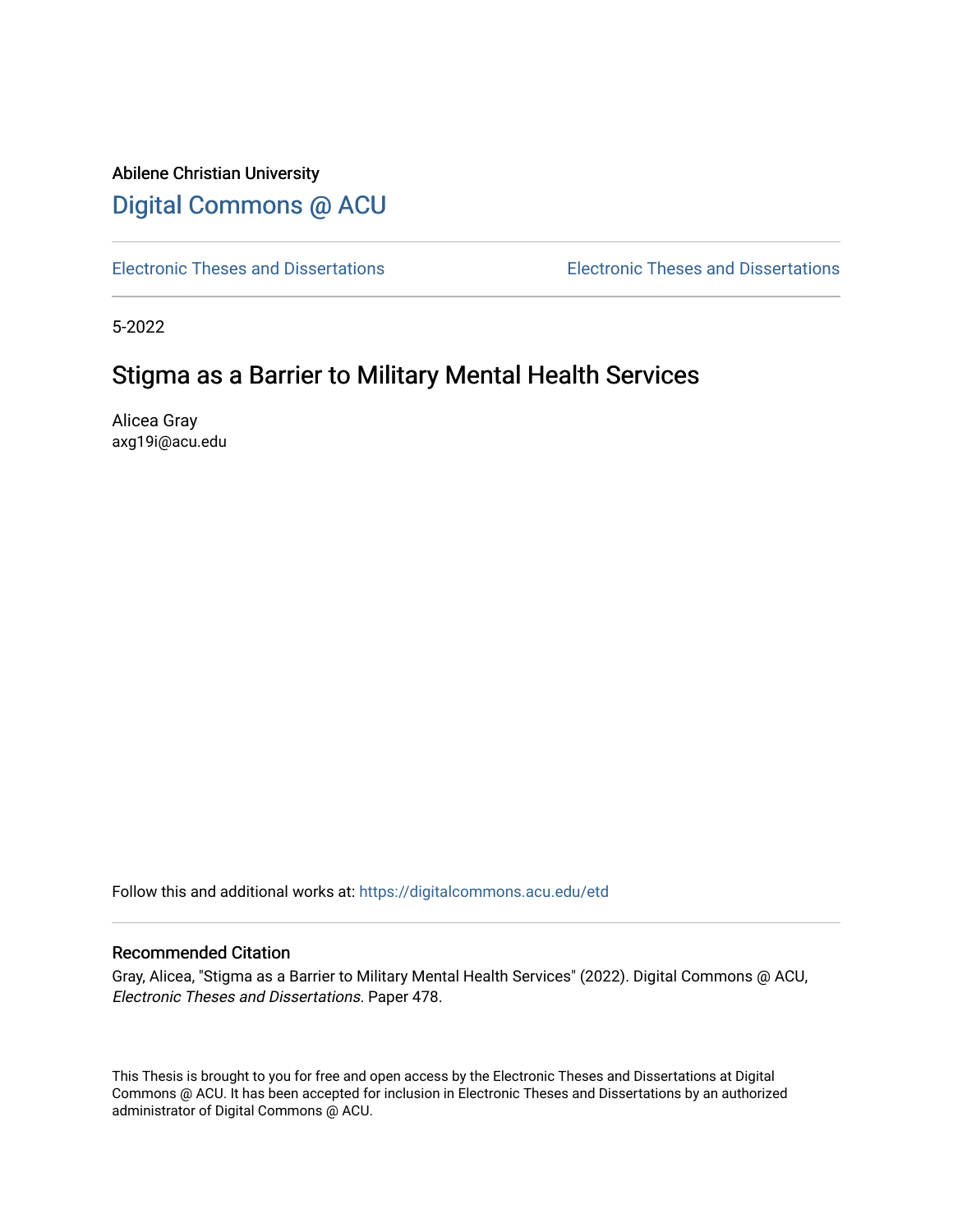#### ABSTRACT

A psychiatric disorder is perhaps an uncomfortable topic that isn't discussed enough in the military. However, the nature of the profession (i.e., the possibility of combat exposure) increases the risk of mental health disorders in the military. Despite the increasing awareness of the effects of untreated mental health conditions, a treatment gap still exists within the military culture. The present study aims to describe the prevalence of stigma in the military, as well as examine related factors, such as leadership behaviors and the associations between endorsed and anticipated stigma and treatment seeking intentions. Utilizing a questionnaire, this study investigated the extent to which stigma exists in a sample of U.S Army active-duty soldiers. The goal of this study was to identify the factors that contributed to their reluctance to seek care. By understanding the dynamics of treatment seeking behaviors and the gaps associated with care, future policy changes can be made that focus on normalizing mental health treatment in the military.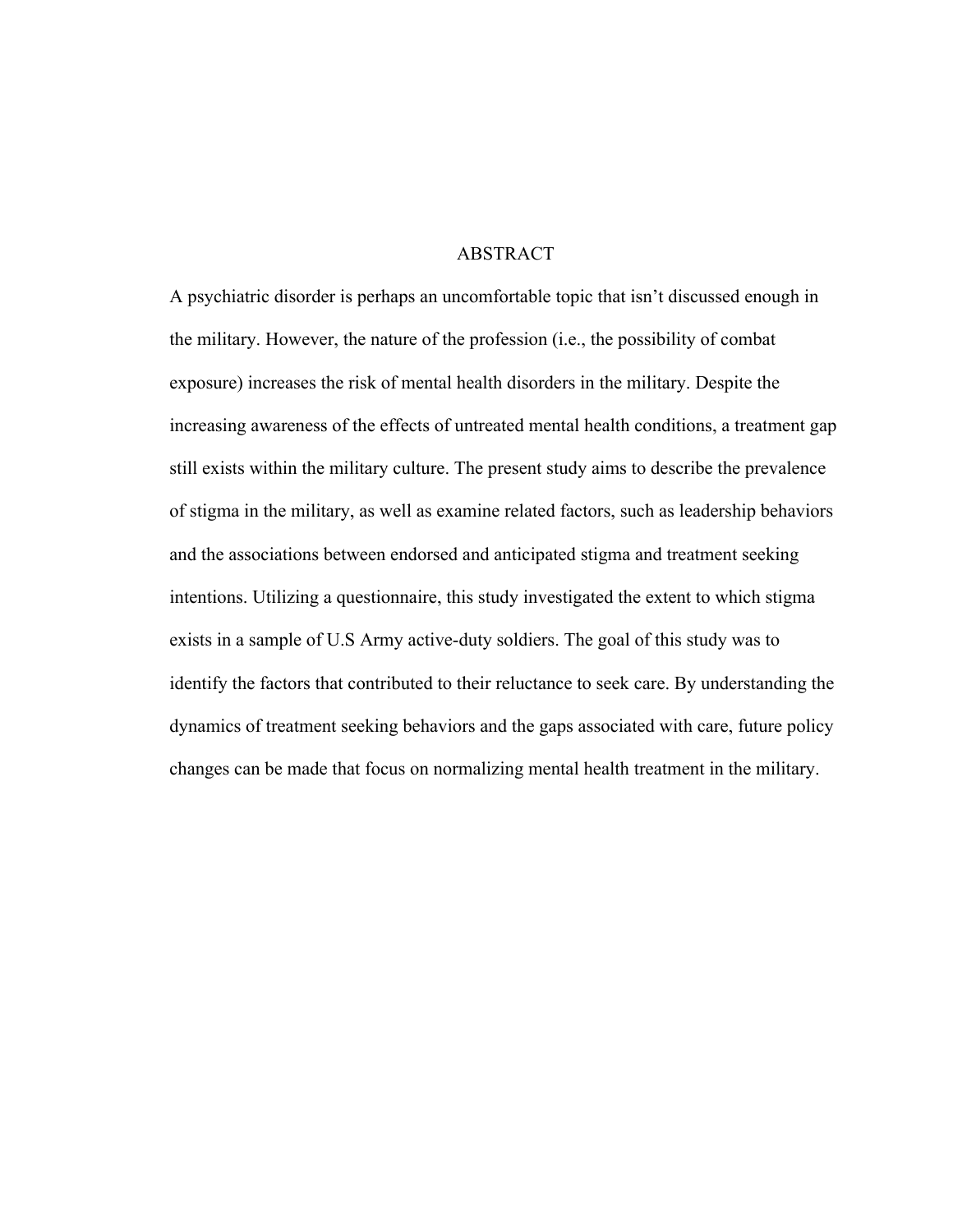Stigma as a Barrier to Military Mental Health Services

A Thesis

Presented to

The Faculty of the School of Social Work

Abilene Christian University

In Partial Fulfillment

Of the Requirements for the Degree

Master of Science in Social Work

By

Alicea Gray

May 2022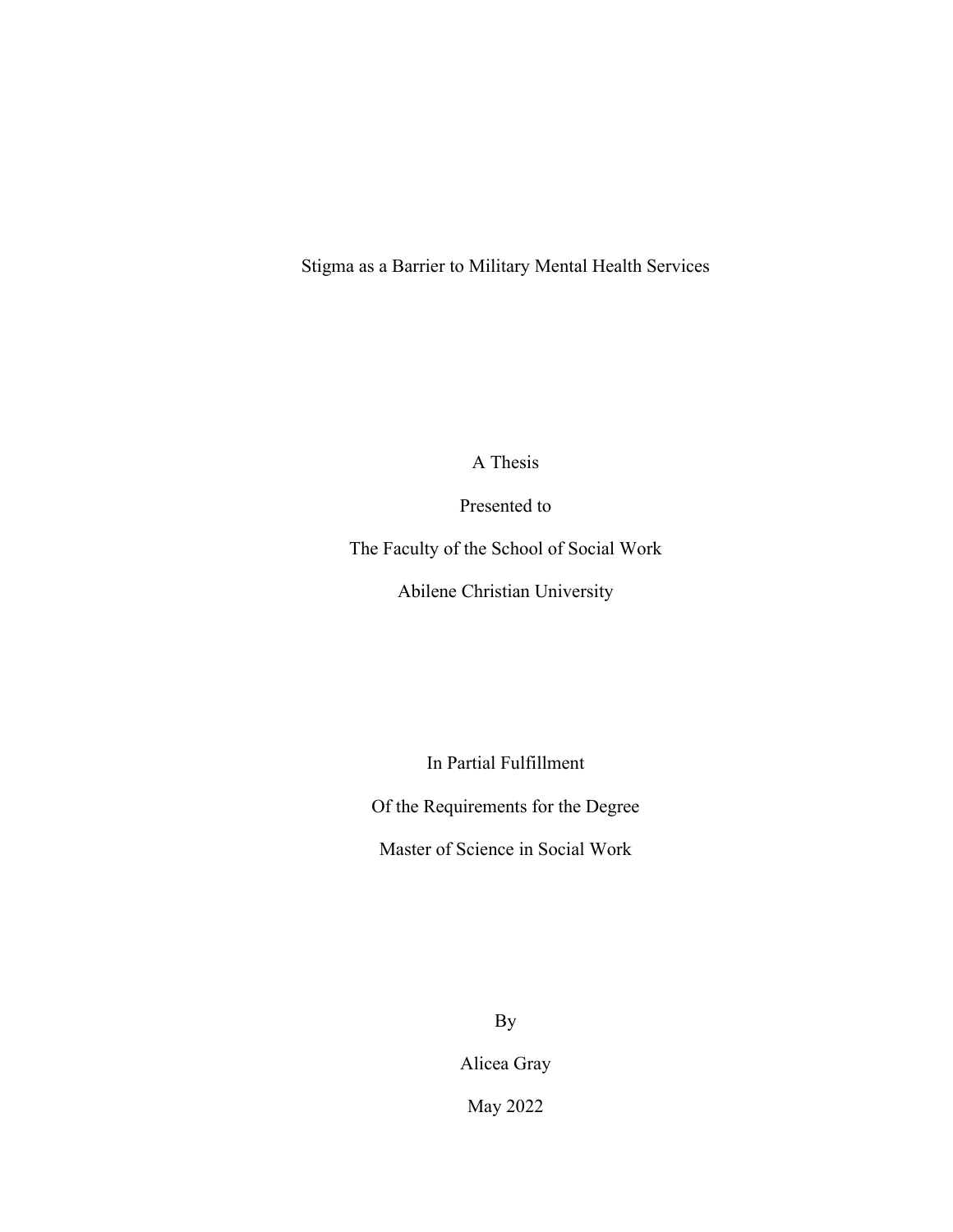This thesis, directed and approved by the committee for the thesis candidate Alicea Gray, has been accepted by the Office of Graduate Programs of Abilene Christian University in partial fulfillment of the requirements for the degree

Master of Science in Social Work

Assistant Provost for Residential Graduate Programs

Date May 4, 2022

Thesis Committee

Alan Lipps (May 4, 2

Dr. Lipps, Alan (Chair)

Malcolm Scott Malcolm Scott (May 4, 2022 14:45 CDT)

Dr. Scott, Malcolm

Maria B. 1. Bibiloni, Capt Maria B.J. Bibiloni, Capt, USAF (May 10, 2022 15:32 CDT)

CPT, Bibliloni, Maria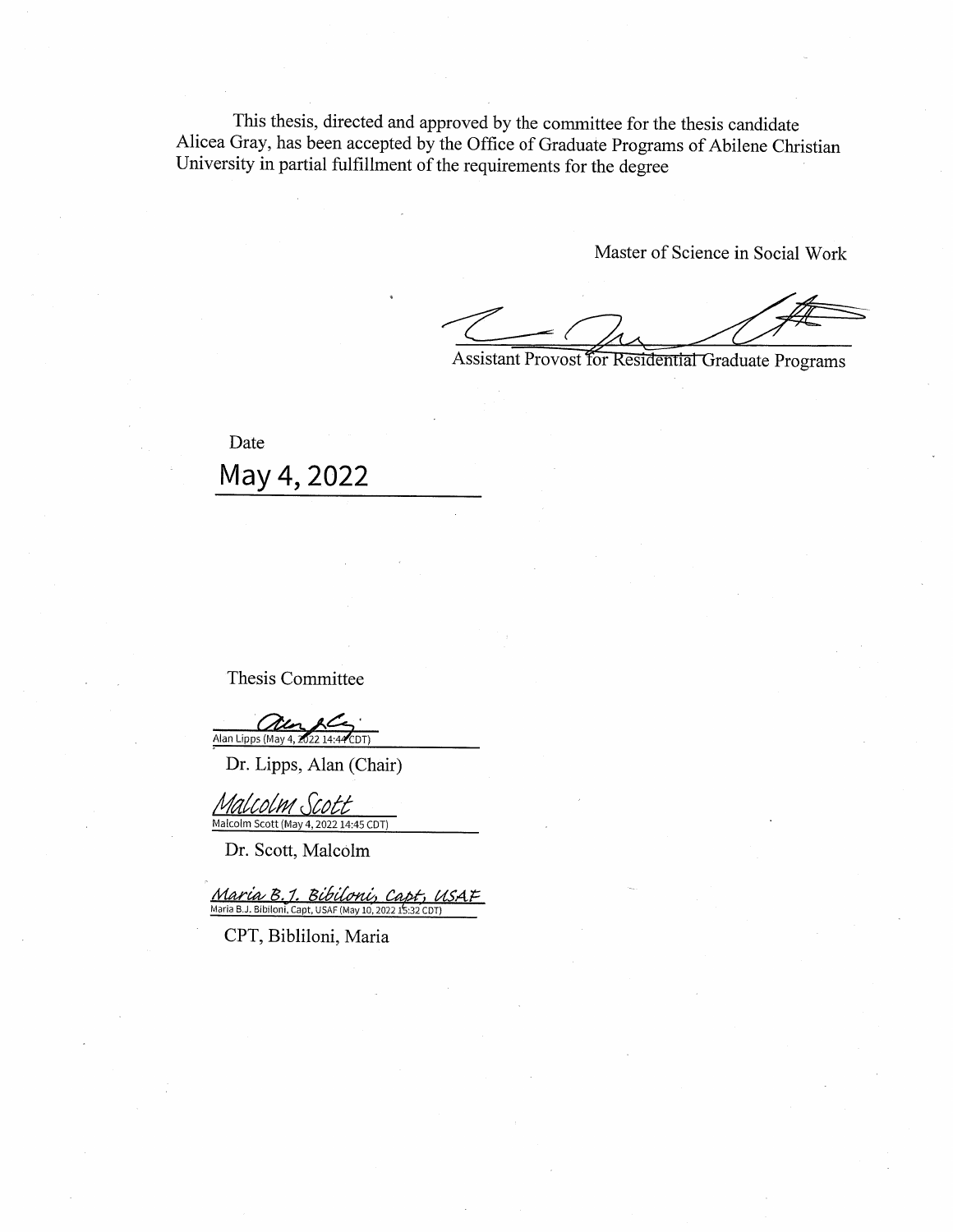I dedicate my clinical research project to all my fellow military buddies serving our country. Thank you for your bravery, strength, and commitment in protecting America's freedom.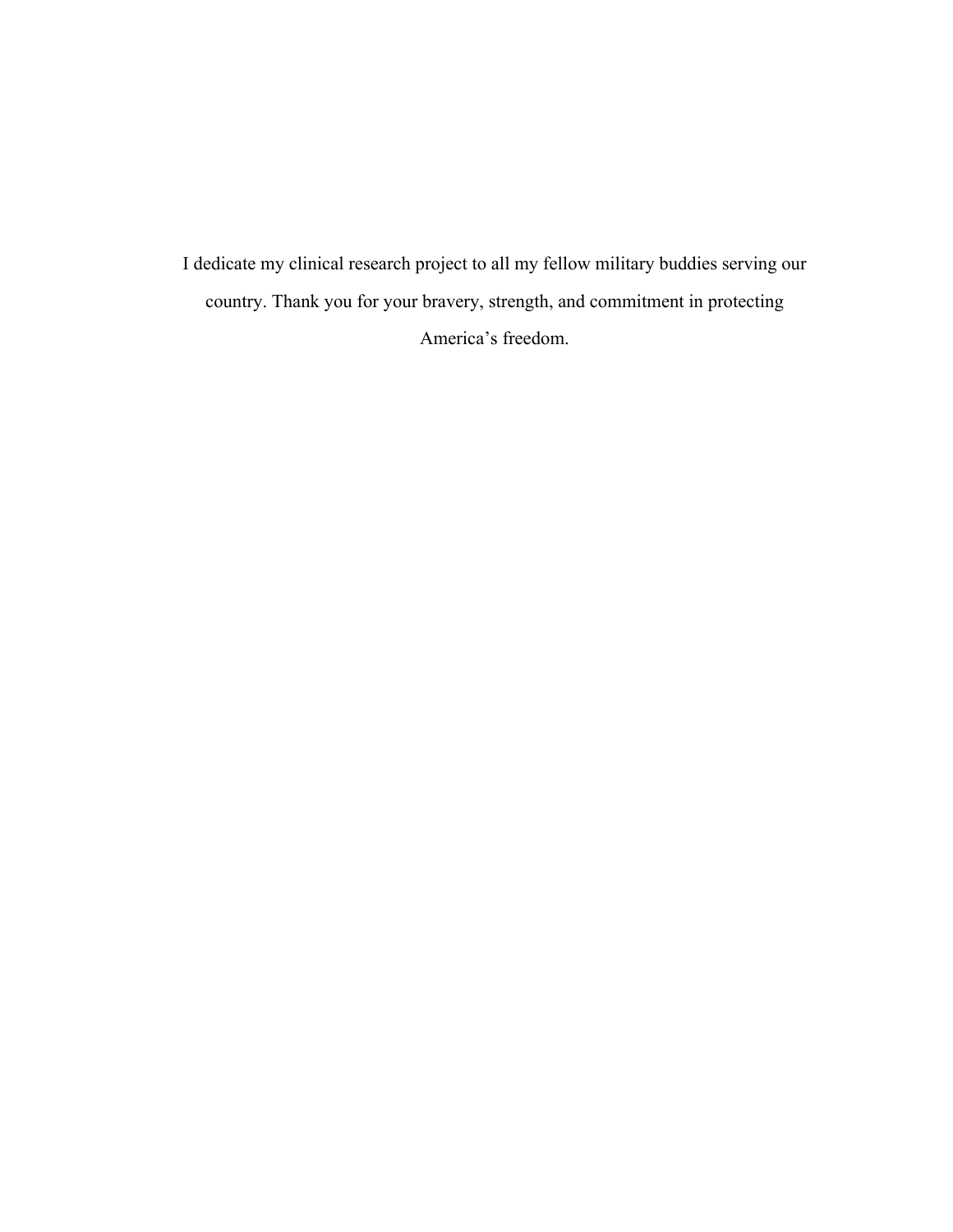#### ACKNOWLEDGMENTS

First and foremost, I would like to thank my committee, who worked with me over the last year to make this research possible. As my chair, Dr. Alan Lipps, went above and beyond to ensure I was supported through the entire process. His time, dedication and unwavering commitment contributed to the success of my research. Dr. Malcom Scott's expertise was essential in the development of my research and greatly appreciated. I would like to thank CPT Maria Bibilioni for the words of encouragement throughout my graduate experience. Her kind words inspired me to keep pushing through the struggle and reminded me of my end goal.

Finally, I would like to thank my friends, Kaleena, Kevin and Mike for being there for me throughout the entire process. I couldn't have completed this project without their presence in my life. I am truly grateful to have friends who refused to see me give up and constantly reminded me of my purpose in life. I love you guys.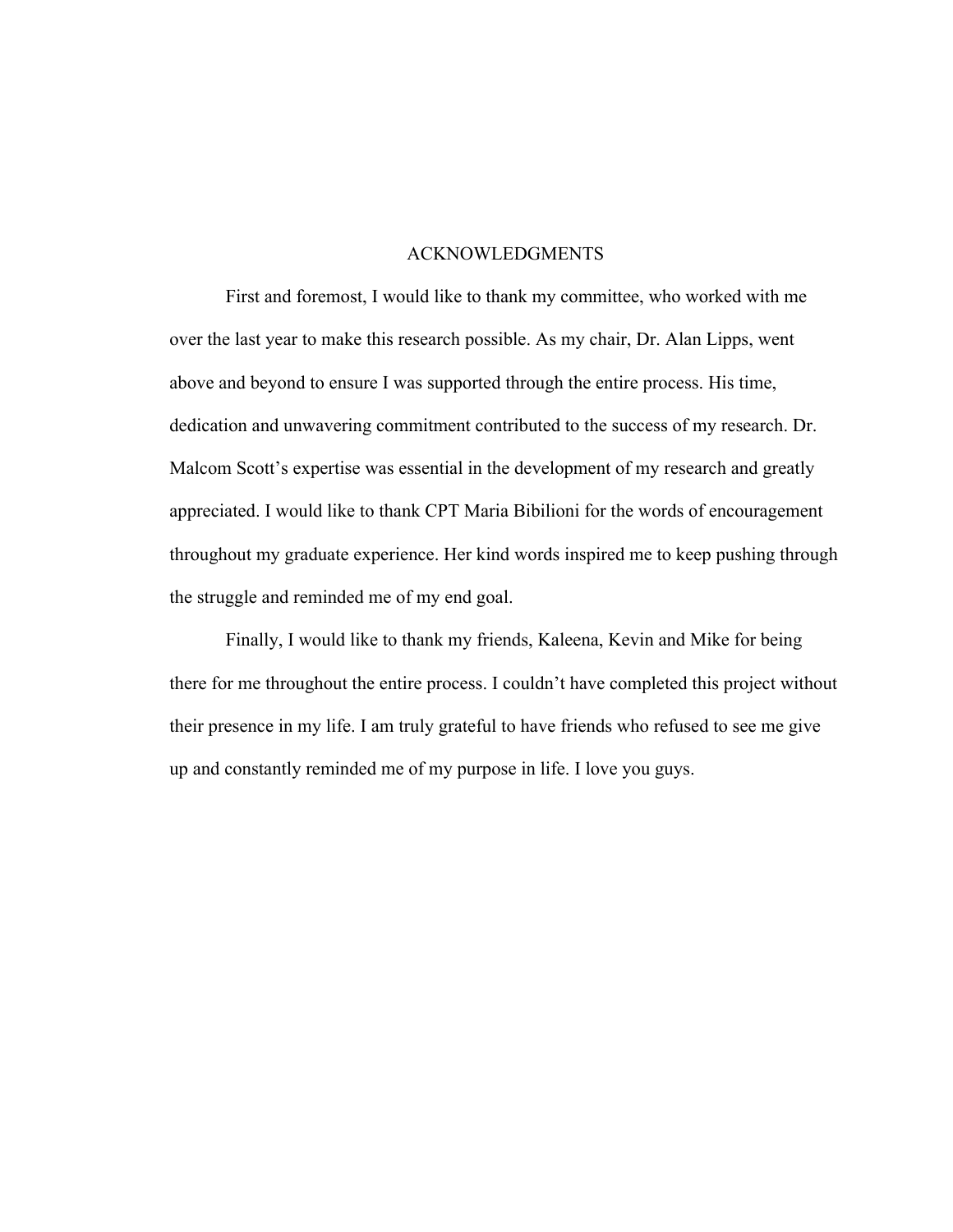© Copyright by Alicea Gray (2022)

All Rights Reserved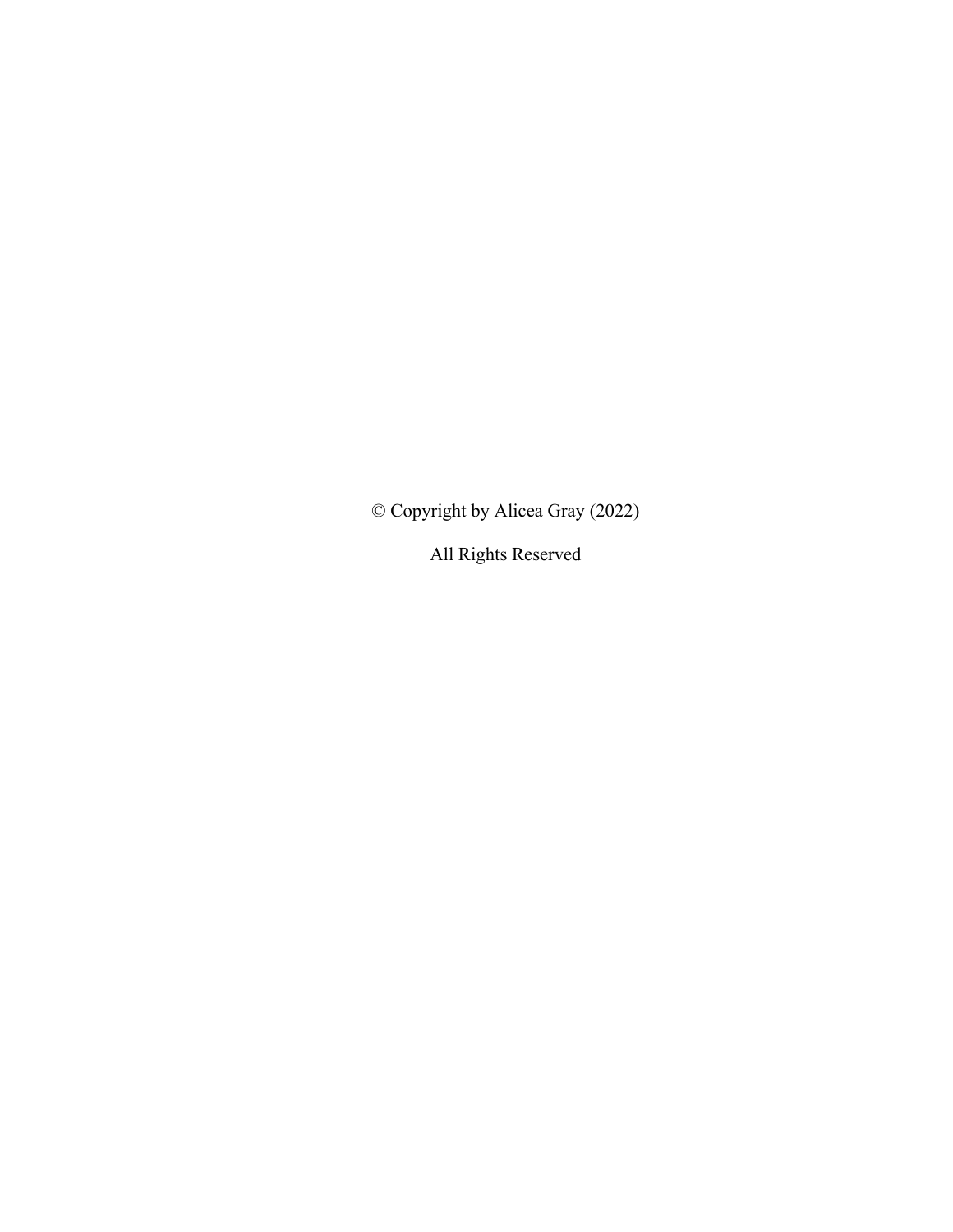# TABLE OF CONTENTS

| I.   |                                                               |
|------|---------------------------------------------------------------|
| Π.   |                                                               |
|      |                                                               |
|      |                                                               |
|      |                                                               |
|      |                                                               |
|      |                                                               |
|      |                                                               |
|      |                                                               |
|      |                                                               |
|      | Self-Stigma and the Effects of Military Treatment Avoidance19 |
|      |                                                               |
| III. |                                                               |
|      |                                                               |
|      |                                                               |
|      |                                                               |
|      |                                                               |
|      |                                                               |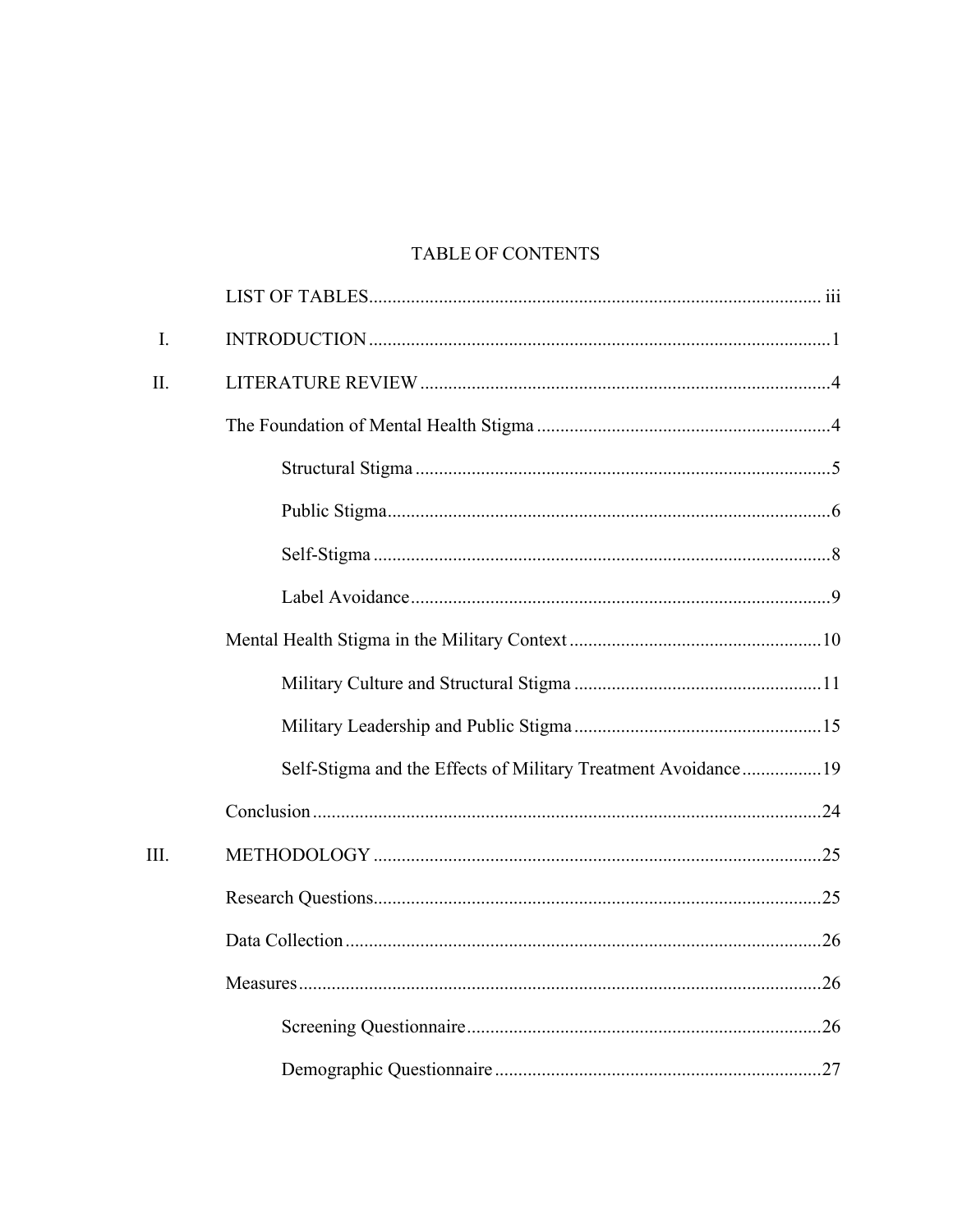|     | Walter Reed Army Institute of Research Leadership Scale |  |
|-----|---------------------------------------------------------|--|
|     |                                                         |  |
|     |                                                         |  |
|     |                                                         |  |
|     |                                                         |  |
| IV. |                                                         |  |
| V.  |                                                         |  |
|     |                                                         |  |
|     |                                                         |  |
|     |                                                         |  |
|     |                                                         |  |
|     |                                                         |  |
|     |                                                         |  |
|     |                                                         |  |
|     |                                                         |  |
|     |                                                         |  |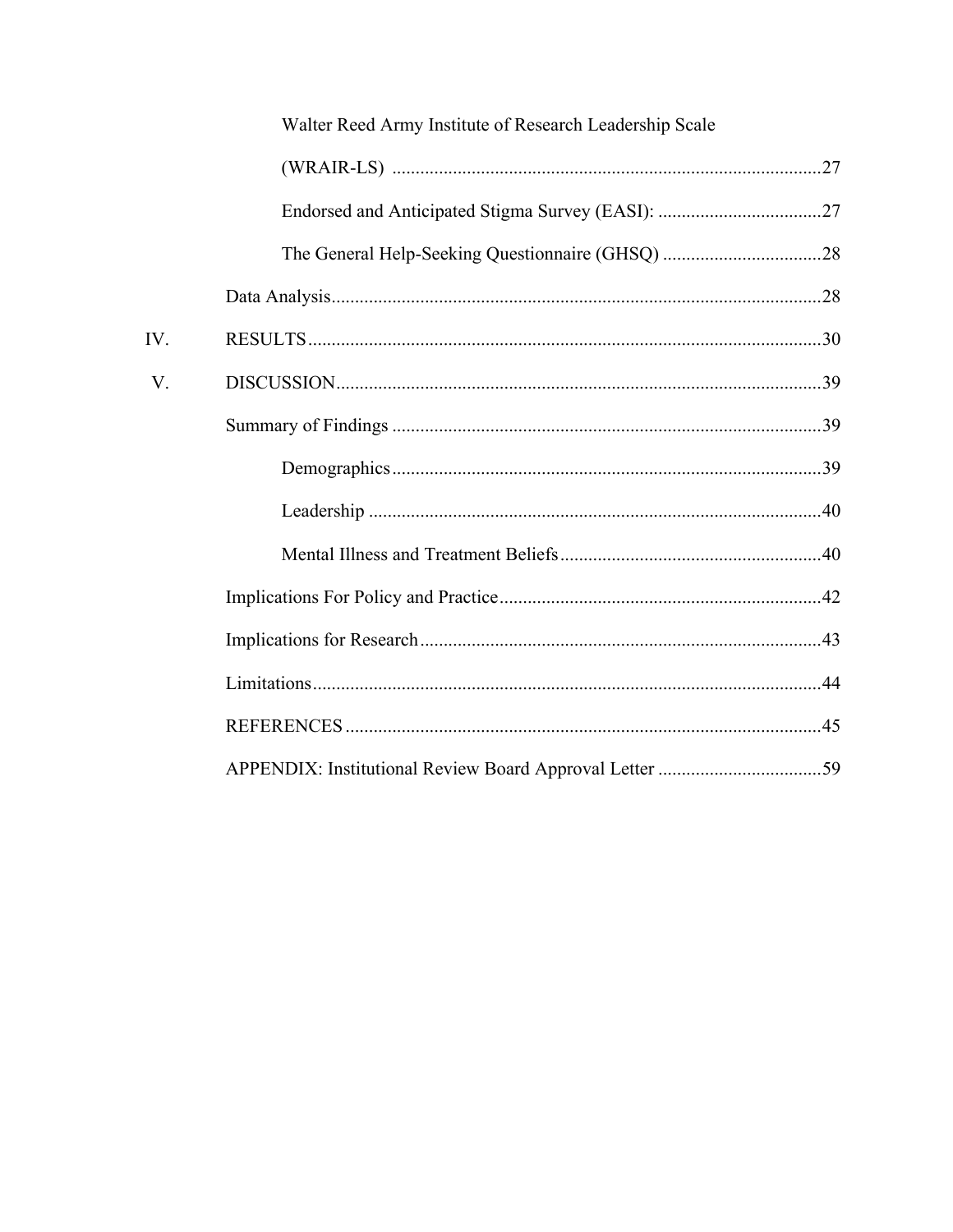# LIST OF TABLES

| 1.  |                                                                            |  |
|-----|----------------------------------------------------------------------------|--|
| 2.  |                                                                            |  |
| 3.  |                                                                            |  |
| 4.  |                                                                            |  |
| 5.  | Bias Corrected Regression Coefficients for EASI Subscales and Totaled GHSQ |  |
|     |                                                                            |  |
| 6.  |                                                                            |  |
| 7.  |                                                                            |  |
| 8.  |                                                                            |  |
| 9.  |                                                                            |  |
| 10. |                                                                            |  |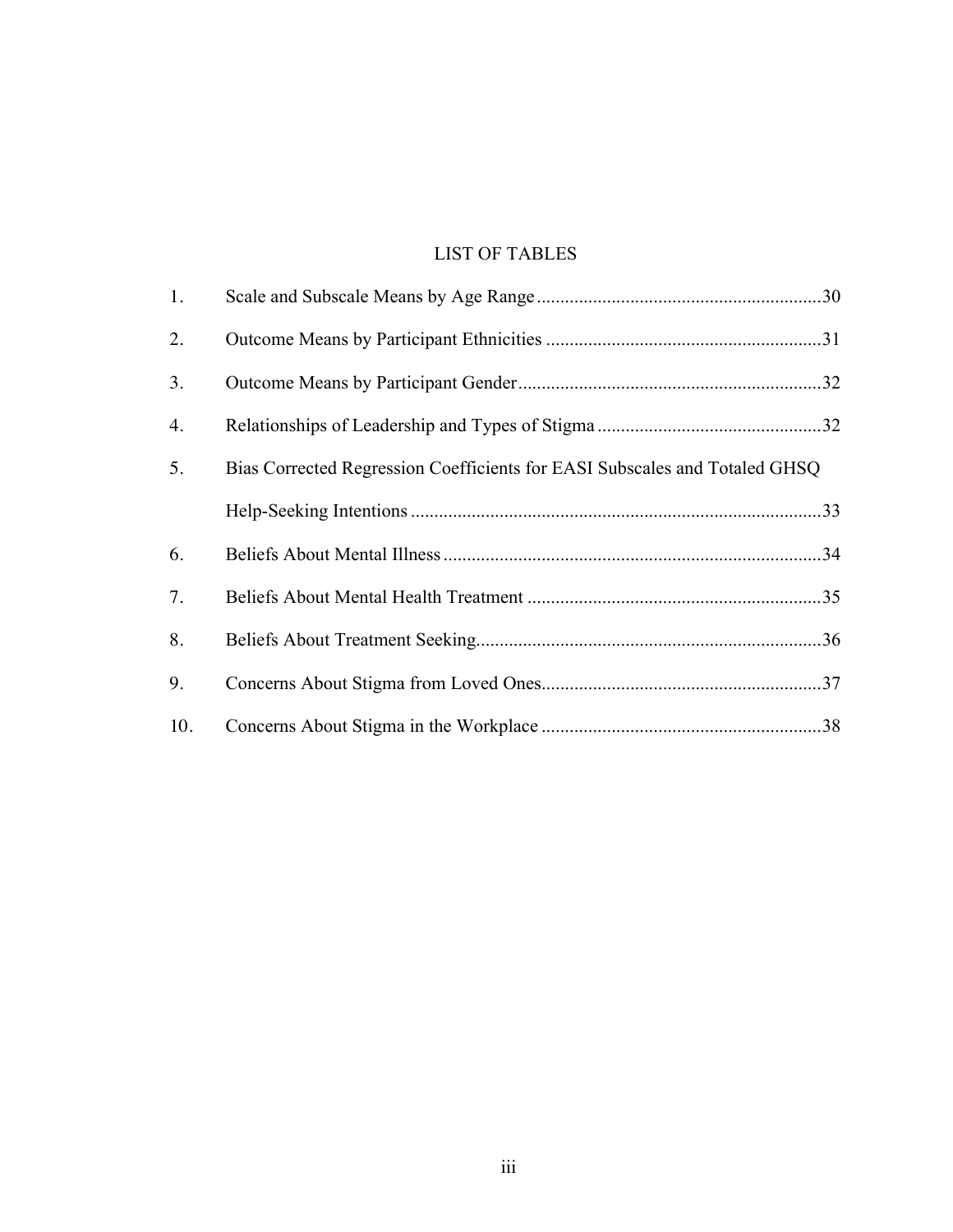### CHAPTER I

### INTRODUCTION

The military is known for courageous men and women who fight for their country. However, service members commonly face many hidden problems during their time in service. Military life includes deploying to hostile environments. For many, returning home is a pleasant experience; however, this isn't the case for all military members. Service members often experience unforeseen challenges upon arriving home from a long deployment. Likewise, deployment creates such stress for family members who are left at home, and absence of the military member results in changes to family dynamics. These variables can make reintegration a complex event for many service members returning home from deployment (Pessoa dos Santos et al., 2021).

In addition to the common stressors associated with returning home from deployment, being exposed to war and experiencing trauma, make service members more likely to be affected by drugs, alcohol, and other mental health problems (Forbes et al., 2019). Existing literature confirms that mental health issues, such as posttraumatic stress disorder (PTSD), anxiety disorders, and major depressive disorder are commonly associated with work-related stressors and deployments to a combat zone (Dickstein et al., 2010; Olson et al., 2018; Parnell et al., 2018). In 2015, the Department of Defense (DOD) conducted a behavioral health survey to assess the health related behaviors associated with the military population (Beckman et al., 2018). The data collected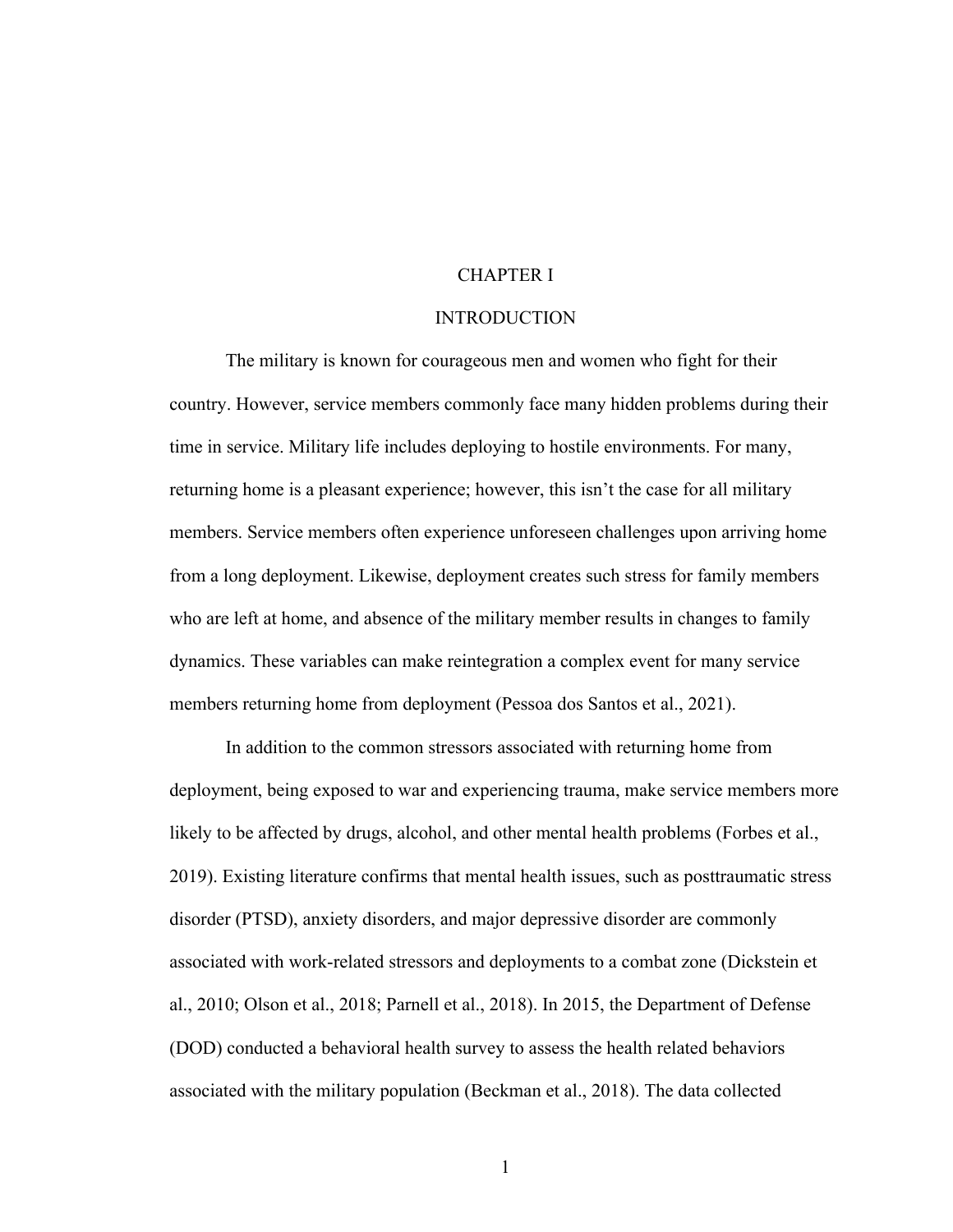indicated that 21% of active duty military members met criteria for a major depressive disorder, 14% met criteria for a generalized anxiety disorder, 9% met criteria for a posttraumatic stress disorder, 47% reported aggressive behaviors and 12% considered suicide since joining the military (Beckman et al., 2018). Furthermore, in the past year 26% sought mental health care; however, 36% who needed care refused to receive professional help, and 35% identified stigma as the main reason for the refusal of treatment (Beckman et al., 2018).

Although the prevalence rates of mental health disorders are high in the military, researchers have found that many members are reluctant to seek professional help due to the stigmas associated with mental health care. In 2015, Britt, Cheung, Jennings, Pury and Zinzow conducted a study that examined the impact stigma that's associated with mental health care has on the military population. Their research implied that various types of stigma were strongly associated to the treatment seeking process (Britt, et al., 2015). Similar to findings, McEnany and Schereiber found that stigma is considered one of the primary barriers to care for military members (2015). Furthermore, possible combat exposure for military personnel increases the risk of a psychiatric illness, however, "stigma creates an unconscious predisposition against seeking care" (McEnany et al., 2015, p. 55).

Based on existing literature, apprehension to seek treatment in the military is influenced by the many stigmas associated with mental health services (Ajzen et al., 2007). There are several factors that contribute to the resistance of care for military members. Therefore, the aim for this study will be to investigate the extent to which stigma exists in a sample of active-duty soldiers. Furthermore, this study will evaluate the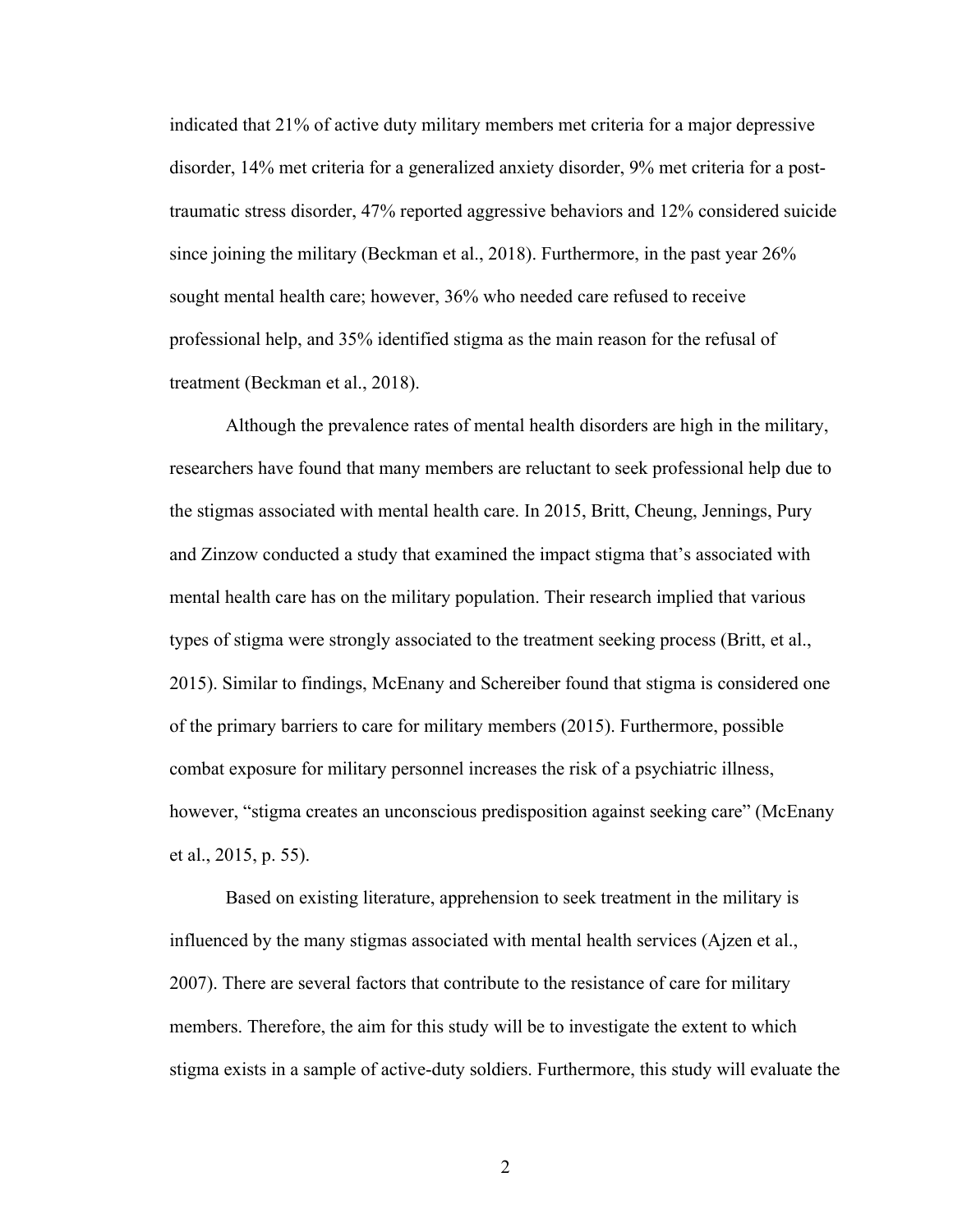associations between leadership ratings and stigma rating scores. Ultimately, this study will assess the associations between endorsed and anticipated stigma and treatment seeking intentions related to mental health treatment.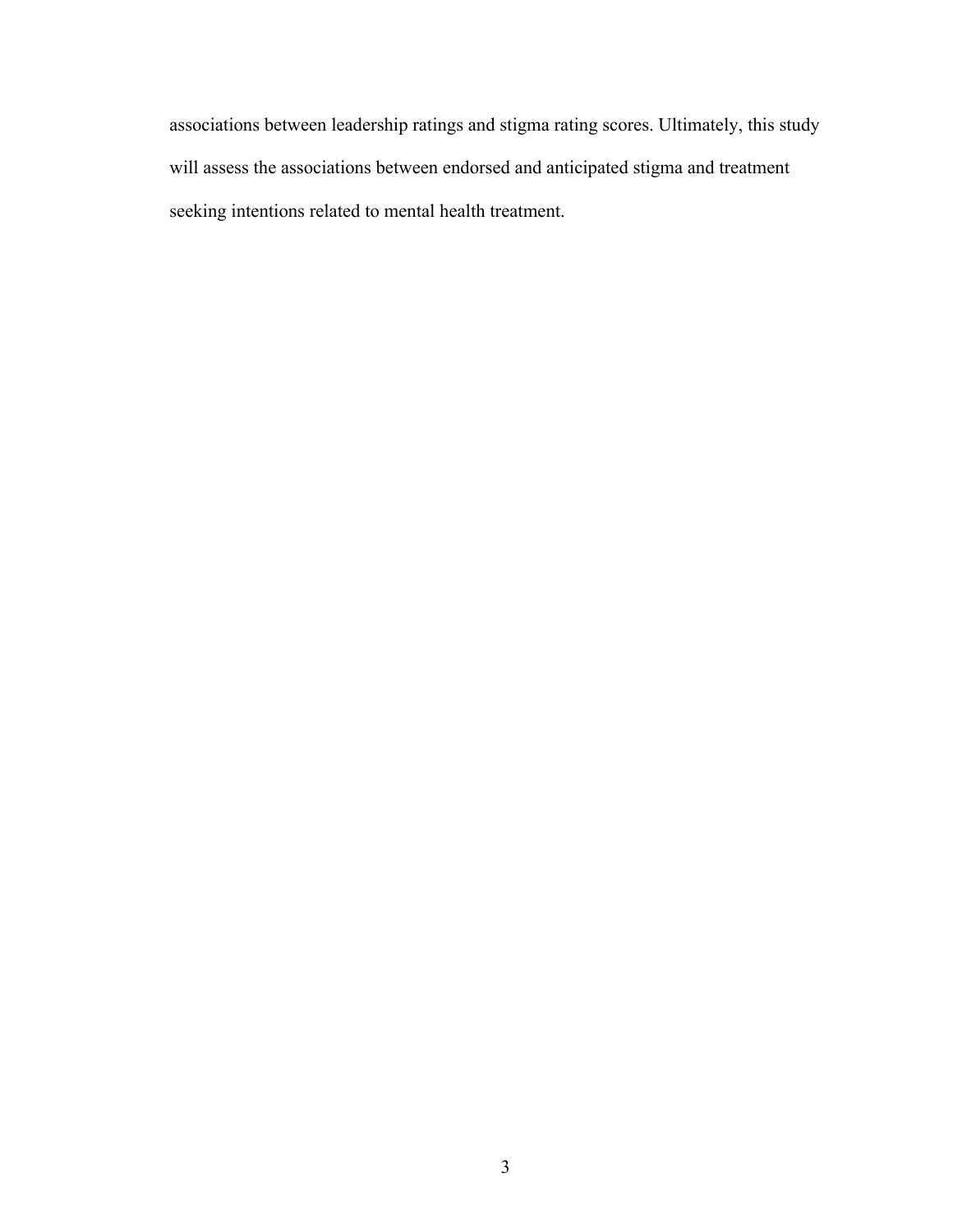## CHAPTER II

### LITERATURE REVIEW

#### **The Foundation of Mental Health Stigma**

Interest in research of the concept stigma has resulted in an evolution of definitions (Link & Phelan, 2001). One relatively early definition of stigma defined it as a personal characteristic that shames the stigmatized individual (Goffman, 1986). Goffman observed that stigma involves a relationship between the personal attribute and a stereotype that ultimately leads to diminished social status (Corrigan et al., 2014; Link & Phelan, 2001; Schreiber et. al., 2015). To distinguish stigma from other social phenomena, Link and Phelan (2001) proposed four elements of stigma. These included: (a) that stigma is a label for an outgroup; (b) that the label illuminates differences in the outgroup that carry a negative connotation; (c) that these differences separate groups into *us* and *them;* and (d) that this separation leads to discrimination. Corrigan et al. (2014) further refined the Link and Phelan (2001) elements of stigma using a grid to organize different types of stigma by the manner in which stereotypes, prejudice, and discrimination operate. In so doing, the types *structural*, *public*, *self* and *label avoidance* were differentiated.

• *Structural stigma* exists on a macro level and emerges when laws, policies, or practices of larger institutions intentionally or unintentionally limit opportunities for people with mental illnesses (Hatzenbuehler, 2018; Link & Hatzenbuehler, 2016).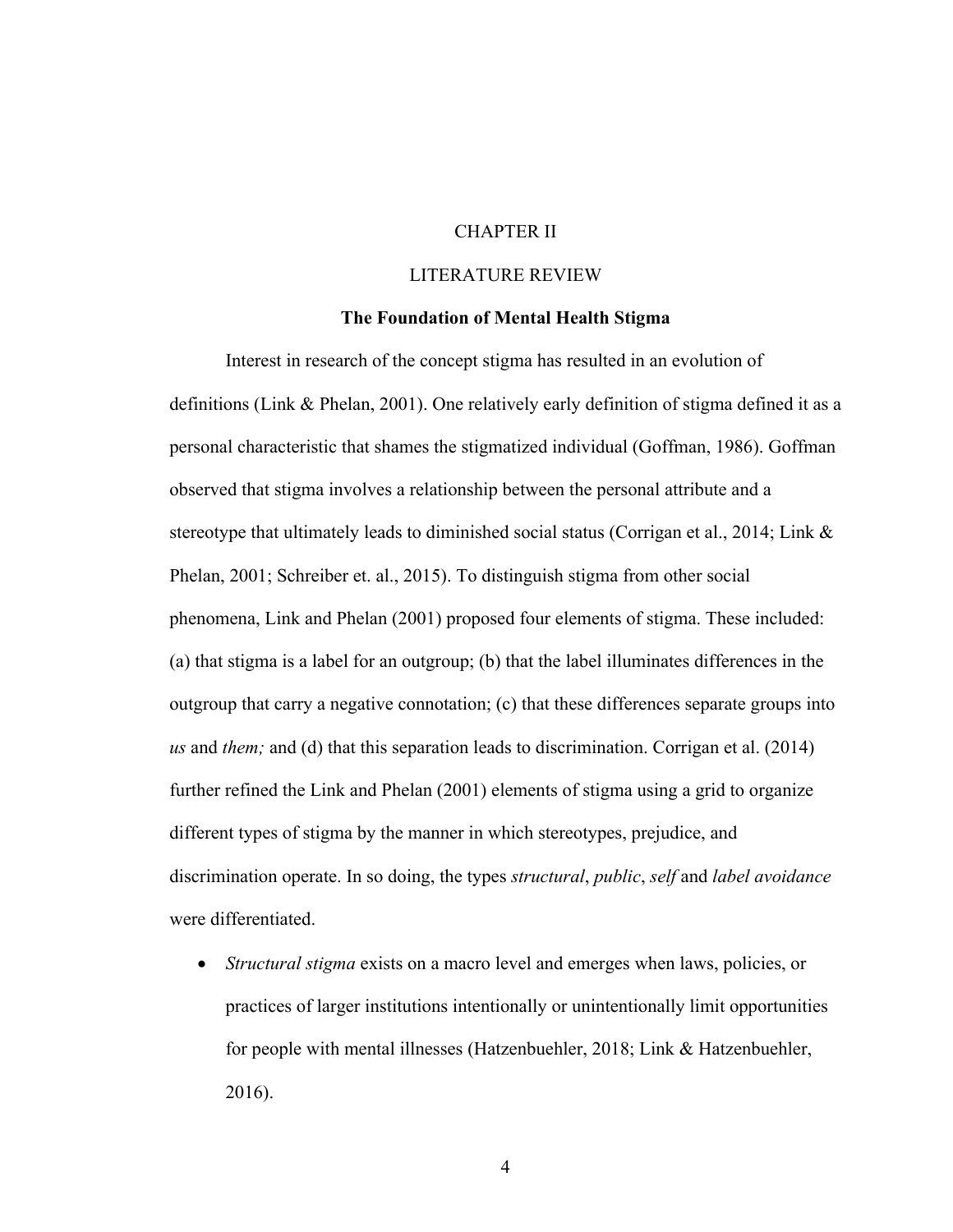- *Public* (also called *social*) *stigma* exists on a macro or mezzo level and is the process by which stereotypes are used to label a particular group possessing a particular attribute (e.g., mental illness). At the public level, discrimination occurs when members of the stigmatized group cannot obtain, or have trouble obtaining, employment, adequate housing, quality healthcare, etc. (Corrigan et al., 2014; Corrigan et al., 2016; Corrigan & Bink, 2015).
- *Self-stigma* exists on a micro level and occurs when an individual absorbs the negative stereotypes society has placed on mental illness, resulting in a decrease in self-esteem or treatment avoidance (Drapalski et al., 2013).
- *Label avoidance* exists when an individual is aware that those who are labeled as belonging to a stigmatized group are discriminated against and avoids the label (e.g., by not seeking treatment) (Corrigan et al., 2014)

#### **Structural Stigma**

*Structural stigma* refers to the "social and institutional policies and practices that undermine opportunities of people with mental illness" (Corrigan et al., 2014, p. 43). Research shows that the public's opinion has great influence over policy decisions; therefore, public stigma is strongly related to structural stigma. As legislators represent the public, and the public largely does not support increased funding for mental health and mental illness (MHMI) related policies and services (Conley, 2021; Corrigan et al., 2004). legislators structurally stigmatize MHMI in a variety of ways (Corrigan et al., 2004). These methods can include introducing and voting for bills that promote stigma or voting against funding or legislation that are supportive of the interests of the MHMI population (Conley, 2021; Corrigan et al., 2004). Legislators may also choose to ignore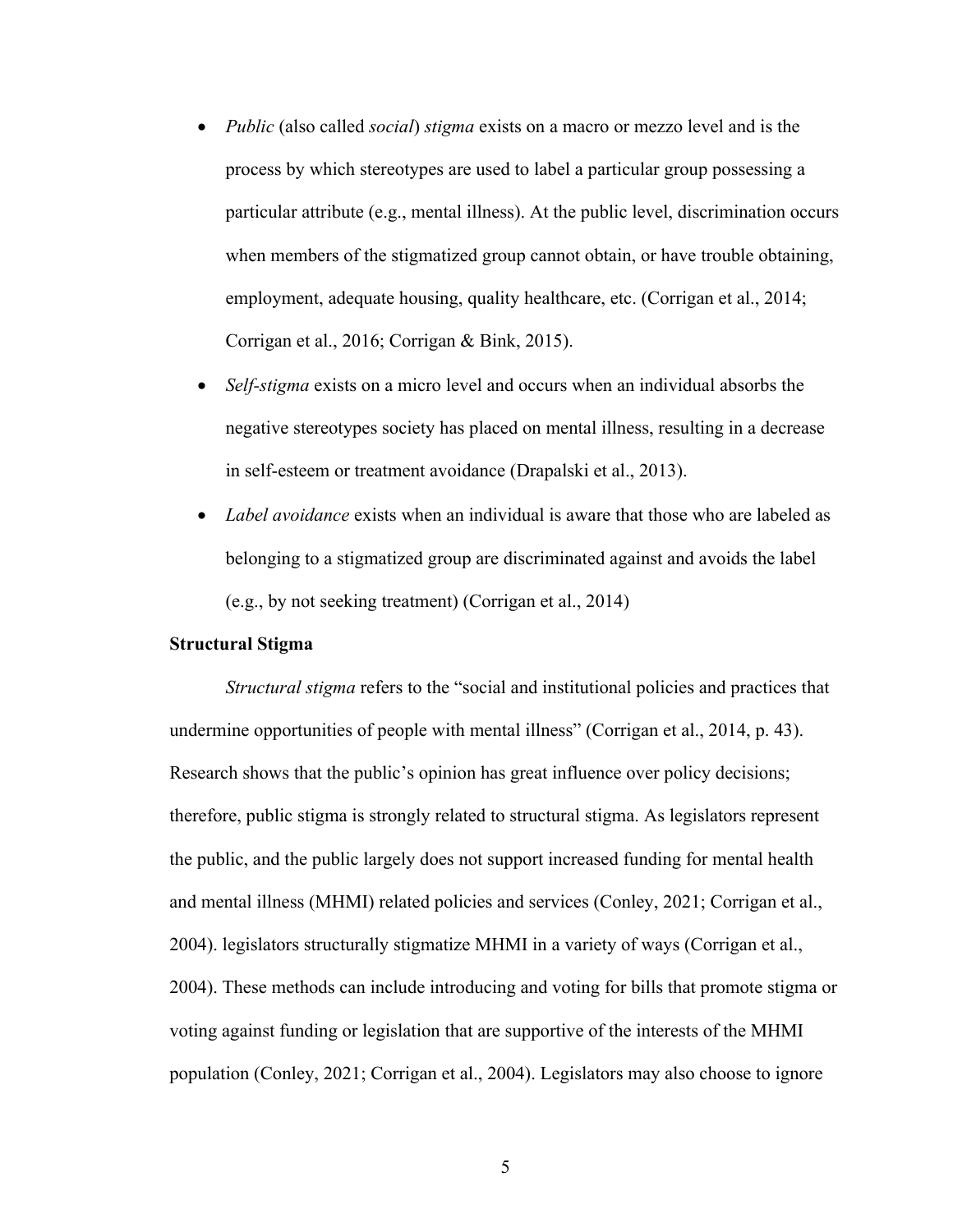the voices of stigmatized constituents (Hatzenbuehler & Link, 2014; Link et al., 1991; Link & Hatzenbuehler, 2016).

### **Public Stigma**

In the social cognitive paradigm Corrigan and Watson (2002) described for understanding stigma, mental illness-related public stigma is defined as public labeling of (i.e., assigning a stereotype to), and subsequent discrimination against, people with mental illnesses. Acting as socially constructed knowledge structures, stereotypes are an efficient mechanism for transmitting widely-held beliefs about a group of people (e.g., those with mental illnesses). The mental illness stereotype includes the beliefs that persons with mental illnesses are dangerous, incompetent, and characterologically flawed (Corrigan & Watson, 2002). Prejudice is an attitude that is a combination of stereotype endorsement and negative emotional reactions (e.g., fear, anger). Discrimination occurs when prejudice produces a behavioral action that adversely affects a member, or members, of a stereotyped group (i.e., those with a mental illness). Therefore, public stigma occurs when a stereotype is generally accepted by a population and that population engages in discriminatory behavior toward the stereotyped group.

Public stigma has an important influence on discrimination against persons suffering from mental illness as it influences the context in which healthcare, employment, and housing services are provided (Parcesepe & Cabassa, 2013). Public discrimination against mentally ill people can include poor quality of healthcare, refusing to rent to a person because of a mental illness, or refusal to employ people because of mental illness (Parcesepe  $\&$  Cabassa, 2013). That quality of healthcare for persons diagnosed with a mental illness is inferior to that received by those not diagnosed with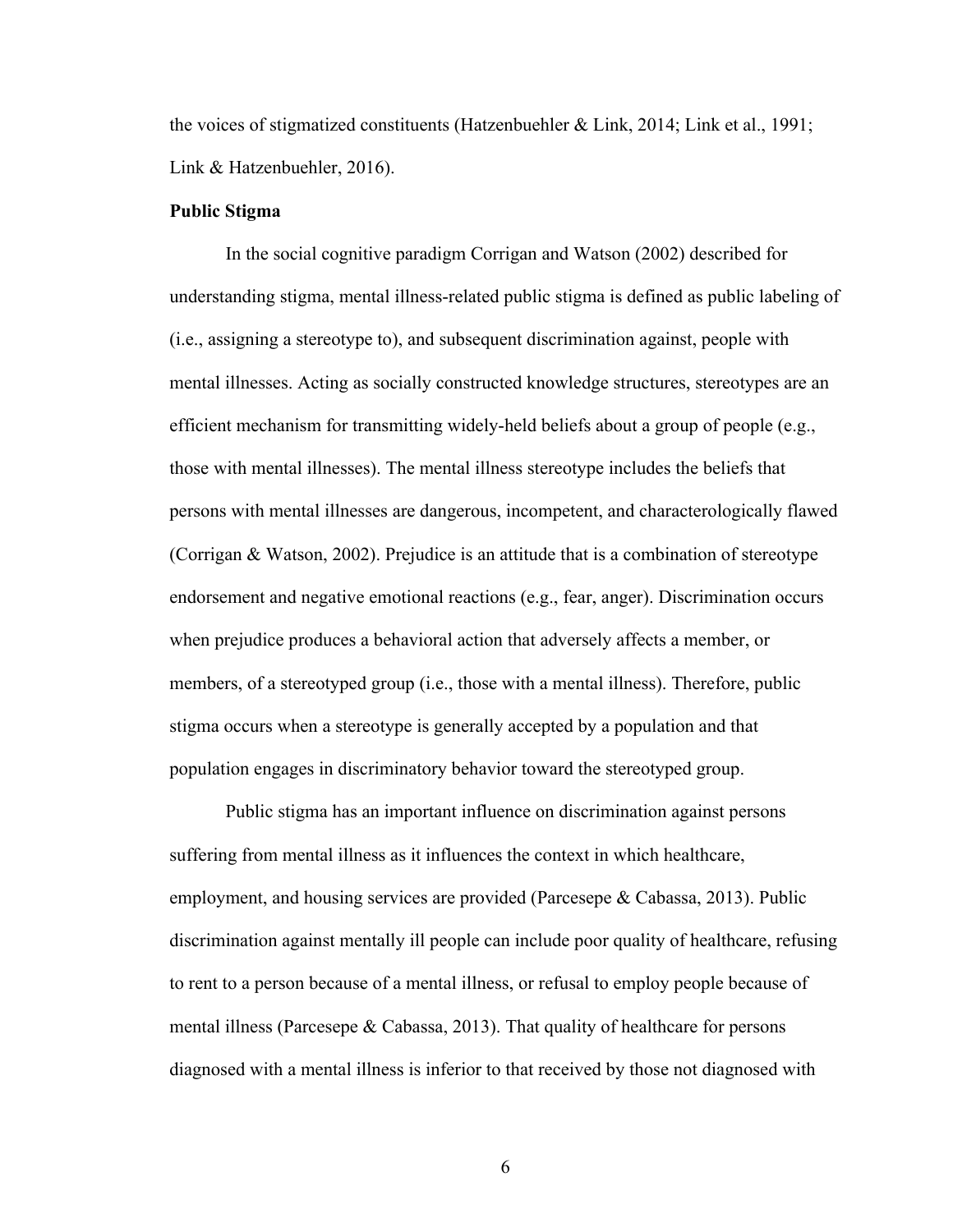such an illness is well documented (Temple et al., 2021). Similarly, employment discrimination against those with mental illnesses persists with studies showing that the unemployment rate for people diagnosed with psychiatric disorders is three to five times higher than it is for those without such diagnoses (Cook et al., 2005). One study reported that 61% of mentally disabled working age adults are unemployed, while only 20% of working-age adults in the general population are unemployed (Cook et al., 2005).

One model used to explain and help disentangle the contributions of multiple variables involved in public stigma is called the *etiology and effects of stigma* (EES) model (Parcesepe & Cabassa, 2013). The EES model proposes that sociodemographic variables (e.g., age, race, education, etc.) of both the individual with a mental illness and those in the community who might either offer support to, or ostracize the individual with a mental illness, will influence cognitive processes related to the mental illness (e.g., causal attributions, moral judgments, etc.). The cognitive processes of attributions (e.g., is this biological, characterological, stress-related, etc.) and judgments (is this a mental or physical problem? How severe is this?) inform stigmatizing beliefs. Stigmatizing beliefs (e.g., that a person with schizophrenia is dangerous) are associated with discriminatory actions (i.e., measured as social distancing).

Though a complete review of the Parcesepe and Cabassa (2013) systematic review of public stigma studies would be to lengthy to report here, this study found limited support for the EES model. Most notably, a substantial number of Americans prefer to distance themselves from people diagnosed with mental disorders. Higher levels of education and being female were associated with less desire to socially distance. Attributions (e.g., bad character, absence of discipline) correlated significantly with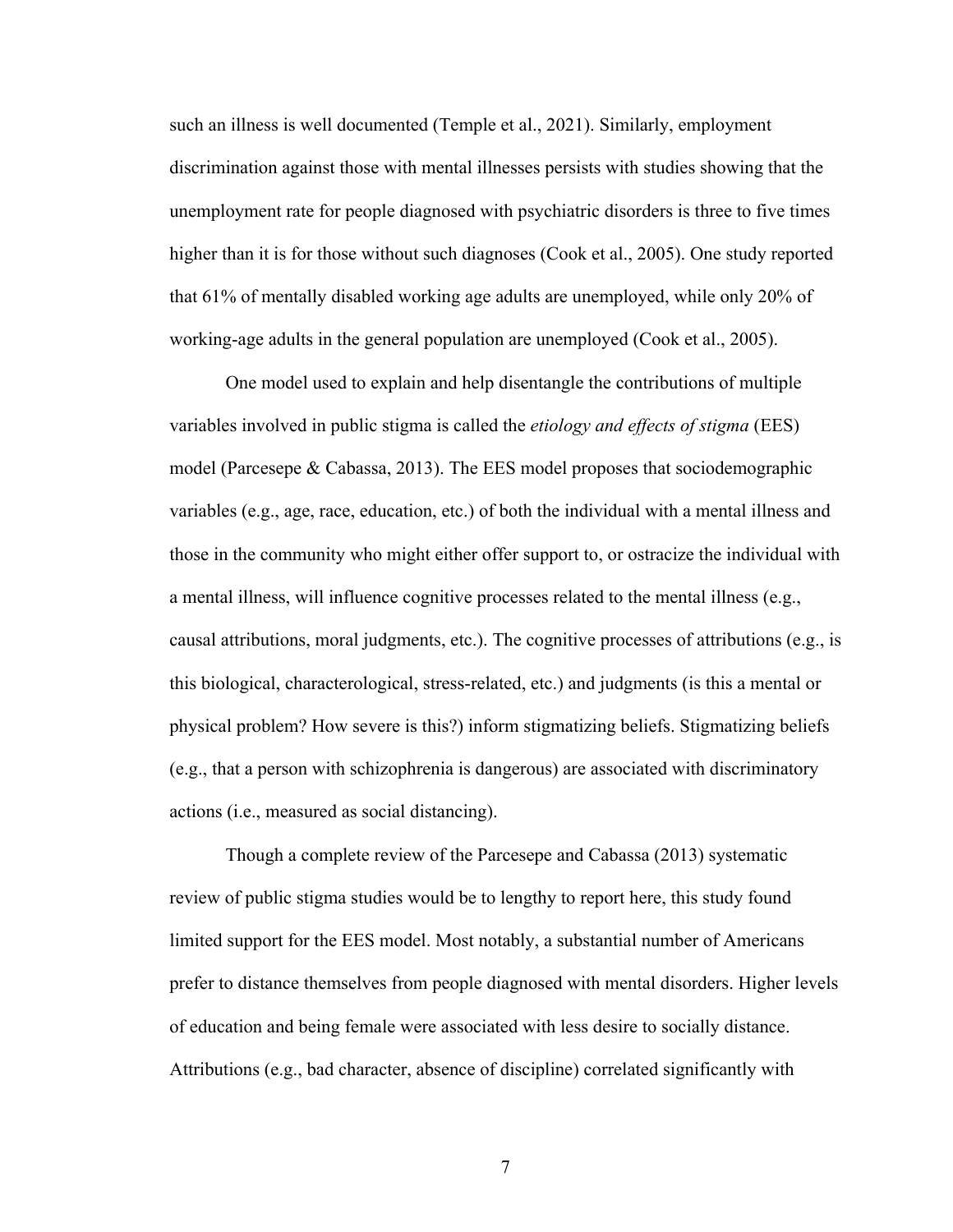social distance. Stigmatizing beliefs were strongly associated with a desire to socially distance (i.e., stay away). More specifically, the belief that those possessing the label *mental illness* are dangerous was inversely related to willingness to socially engage with a diagnosed individual. Furthermore, the results of the study showed that the public believes mental illness and dangerousness are inextricably intertwined.

#### **Self-Stigma**

*Self-stigma* (also referred to as *internalized stigma*) includes the processes that make up public stigma except that these processes are internalized. When an individual becomes a member of a stereotyped group (e.g., is diagnosed with a mental disorder), and that individual believes the stereotype, the stigma is internalized (Ben-Zeev et al., 2010; Corrigan, 2002; Corrigan et al., 2006). Prejudice is directed inward resulting in a loss of self-esteem and self-efficacy (Corrigan et al., 2006). According to Corrigan (2012) and his colleagues, self-stigma occurs when an individual (1) becomes generally aware of negative public stereotypes about mental illness through everyday exposure in society (awareness), then (2) overtly or tacitly accepts that these negative public stereotypes are legitimate or true (agreement). When the stereotype-endorsing person experiences mental health problems, is diagnosed with a mental illness, or interacts with the mental health care system, the mental illness label becomes personally salient. This can lead to (3) agreement that the stereotype applies, and (4) subsequent decrease in self-esteem, lowered sense of worth to society, and lowered life expectations. Numerous studies document the deleterious psychological outcomes of internalized (self) stigma (Drapalski et al., 2021; Oexle et al., 2017; Oexle et al., 2018). Behavioral responses to internalized stigma can include avolition and impaired quality of life (Corrigan et al., 2006; Corrigan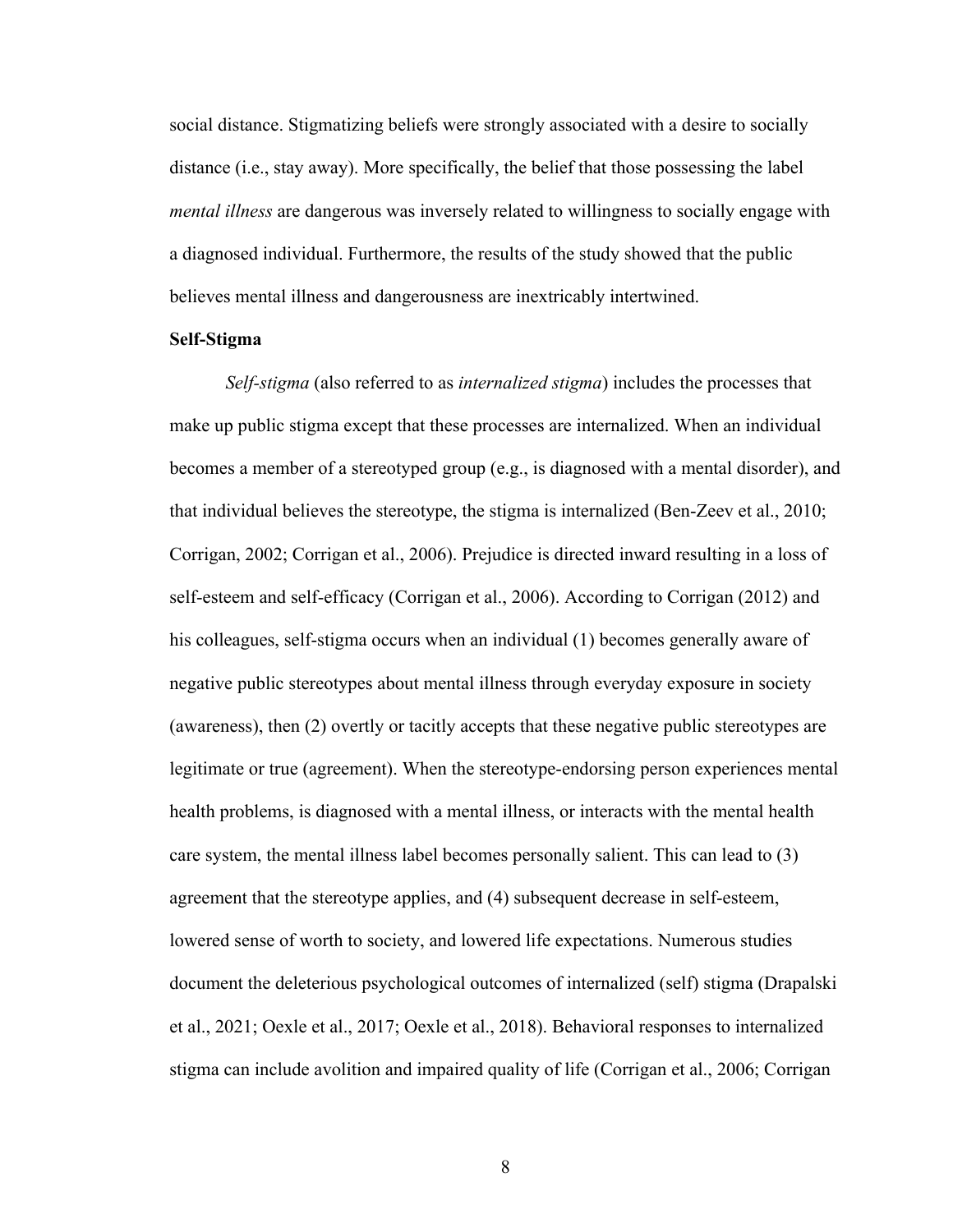& Rao, 2012). As Corrigan, Druss, and Perlick (2014) report, more than 100 studies documented that self-stigma is associated with reluctance or refusal to seek mental healthcare.

Corrigan et al. (2009) described a phenomenon that often occurs as a result of self-stigma. This phenomenon, called *why try* occurs as a result of stigmatizing beliefs. Stigmatizing beliefs are influenced by causal attributions (i.e., what causes the mental illness?) and internal evaluations (i.e., how serious is this mental illness?). As discussed above, these stigmatizing beliefs can influence some to conclude that they are unworthy of treatment or that treatment is hopeless. In other words, when the perceived benefits of treatment are outweighed by the imagined costs of treatment (e.g., a waste of time) the person develops a *why-try* attitude (Corrigan et al., 2009). Importantly, not all members of a stereotyped group will endorse the stereotype, neither will they internalize the stigma. Many actually develop a righteous form of anger and use that energy for empowerment (Corrigan et al., 2006; Corrigan et al., 2009). Additionally. self-stigma is more likely to decrease when service members have a positive experience with mental health services or are encouraged by others to seek treatment (Skopp et al., 2012).

### **Label Avoidance**

Although label avoidance isn't a form of stigma, it's still considered a major aspect that composes the concept of stigma. Additionally, label avoidance links the stereotypes associated with stigma to delay treatment seeking behaviors (Corrigan & Wassel, 2008). Denying and avoiding are two components of label avoidance that impact treatment behaviors. To reject the notion of stigma, an individual may deny their status and avoid the institutions (i.e., mental health care) that brand them (Corrigan, 2004). In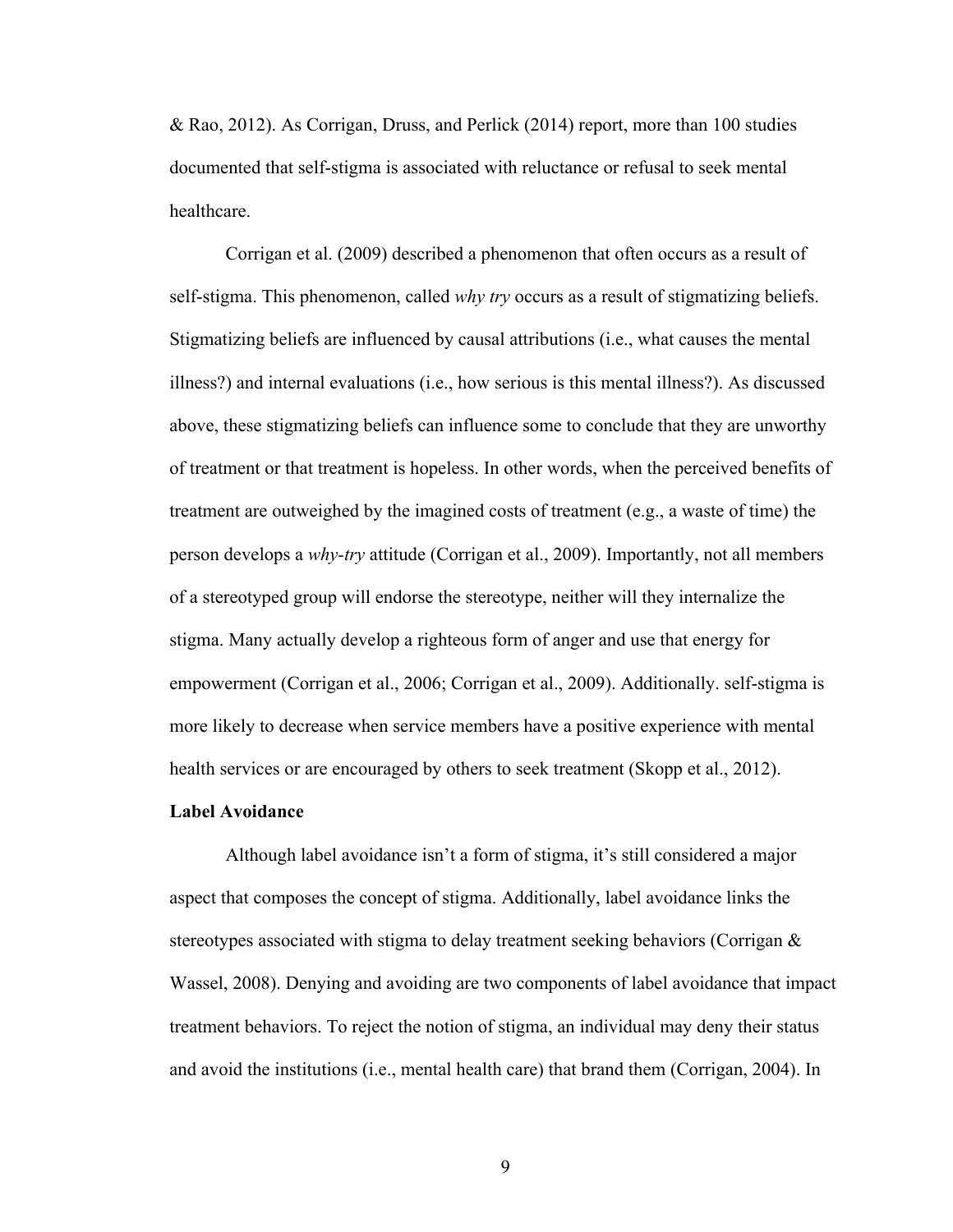other words, psychiatric labels create a separation between individuals with a mental health illness and those without a disorder.

There is significant evidence that indicate labels, (e.g., mental health disorders), can strongly influence the behaviors of individuals. Labels can cause an individual to negatively react, develop defense mechanism or adapt to their mental health disorder; potentially leading to major consequences that may interfere with their daily lives (Link, 1982). Hypothetically, behaviors as such may force an individual to choose between the risk of being labeled or receiving quality care. Essentially, the stigma associated with psychiatric disorders can lead to label avoidance and decrease treatment adherence (Corrigan, 2004).

#### **Mental Health Stigma in the Military Context**

As described above, mental health stigma is a complex social cognitive phenomenon that manifests at different system levels (i.e., micro, mezzo, macro) and has different types (self, public, structural, label-avoidance) that roughly correspond to different system levels. As military culture exists as a culture within a culture, the different levels and types of stigmas are influenced by military culture and the larger cultural context. In the military context, for example, structural stigma is influenced by military specific regulations and policies and regulations and policies of the larger sociopolitical context. The following discussion will focus on the policies, values, traditions, and other military-specific variables that combine to produce mental-illness stigma ultimately leading to barriers to provision of, or utilization of, mental healthcare services. The following bullet points offer brief definitions of the different forms of stigma that exist in the military, and are followed by a more in-depth explanation of each.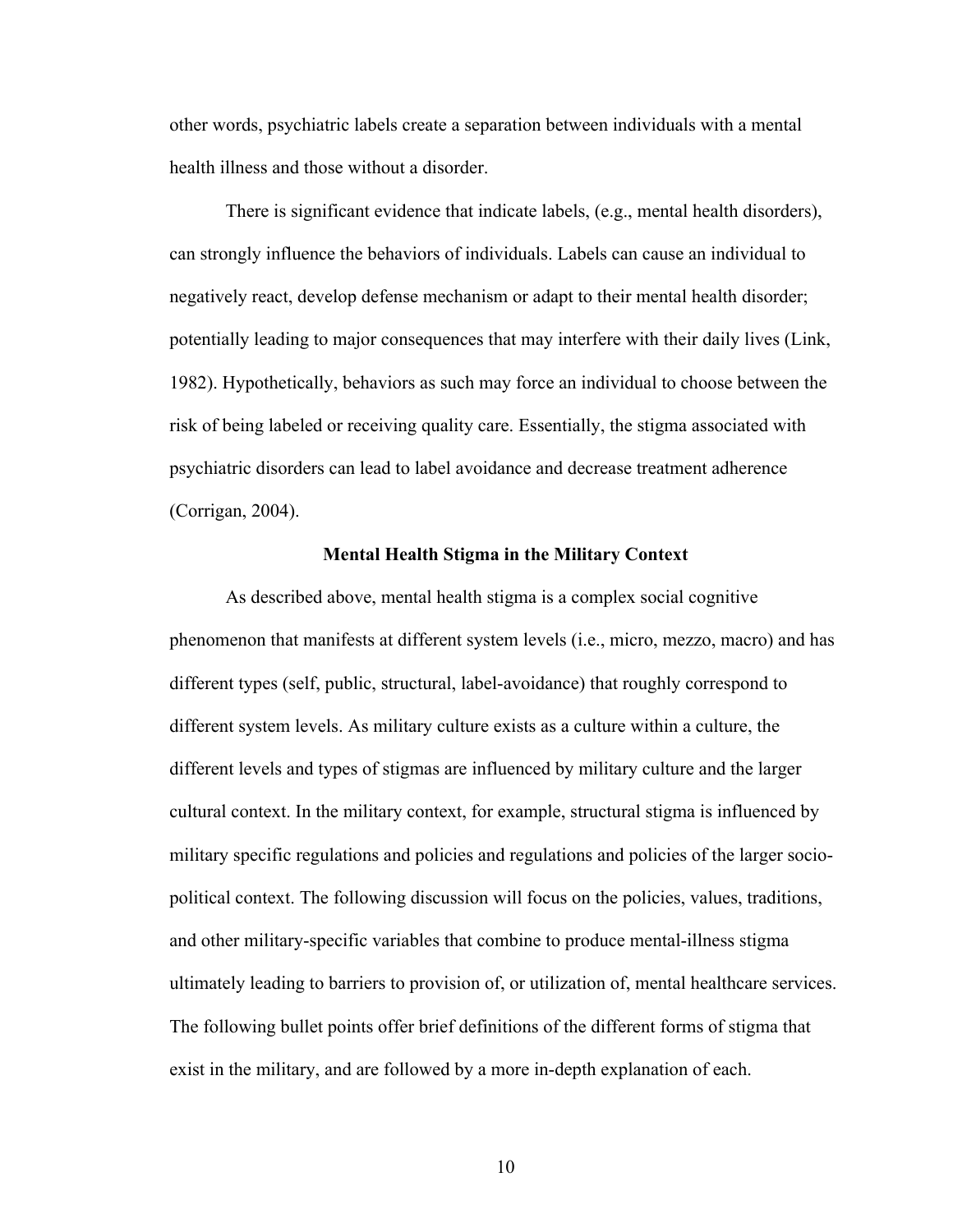- Structural stigma consists of the military policies, creeds, traditions, and principles that create and reinforce public stigma, self-stigma, and label avoidance. The *tough warrior mentality*, for example, is built into the policies, creeds, and traditions that define the structure of the military (Ganz et al., 2021).
- Public (or social) stigma is the process through which other service members or leaders have endorsed MHMI stereotypes (i.e., people with mental illness are lazy, incompetent, and dangerous) and publicly discriminate against people diagnosed with, or receiving services for, MHMI issues (Coleman et al., 2017).
- Self-stigma in the military context occurs when a military service member, because of exposure to public stigma, accepts the stereotypical beliefs about mental health disorders, subsequently experiences a mental illness or needs mental healthcare, and applies the stereotype to themselves (e.g., I am weak, lazy, incompetent, and dangerous to myself or others) (Britt et al., 2020; Mohatt et al., 2017).

### **Military Culture and Structural Stigma**

There is substantial evidence that shows a strong correlation between the culture of the military and structural stigma. Since its inception, the military culture has been built on toughness. The toughness requirement for service members is transmitted through the "unspoken beliefs, values, language, custom courtesies, traditions and expected behaviors" of military ranks (Gibbons et al., 2014, p. 368). These values and beliefs are instilled in service members from the beginning of their career and embedded in the military creeds which were created to empower and shape the *tough warrior* identity (Gibbons et al., 2014). Through daily repetitious recitation of creeds, military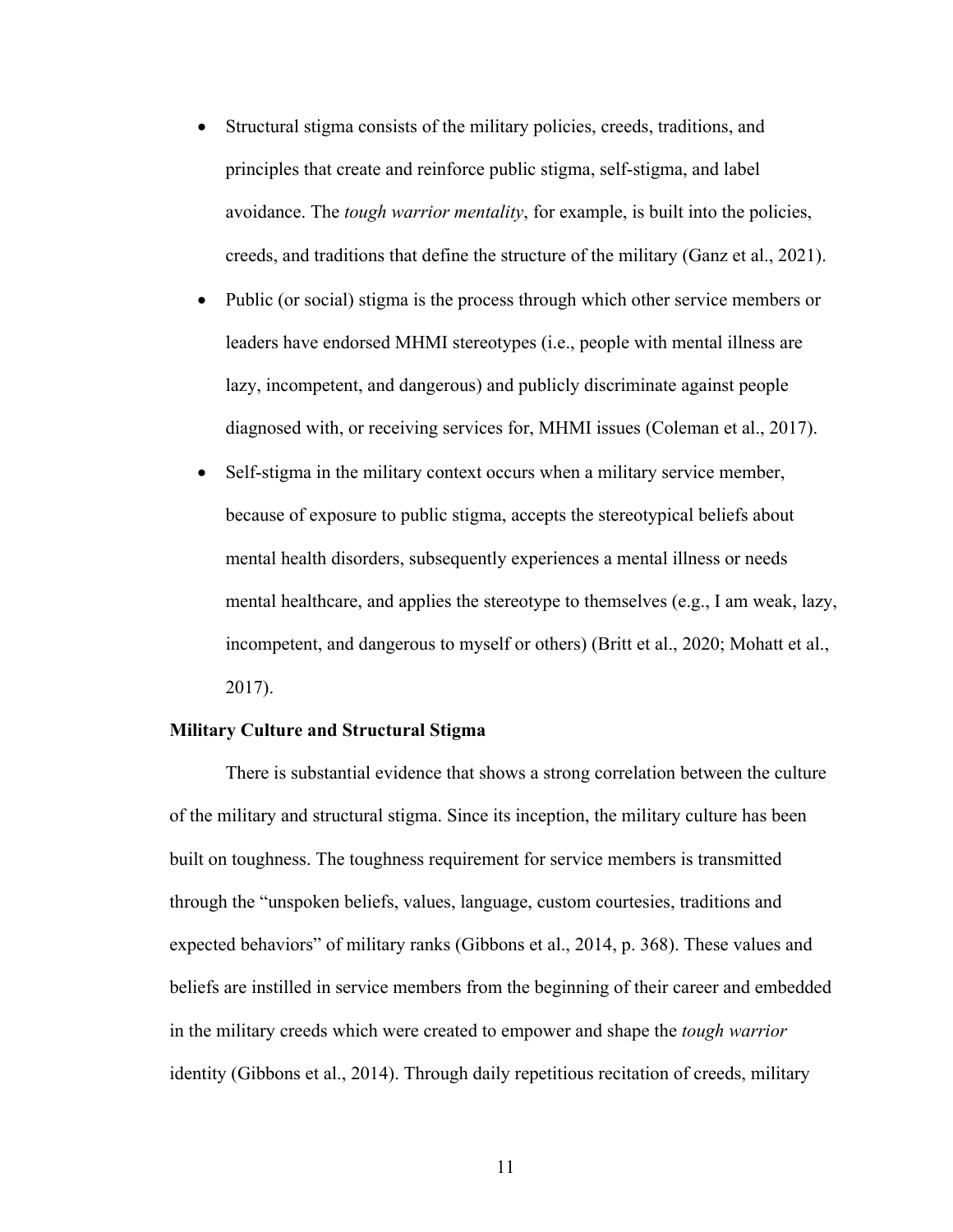service people internalize this belief system that insists on duty, toughness, and selfdiscipline (Ganz et al., 2021).

In the US Army, for example, reciting the Soldier's Creed is a mandatory activity during every formation. Within the creed, are the four-warrior ethos, which signify a soldier's commitment to service and their duty to uphold a warrior image. The phrase "I will always place the mission first" is the first verse and implies that the mission is always top priority. Therefore, built into the military is the expectation that service members put aside their own health and welfare to ensure the mission's success. Secondly, the phrase "I'll never accept defeat" implants the belief that being defeated is synonymous with failure as a warrior. The third statement, "I will never quit," indoctrinates soldiers to believe that the mission is most important and that giving up is not an option. In a 2006 article written by former US Army officer Robert Fisk (2006), the author quoted from a letter he received from a veteran whose son was serving in Baghdad. The letter expressed concerns about changes to the US Army Creed. Fisk quoted the father's letter as follows:

The Warrior Creed . . . allows no end to any conflict accept total destruction of the 'enemy'. It allows no defeat . . . and does not allow one ever to stop fighting (lending itself to the idea of the 'long war'). It says nothing about following orders, it says nothing about obeying laws or showing restraint. It says nothing about dishonorable actions.

There is no doubt that the creeds of the military were created, by military brass, to empower service members. However, as illustrated in the above quotation, these very core values make no provision for anything other than placing the mission first and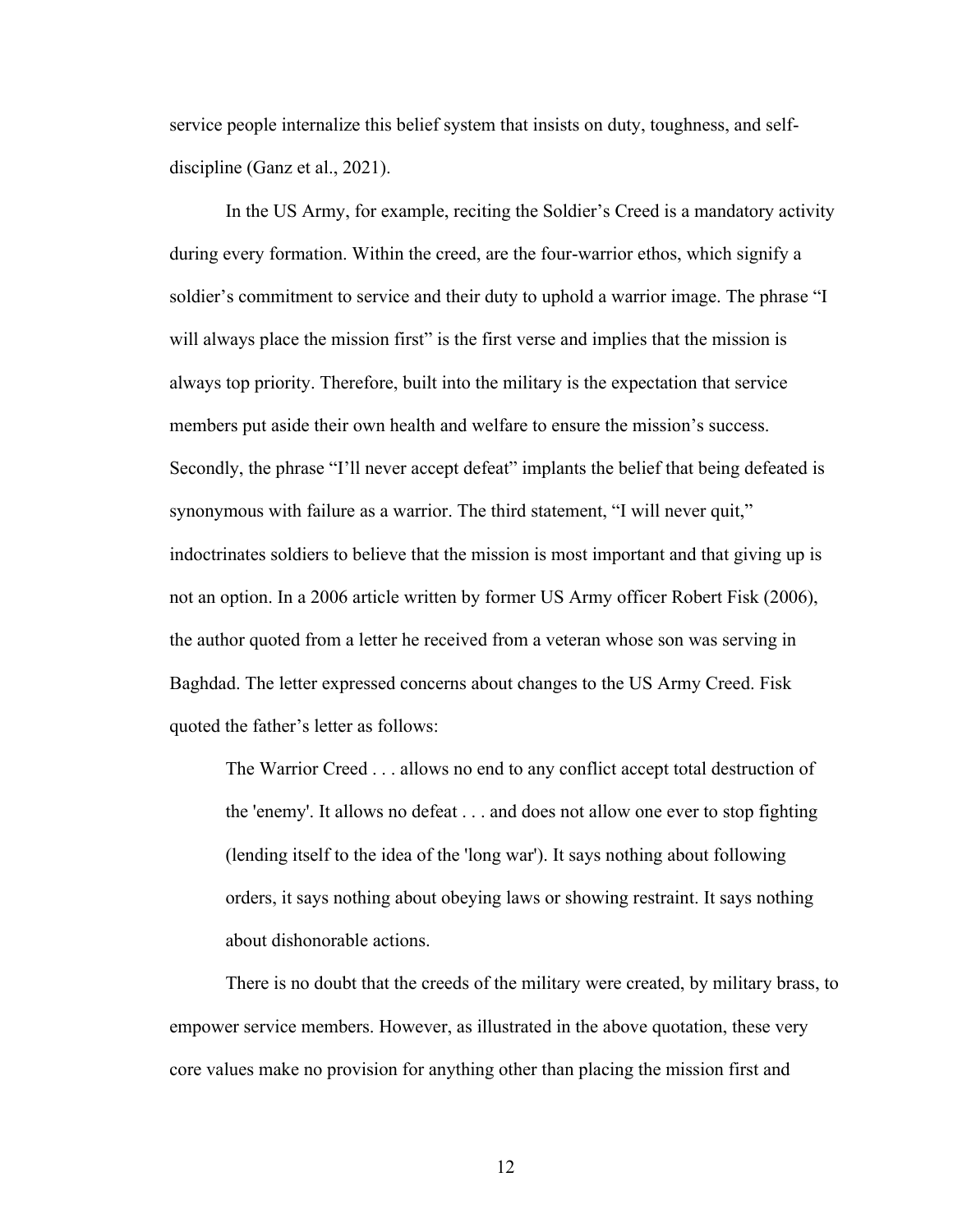destroying enemies (Fisk, 2006). Not a lot of imagination is necessary to see the conflict between the military creed and asking for help because one is experiencing mental illness symptoms (Ganz et al., 2021). Creeds are very similar to stereotypes in that both creeds and stereotypes contain potent beliefs and values about a specific population of people. In the military creeds, the core belief is that military people are tough and self-reliant. In the mental patient stereotype, the core belief is that mental patients are weak, lazy, dangerous and incompetent. Therefore, military creeds stigmatize mental illness through promoting a structure where anything other than mental toughness is intolerable.

There is not one specific person who created the creeds, but rather multiple people from different branches of the military who helped in the development of these doctrines. To be specific, each creed is written differently for each branch of the military, however the purpose and meaning behind them are rather similar. For instance, all branches stress the importance of physical strength, mental toughness and mission's success, which appeals to the hegemonic ideals of the warrior persona. Additionally, the military relies heavily on the masculine ideology of toughness, which clearly is demonstrated throughout their creeds. However, reinforcing the warrior mentality and self-sacrifice can portray underlining messages, such as emotional control and self-reliance (Prody, 2015).

Given the military emphasis on mental toughness, never accepting defeat, and never giving up, it seems only logical that military personnel would want to avoid being perceived of as weak, lazy, incompetent, or dangerous to self or others. Yet, these are the beliefs about mentally ill people embedded in the mental illness stereotype. As previously discussed, high stress levels, and exposure to traumatic events commonly experienced by military personnel put them at high-risk for developing mental illnesses. The presence of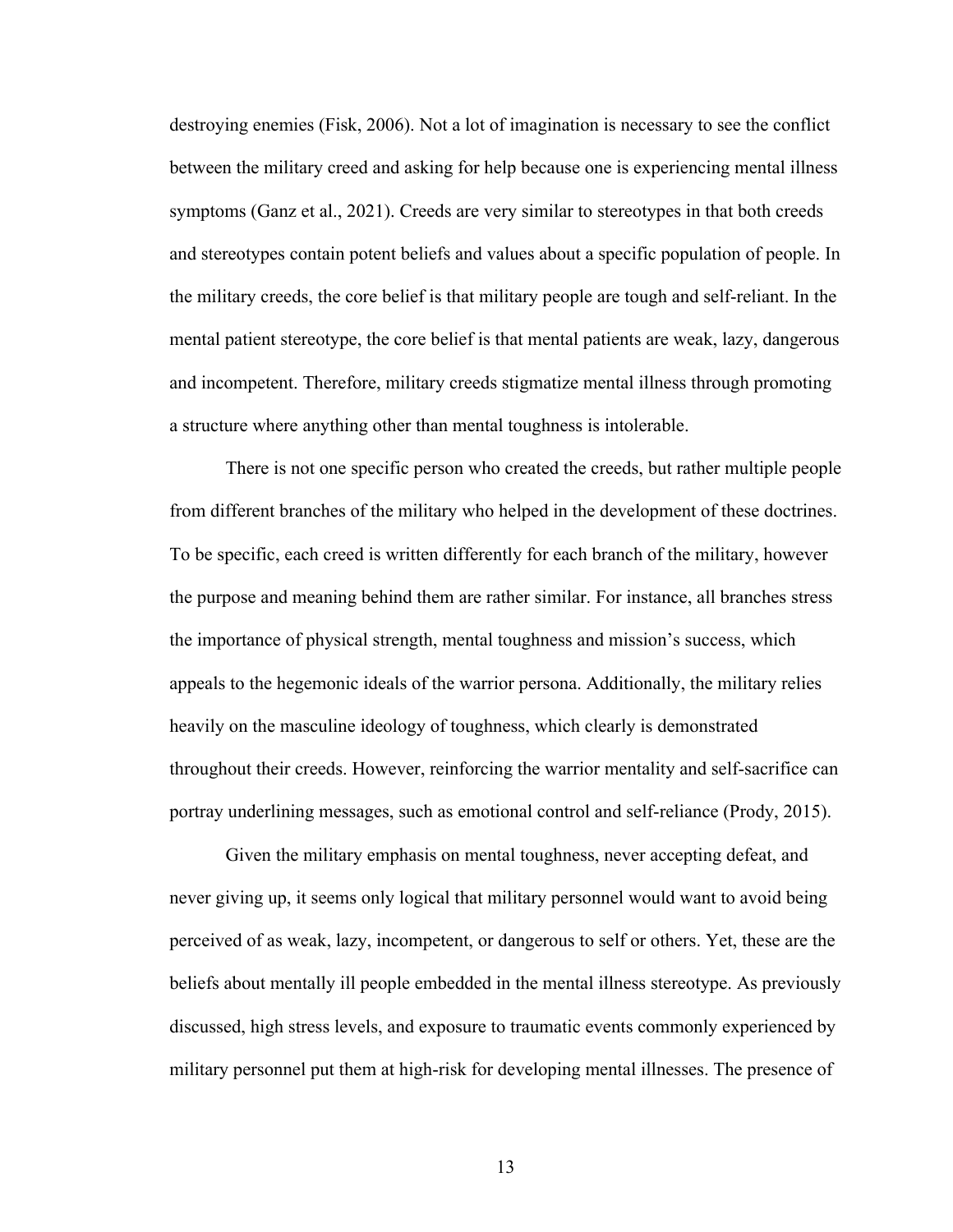public stigma toward mental illness creates label avoidance whereby those that might benefit from psychiatric, psychological, or psychotherapeutic services are reluctant to seek those services.

Numerous studies reviewed indicate that the tough mentality can become problematic to help seeking behaviors in the military. In 2019, Britt, Sawhney and Wilson (2020) conducted a study with 349 active-duty infantry soldiers in the U.S Army. Their study examined whether the unit's climate supported receiving mental health treatment and attitudes of mental health services. Britt et al.'s (2020) sample was predominately male (84%), majority white (51%), mostly enlisted (71%) and less than half (48%) have been deployed to Iraq or Afghanistan. Their findings indicated that military members are discouraged from seeking treatment because the *mental patient* stereotype is incompatible with the more desirable mentally tough image embedded in military culture.

Berger et al. (2021) focused on the positive and negative effects that the military lifestyle may have on mental health services. After sampling a total of 129 active-duty personnel in the U.S. Air Force, Army, Marine Corps and Navy, the authors concluded that the majority of participants believed that seeking mental health treatment contradicts military values. In addition, the sacrifice to the mission and their comrades is of utmost importance and mental health treatment makes service members feel as if they are "unfit" for duty and disloyal to their commitment to others (Ganz et al., 2021). After enduring a deployment and achieving mission success, service members feel a sense of pride, simultaneously proving to be the warrior the military trained them to be. However, at the same time it was found that, rather than seeking treatment, the majority of service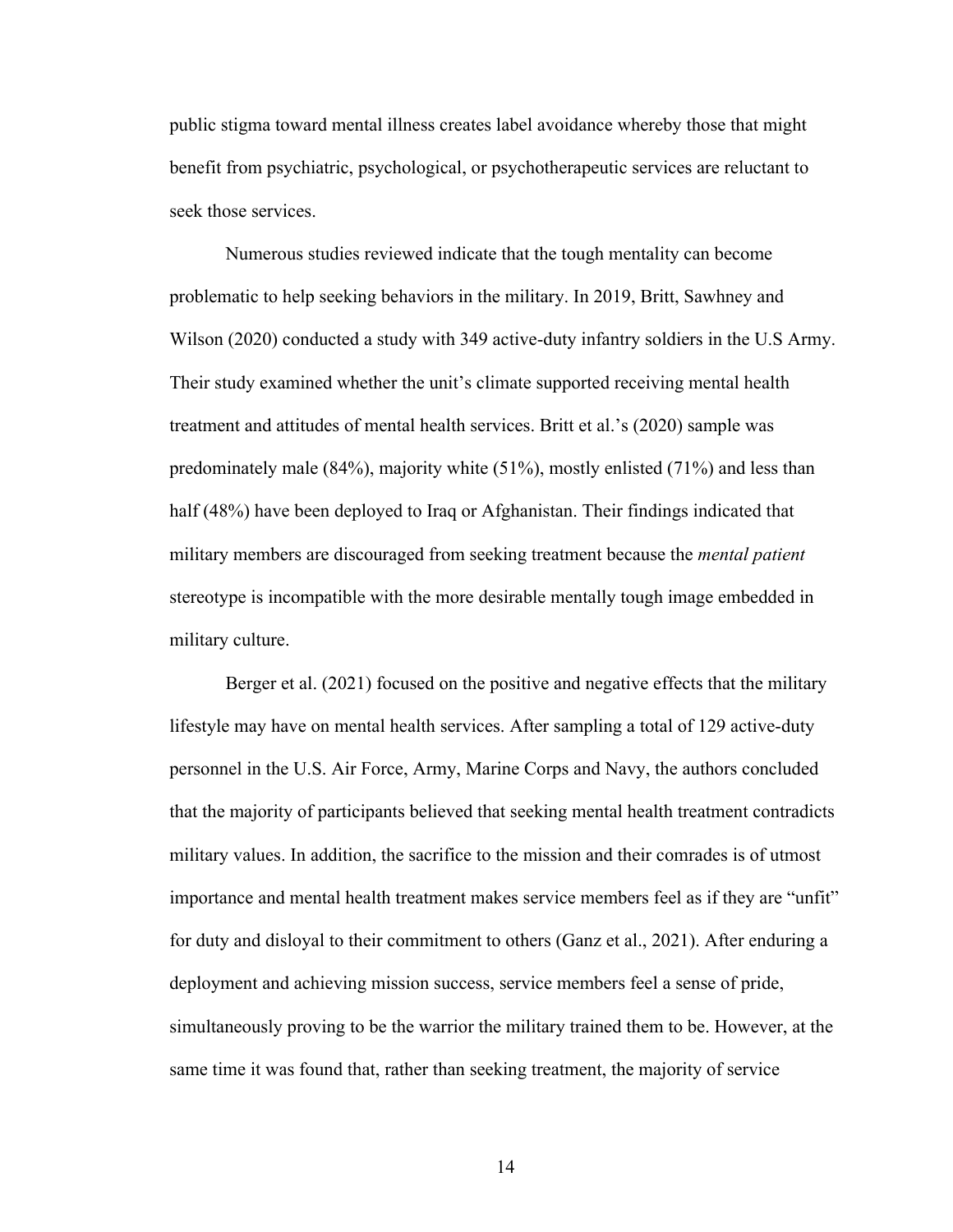members tended to self-medicate to avoid being labeled and ridiculed by others (Ganz et al., 2021).

#### **Military Leadership and Public Stigma**

In the military, public stigma related to mental illness, or treatment for mental illness, exists when a significant segment of the military population endorses the mental illness (or mental patient) stereotype and engages in discriminatory actions toward a group of people who have been identified as being mentally ill. Such discriminatory actions can include name calling, physical violence, ostracism, or any other action that reduces the status of anybody identified as possessing the stigmatized label. In the military, as in the broader social context, public stigma removes power from the stigmatized group creating a power differential (Gibbons et al., 2014).

Leadership in the military context is defined as the process of "influencing people by providing purpose, direction, and motivation to accomplish the mission and improve the organization" (Department of the Army, 2019). In the Army, "leaders must consistently demonstrate good character and inspire others to do the same" (Department of the Army, 2019, 2-1). Ideally, all military leaders adhere to the core values of their respective branch, are humble, and have empathy for those under their command. Because leaders are responsible for training and motivating their subordinates to perform the duties of soldiers, they directly and indirectly influence their coping strategies, attitudes, values, beliefs, and behaviors (Britt et al., 2004). Furthermore, evidence supports that leaders and unit members are directly linked to social stigma and heavily sway the ideas of those suffering from a mental illness.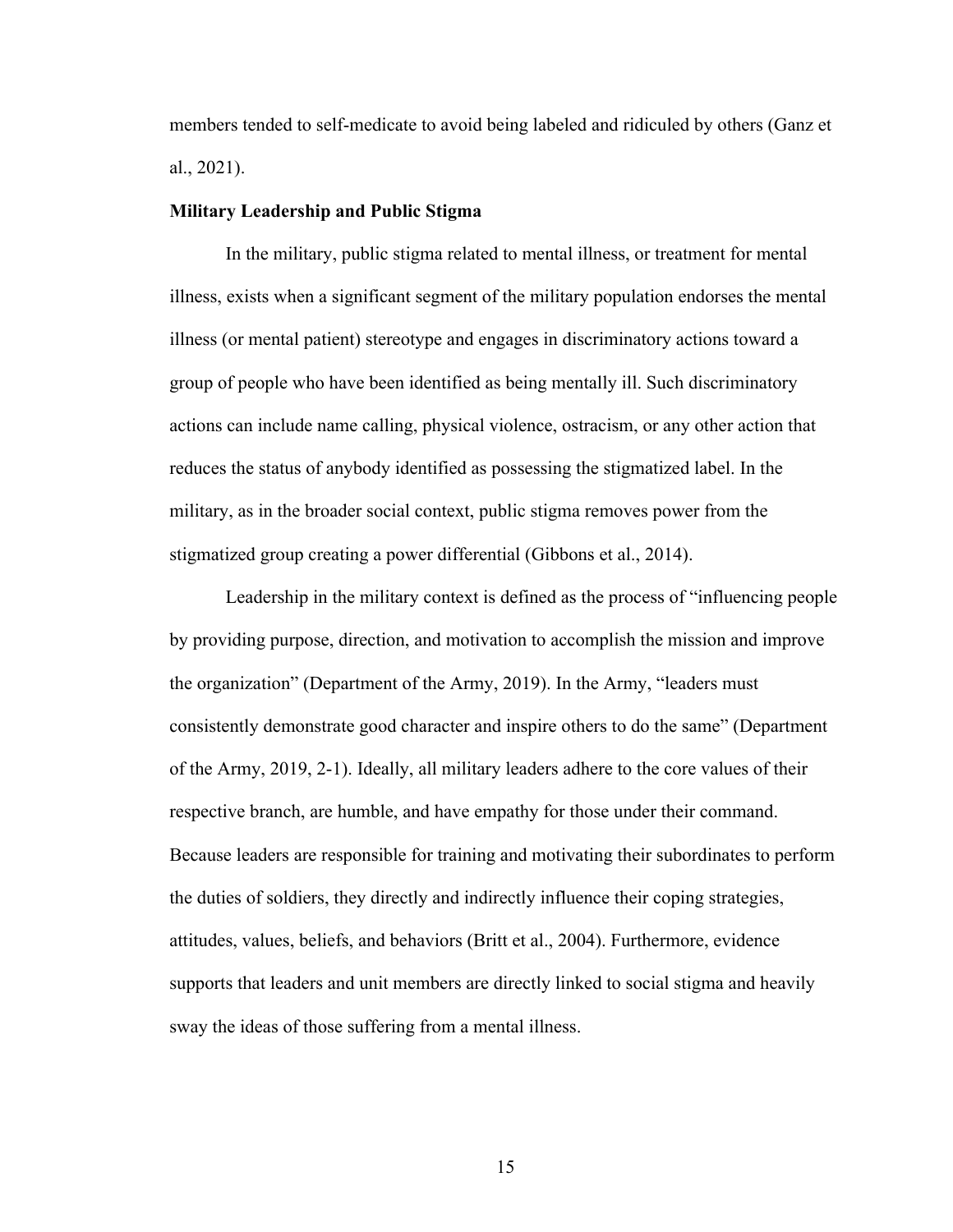The military hierarchy consists of two types of leaders, non-commissioned officers (NCOs) and commissioned officers, both of which play a pertinent role in the military. Military officers are known as organizational leaders who are responsible for the planning and execution of military operations, as well as ensuring the welfare of NCOs and lower enlisted members (Sharma & Pearsall, 2016). NCOs play a more predominant role in the lives of junior enlisted, as they serve as first line supervisors in the military rank structure. Additionally, they are in charge of the development and well-being of their subordinates and are responsible for leading them in the execution of combat and non-combative missions (Sharma & Pearsall, 2016). Since NCOs have a more personal relationship with their subordinates, more than likely they carry a more influential role than military officers. NCOs guide and set the tone for junior enlisted, therefore they significantly impact the behaviors and attitudes of their subordinates (Sharma & Pearsall, 2016).

Military leaders contribute to the mission's success, unit's morale and the wellbeing of their subordinates (Squires & Peach, 2020). Constructive military leaders are viewed as confident role models that gain a high level of trust and promote healthy working relationship with their soldiers (Portela et al., 2015; Stanciulescu & Beldiman, 2019). Furthermore, rather than endorsing the *mental patient* stereotype, leaders who lead by example care about the mental and physical welfare of their subordinates and promote treatment seeking behaviors when necessary (Greenberg & Jones, 2011). As a prior military leader, myself, my soldiers trusted my ability to lead because I was approachable, displayed compassion and empathy while creating an encouraging work environment that recognized their job performance. It is clear that supportive leaders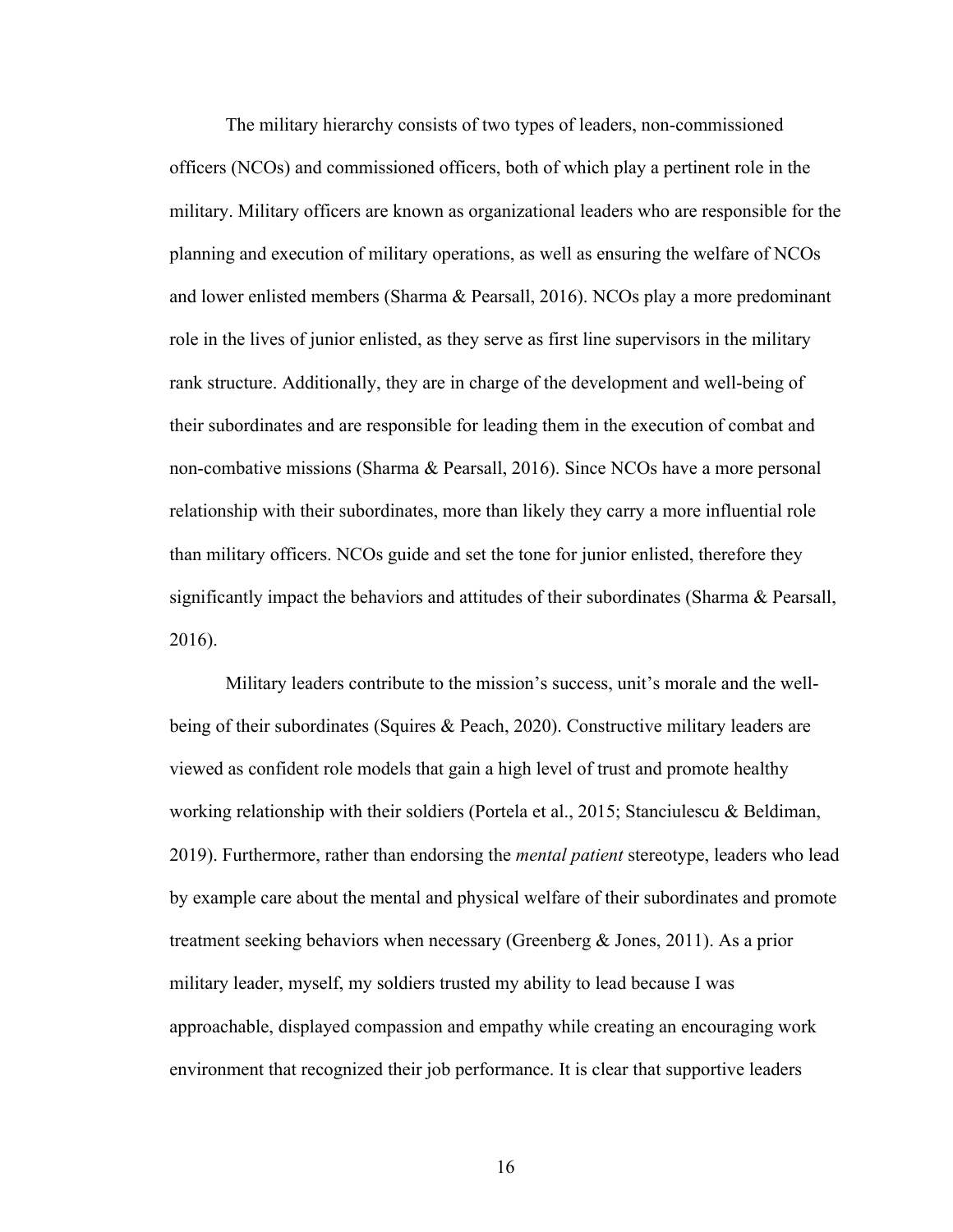have the ability to inspire and positively influence their subordinates, which is imperative in the development of all service members.

The Army Doctrine Publication No. 6-22 (Department of the Army, 2019) uses the term *toxic* "when describing leaders who have engaged in what the Army now refers to as counterproductive leadership" (8-7). Toxic leadership sabotages unit cohesion, mission success and negatively effects the motivation and well-being of subordinates (Fors Brandebo et al., 2019). While leaders have responsibility for conditioning soldiers to tolerate operational stress, and for working closely with providers of religious, behavioral, or psychological care, toxic leaders can interfere with soldiers' receipt of such care. Toxic leaders may behave in ways that are aggressive, manipulative, passive or derailing. Therefore, rather than looking out for the physical and psychological welfare of those in their charge, toxic leaders can obstruct the growth of, and contribute to the stress of, their subordinates (Doody et al., 2021; Fors Brandebo et al., 2019). Furthermore, toxic leaders can influence the attitudes of their subordinates, therefore it is likely that toxic leadership contributes to reluctance to seek help due to the lack of support from, or direct discrimination from, such leaders.

Military members are constantly under a great deal of stress, which is defined as a physical or mental reaction caused by life changes or events (Patil & Shahapure, 2021). In 2019, the military was considered the most stressful career in the United States (Career Cast Statistics, 2019). Military stressors, such as deployments, training exercises, permanent changes of duty stations, and work-related stressors, if not adequately managed, can consequently lead to a decline in health for service members (Patil & Shahapure, 2021; Pflanz & Sonnek, 2002). Military leadership is charged with the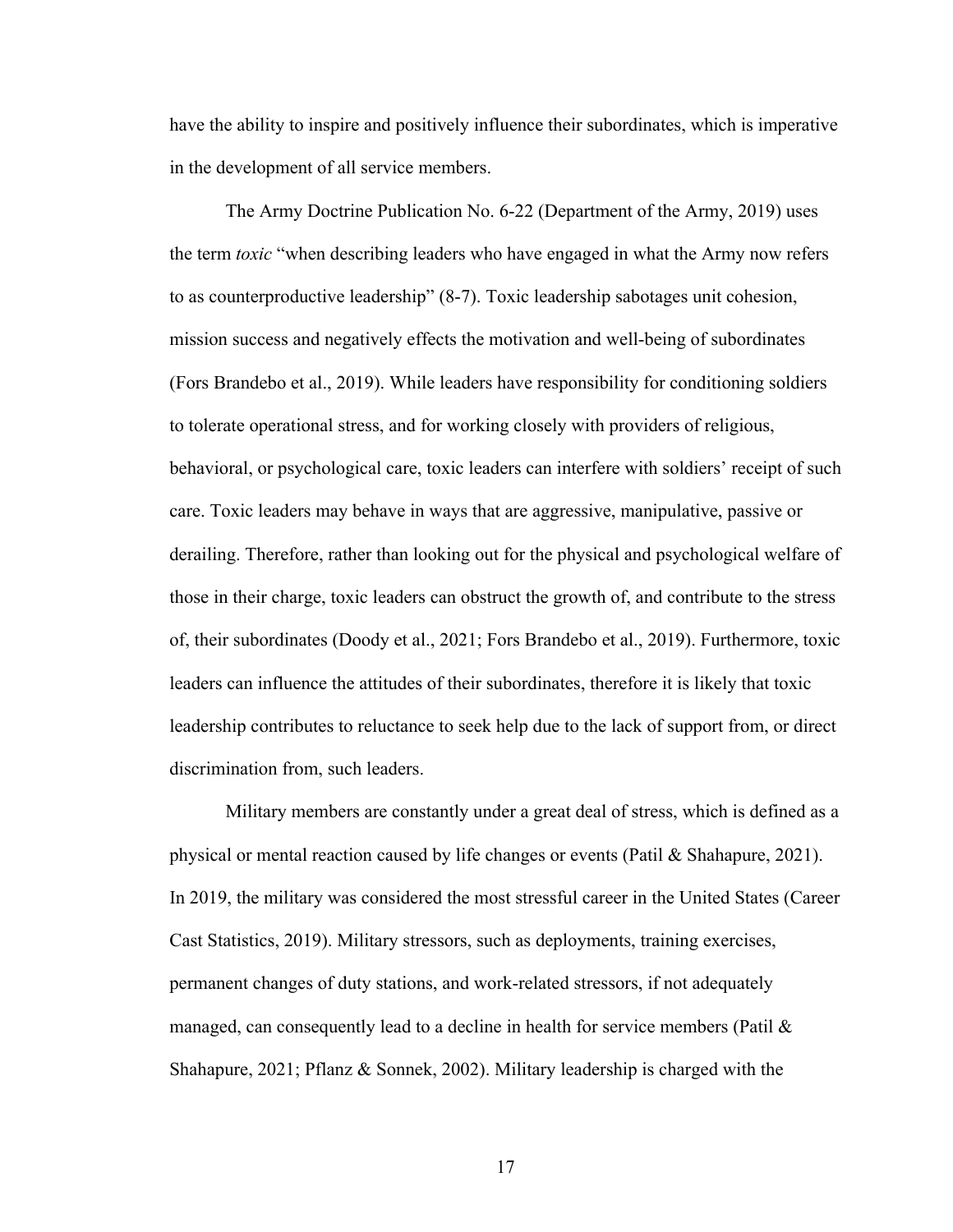responsibility of preparing soldiers to cope with operational stress (Department of the Army, 2019).

Extensive research has found a direct association between destructive leadership and chronic stress (Fosse et al., 2019). Severe stress in the military triggered by leadership may lead to misbehaviors, a decline in job performance and create a barrier to mental health treatment (Fosse et al., 2019). Despite the large number of stressors accompanied in the military and mental health concerns associated with those stressors, only 30–40% of service members will consider pursuing treatment (Hoge et al., 2006). Castro et al. (2014) examined the perceived barriers related to mental health care and the motives behind services members who refrain from asking for help. Shockingly, it was discovered that out of the 6,201 participants who met the criteria for a mental health disorder in the military, 65% reported fears of being perceived as weak, 63% specified the worries of being treated differently by leadership, 41% described feelings of embarrassment, and 51% expressed fears of being blamed by leadership for the problem (Hoge et al., 2004). These results clearly indicate that military personnel are aware of the public stigma (i.e., the combined effect of the stereotype, application of the stereotype to a group of labeled people, and discrimination against that group), and a significant number of military personnel fear being stigmatized (or labeled) by leadership.

Considering the number of stressors associated with the military population, it is imperative to understand the impact leadership styles have on treatment seeking behaviors. A recent study sampled 232 participants with an average of nine years in the military and found that leadership styles are associated with social and self-stigma (McGuffin et al., 2021). Their findings are consistent with the research that explored the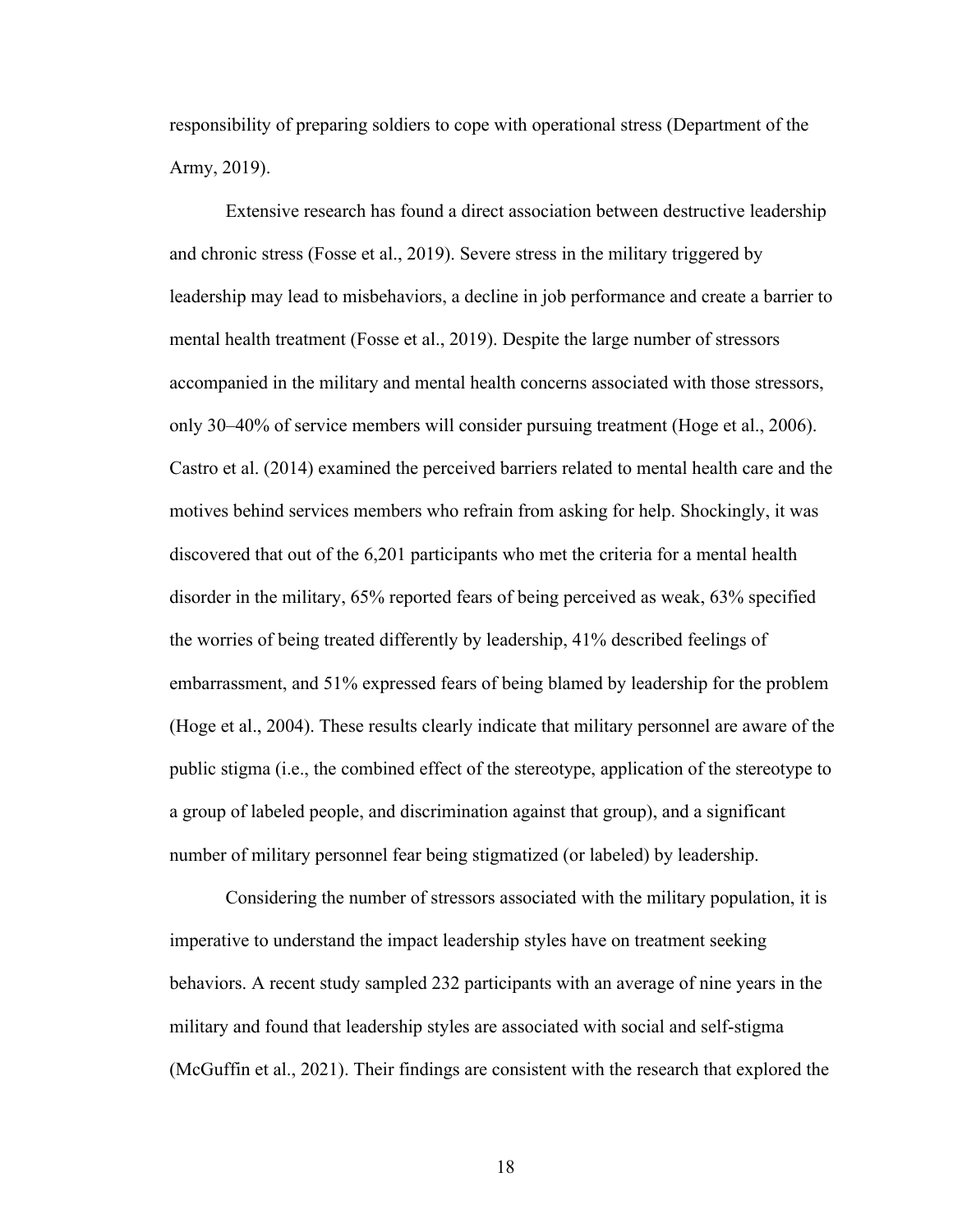positive and negative effects of constructive and destructive leadership and mental health stigma. Their results discovered that constructive leadership decreases self-stigma by encouraging help-seeking behaviors; therefore, junior enlisted are less likely to develop negative attributes of oneself and more inclined to seek treatment (McGuffin et al., 2021). Conversely, destructive leaders endorse the mental patient stereotype and communicate their beliefs to their subordinates. Subordinates of destructive leaders are likely to internalize these beliefs should they develop a mental illness believing themselves to be weak and incompetent (McGuffin et al., 2021). Overall, both leadership styles are related to the attitudes and beliefs of mental health treatment and play predominate help-seeking behaviors.

#### **Self-Stigma and the Effects of Military Treatment Avoidance**

In a culture of toughness, accepting the *mental patient* label would be highly undesirable. The *mental patient* stereotype carries the message that mental patients are weak, dangerous, and incompetent (Ben-Zeev et al., 2010). This stereotype is practically the opposite of the three ethos of the Soldier's Creed. Internalizing the stigma undoubtedly would create an identity conflict in addition to the other problems associated with self-stigma (Ganz et al., 2021; Lunasco et al., 2010). Consequently, within the military culture, label avoidance makes sense. Seeking treatment for a mental illness within a culture that structurally and publicly stigmatizes mental illness will likely place the member seeking treatment at risk of ostracism and ridicule. Perhaps worse, once the service member accepts that a mental condition requiring treatment exists, the potential for self-stigma arises. Self-stigma, combined with the mental illness, can result in the *why-try* phenomenon, ultimately lowering the service member's chances for recovery.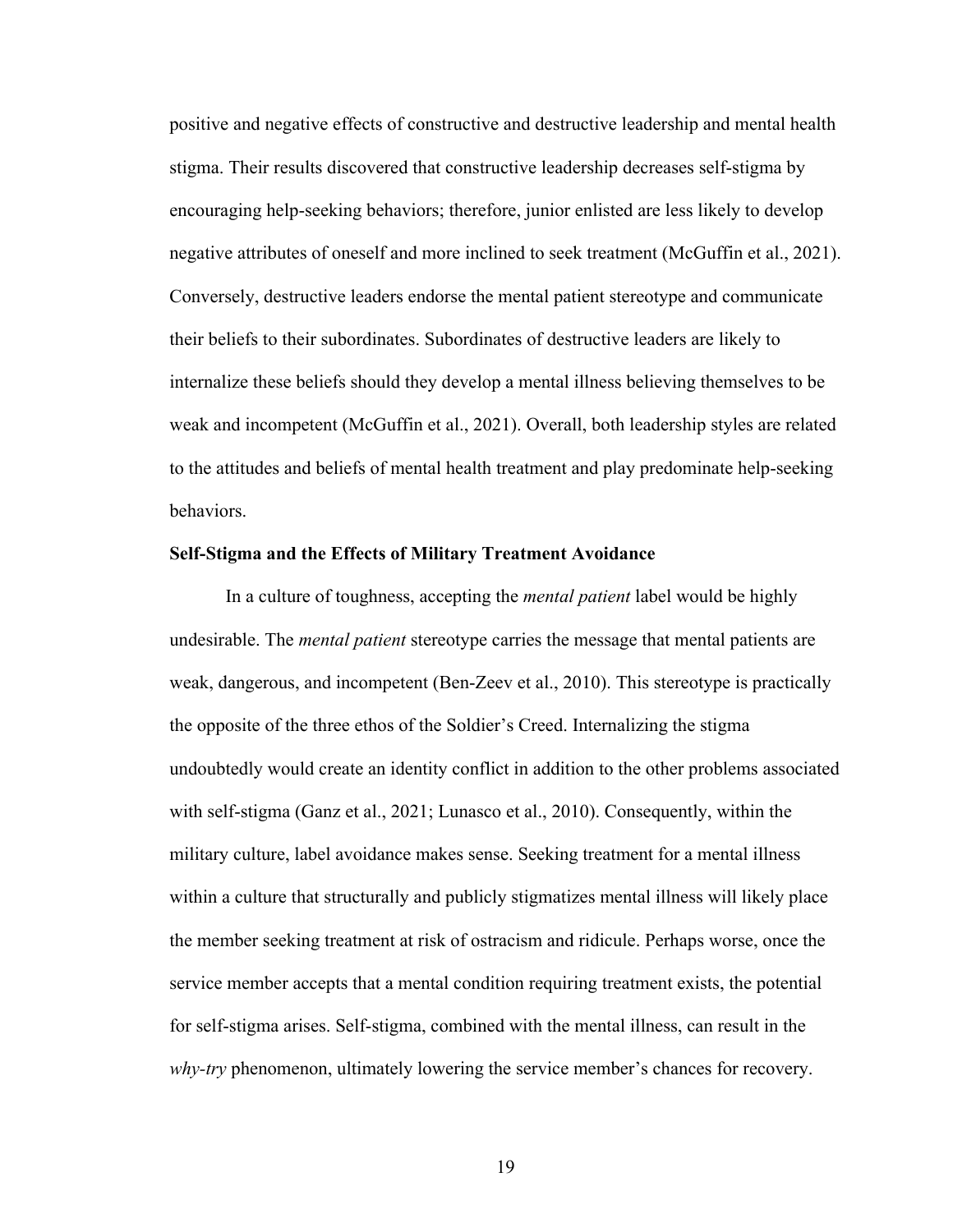Label avoidance is the process in which an individual denies or minimizes their symptoms of a mental health disorder to avoid the stigma or negative consequences associated with seeking treatment (Ben-Zeev et al., 2012). Although some service members may desire mental health treatment, they choose to avoid it due to the fear of being labeled or rejected or losing their social status with others (Skopp et al., 2012). People who suffer from a mental biological disorder, such as schizophrenia, are less likely to be perceived as "weak" rather than individuals who suffer from a mental disorder caused by trauma or other significant life changes (Dickstein et al., 2010). A major consequence of self-stigma is that many individuals would rather tolerate the symptoms of the illness that address the problem through treatment (Dickstein et al., 2010).

The fifth edition of the *Diagnostic and Statistical Manual of Mental Disorders* (*DSM-5*) describes PTSD as a psychiatric condition caused by traumatic or lifethreatening events (American Psychiatric Association, 2013). Symptoms of PTSD include severe psychic numbing (e.g., dissociation, depression), anxiety (experienced as hyperarousal and hypervigilance), anger, despair, and hopelessness (Koenig, 2018). Commonly, environmental stimuli can trigger traumatic memories in the person suffering from PTSD producing what is commonly called a *flashback*. During the flashback, the person suffering from PTSD reexperiences the fullness of emotions experienced during the initial traumatic event. Left untreated, disorders such as PTSD can cause severe consequences for active duty members, such as substance abuse, divorce, intimate partner violence, employment problems, homelessness, and increased risk for suicide (Koenig, 2018).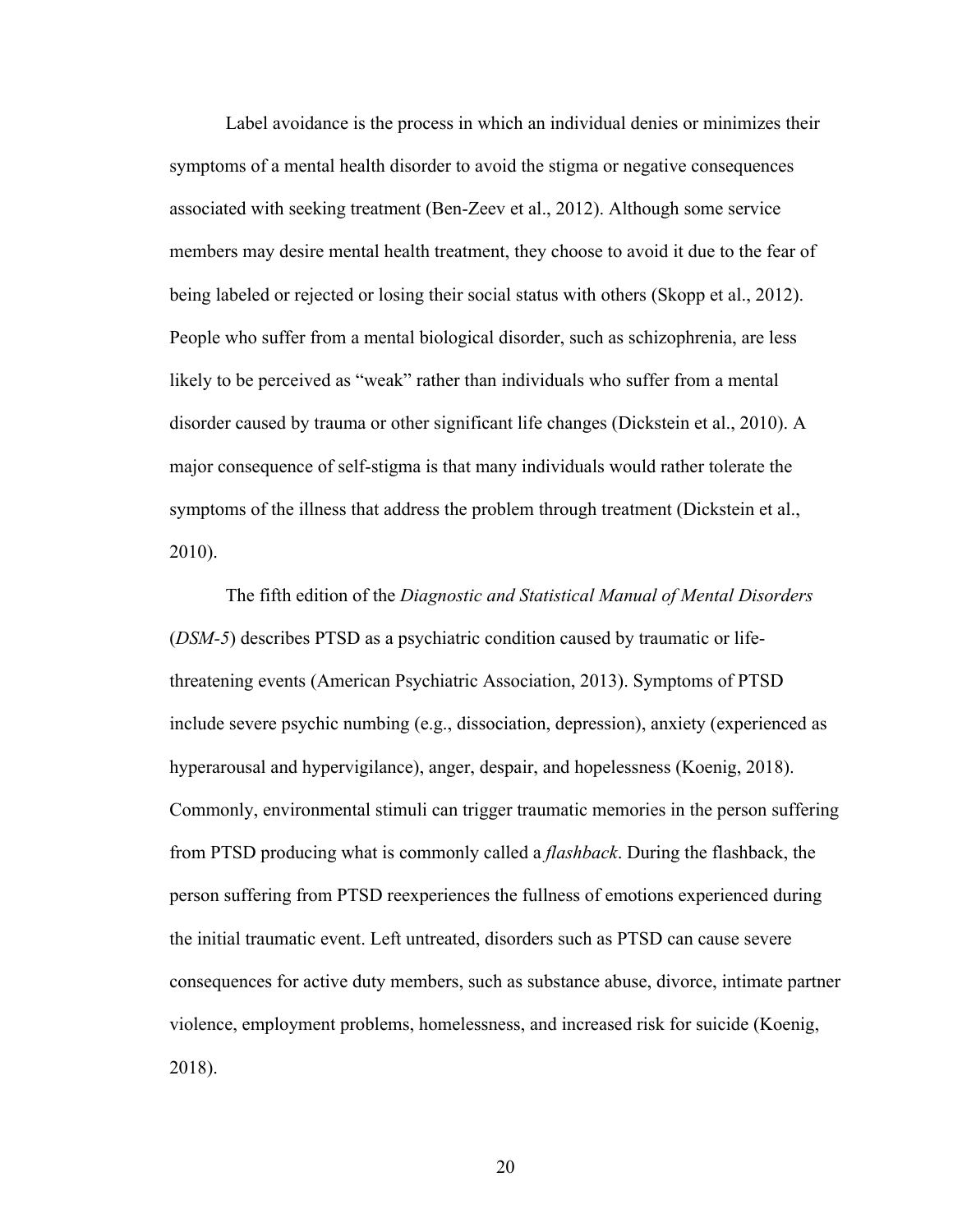Exposure to combat and combat-related injuries increases the likelihood that military members will engage in binge drinking or drug abuse (Jeffery et al., 2014; Teeters et al., 2017). One study reported that, in the fiscal year 2008, prescriptions, such as opioid-based pain relievers have been abused by 11% of the total military population (Jeffery et al., 2014). Opioid use rose significantly among military members, with those diagnosed with a mental health disorder receiving the largest share of prescriptions (23.8%) and those diagnosed with a substance abuse disorder accounted for 11.4% of opioid prescriptions (Jeffery et al., 2014). In addition, 32.3% did not have an active prescription in the fiscal year 2010 (Jeffery et al., 2014). These data suggest that painnumbing medications are commonly used by military members.

Though the military has a zero-tolerance policy on drug use, self-medicating otherwise-untreated mental illnesses with alcohol or other drugs is a commonly used coping strategy for some military personnel (Ganz et al., 2021). One study reported that heavy episodic drinking, illicit drugs, and cigarette use are strongly associated with the stressors in the military (Bray et al., 1999). In a study investigating military individuals who had successfully committed suicide, 25% had a substance abuse diagnosis (Pruitt et al., 2019). The most prevalent types of substance use problems among military members include alcohol, illicit drugs and cigarette smoking and is strongly linked to combat exposure and military stressors (Bray et al., 1999).

Overuse of alcohol is associated with a number of health-related and social problems. Approximately 31% of driving-related fatalities are linked with alcoholimpaired drivers. Alcohol use among military members is associated with increased risk for domestic violence (Teeters et al., 2017). The National Institute on Alcohol Abuse and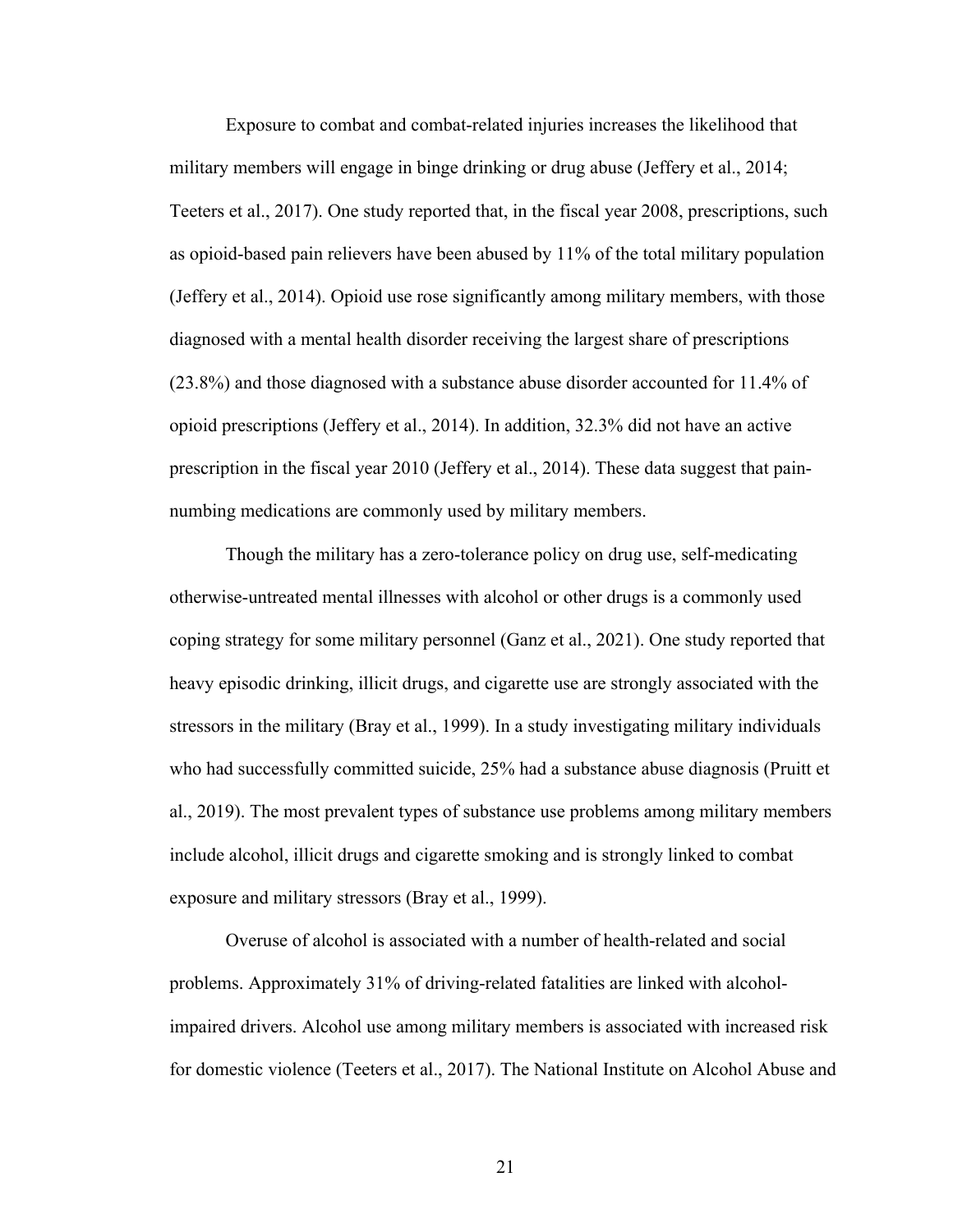Alcoholism (NIAAA) reports that approximately 195,000 people die each year as a direct consequence of overuse of alcohol (*Alcohol Facts and Statistics,* National Institute on Alcohol Abuse and Alcoholism [NIAAA], 2022). Among military members, specifically, studies demonstrate that alcohol use increases risk of interpersonal violence, poorer health, and mortality (Teeters et al., 2017). Substance and alcohol abuse strongly correlate with the physical and mental well-being of service members.

Domestic violence is the violent behavior, aggression or abuse committed against an intimate partner or adult family member, which is considered to be a more personal and severe case of abuse (Williamson, 2012). Challenges encountered upon returning home are related to parenting, family routines and responsibilities, finances, communication and bonding with loved ones, which may increase the risk for domestic violence (Lutgendorf et al., 2012; Williamson, 2012). In a review of literature involving domestic violence in military families, it was found that mental illnesses, such as depression is associated with domestic violence (Williamson, 2012). Shockingly, another study reports that 28% of men diagnosed with PTSD were perpetrators of domestic violence (Trevillion et al., 2015).

Suicide is the worst outcome that stems from mental illness and considering the majority of evidence examined, mental disorders increases that risk (Black et al., 2011; Pruitt et al., 2019). While it is a tough reality for the military, the suicide mortality rate for military members has increased over time. In 2020, there were 580 deaths by suicide among service members, which is a 16% increase from 2019 (Orvis, 2021). Nearly 50% of service members who died by suicide in 2015 had at least one mental disorder, which implies that mental health stigma plays a very influential role in suicide rates (Pruitt et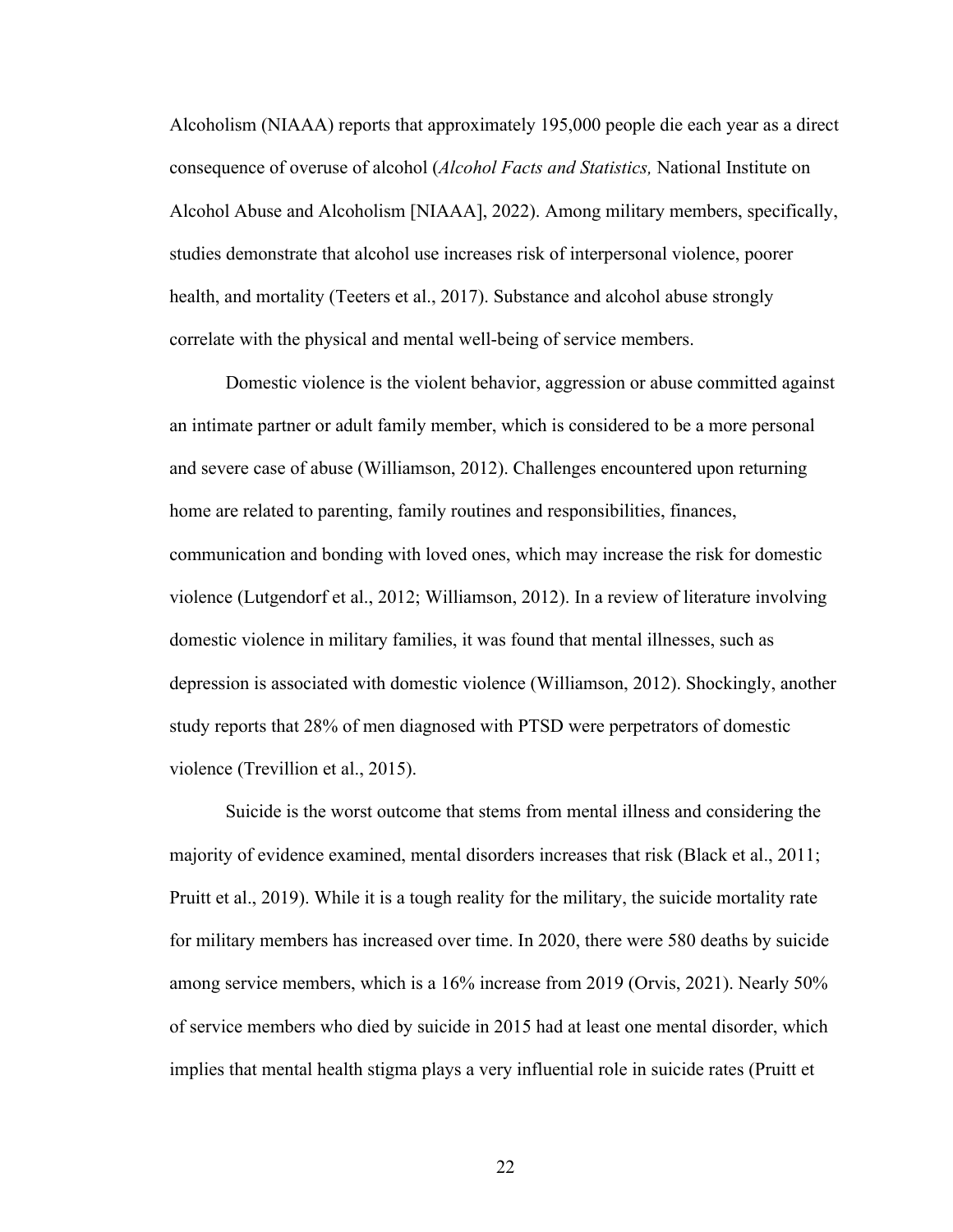al., 2019). Mental health issues are often invisible wounds, making difficult the recognition of the degree of suffering and the signs of impending suicide. Common stressors associated with suicide are relationship problems, financial issues, military punishment and substance abuse dependency (Pruitt et al., 2019).

The military lifestyle is mentally and physically exhausting. Multiple tours of duty, being away from loved ones, and work-related stressors combine to create a very heavy load that all members of the military must carry. Unfortunately, this load often exceeds the load-carrying capacity of otherwise normal individuals, and mental illnesses result. While it is evident that mental illnesses often manifest themselves across a large section of the military, many military personnel are reluctant to seek treatment. Unfortunately, the military culture does not promote an environment that encourages mental health treatment (Ganz et al., 2021).

With mental disorders such as PTSD being strongly associated with war and other stressors associated with military life, the techniques for assessing, diagnosing, and rendering treatment are needed to enhance the mental effectiveness of military members. However, statistics show that approximately 36% of military members seek mental health services and very few actually complete the treatment process (Beckman et al., 2018; Gibbons et al., 2014). Despite the availability of treatment, many members refrain from seeking treatment due to the fear of losing the respect of leadership, career consequences and being judged by their subordinates (Nash et al., 2009; Skopp et al., 2012). Existing research confirms that apprehension to seek treatment in the military is influenced by the many stigmas associated with mental health services (Stecker et al., 2010).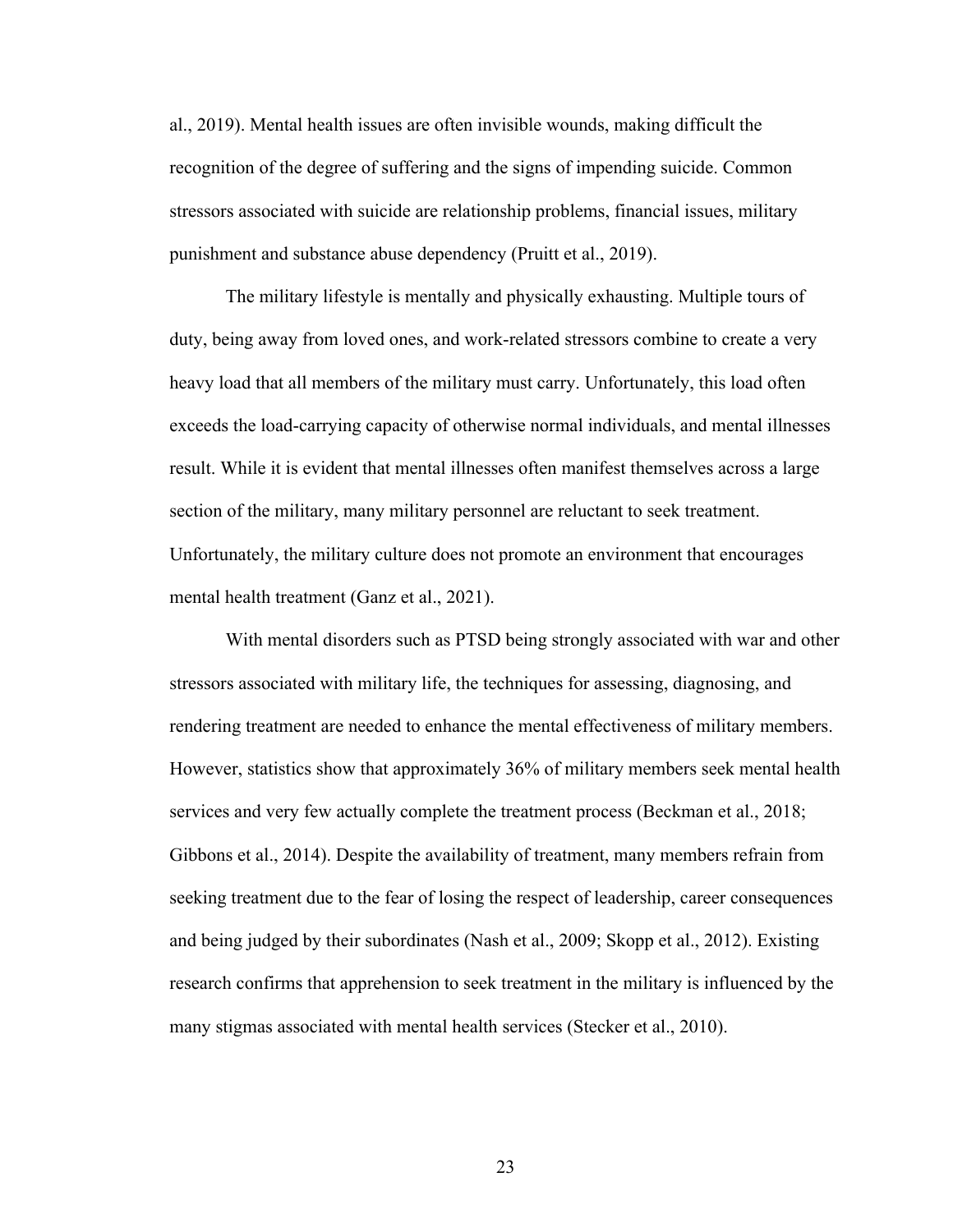#### **Conclusion**

The importance of early treatment amongst the mentally ill is crucial for those suffering with a mental disorder and reducing the rates of domestic violence, substance abuse and suicides in the military (Black et al., 2011; Bradley & Redfering, 1978; Trevillion et al., 2015). However, the many forms of stigma associated with mental illnesses prevent many members of the military from seeking such treatment. Fear of being labeled a mental patient, fear of being ostracized for having a mental illness, and fear of being assaulted for being labeled as a member of a stereotyped population are all very real fears. To address stigma in the military, interventions are needed to correct the beliefs of those throughout the various levels of the military. Structural stigma is best addressed at the various levels of policy generation. Public stigma is best addressed by changing inaccurate beliefs about the mental illness and mental patient stereotypes throughout the broader military culture. Self-stigma will be reduced as structural and public stigma are reduced. Self-stigma can also be reduced by interventions developed specifically to reduce the internalization of the stereotypical beliefs. This study will evaluate the degree to which interventions designed to reduce self-stigma are effective.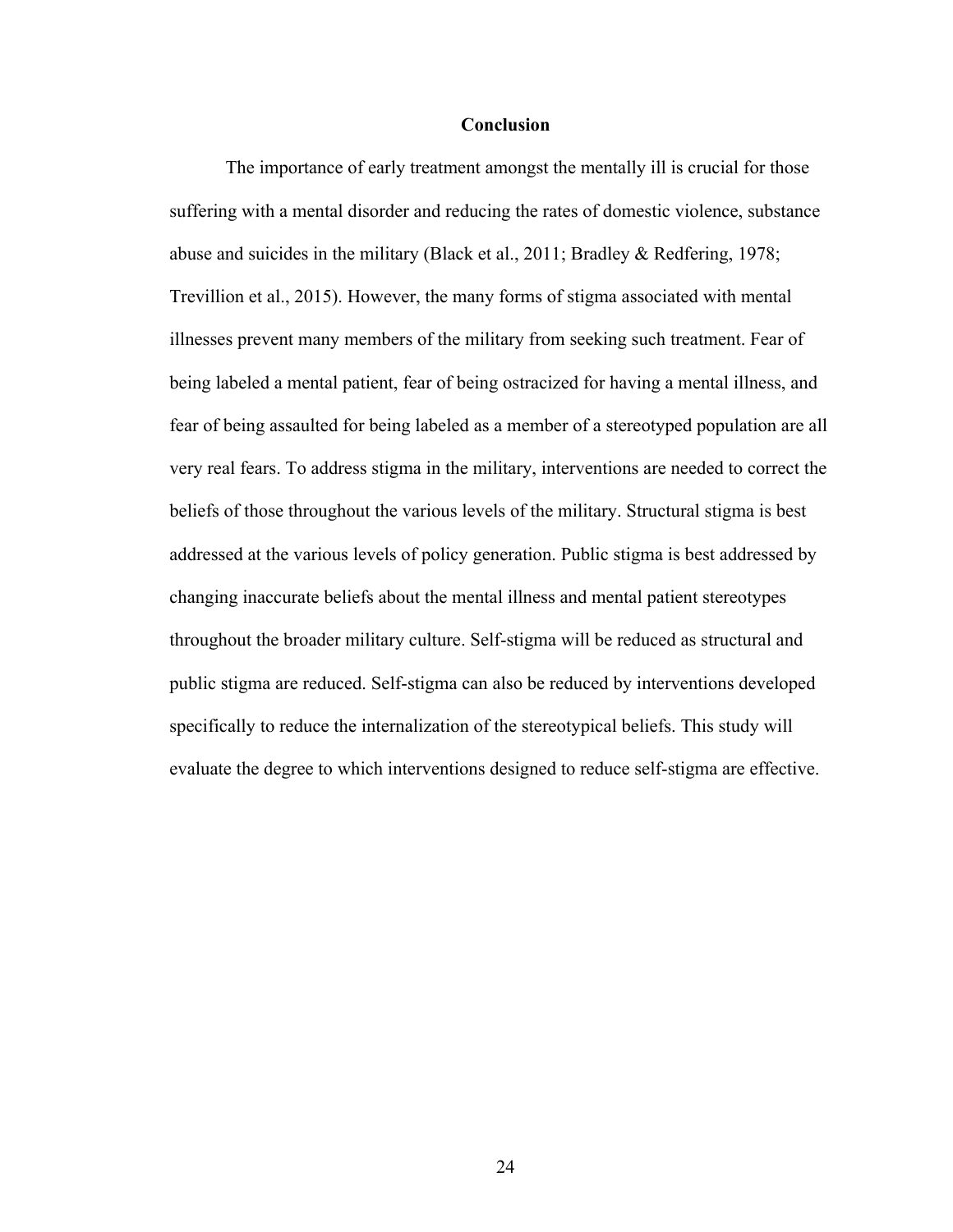### CHAPTER III

### METHODOLOGY

The purpose of this study is to examine perceived stigma as a predictor for military members accessing mental health care. As discussed above, such stigmas can include structural stigma, public stigma, self (internalized) stigma, and label avoidance. Findings from this study will educate and bring awareness for military members to better understand the role stigma has on help-seeking behaviors. The primary aim for this study is to assist future researchers in developing intervention strategies designed to reduce self-stigma or label avoidance.

### **Research Questions**

The present study will explore the prevalence of mental health stigma in the military. To accomplish this goal, the data collected will address the following research questions:

- 1. Can leadership behaviors influence mental health stigma?
- 2. What is the extent of perceived stigma experienced by participants?
- 3. What is the extent of participants' attitudes towards a psychiatric disorder?

These research questions were chosen due to the vast number of military members who refrain from seeking the appropriate psychiatric care necessary to improve their quality of life. With suicide being a major risk factor for untreated mental disorders, these questions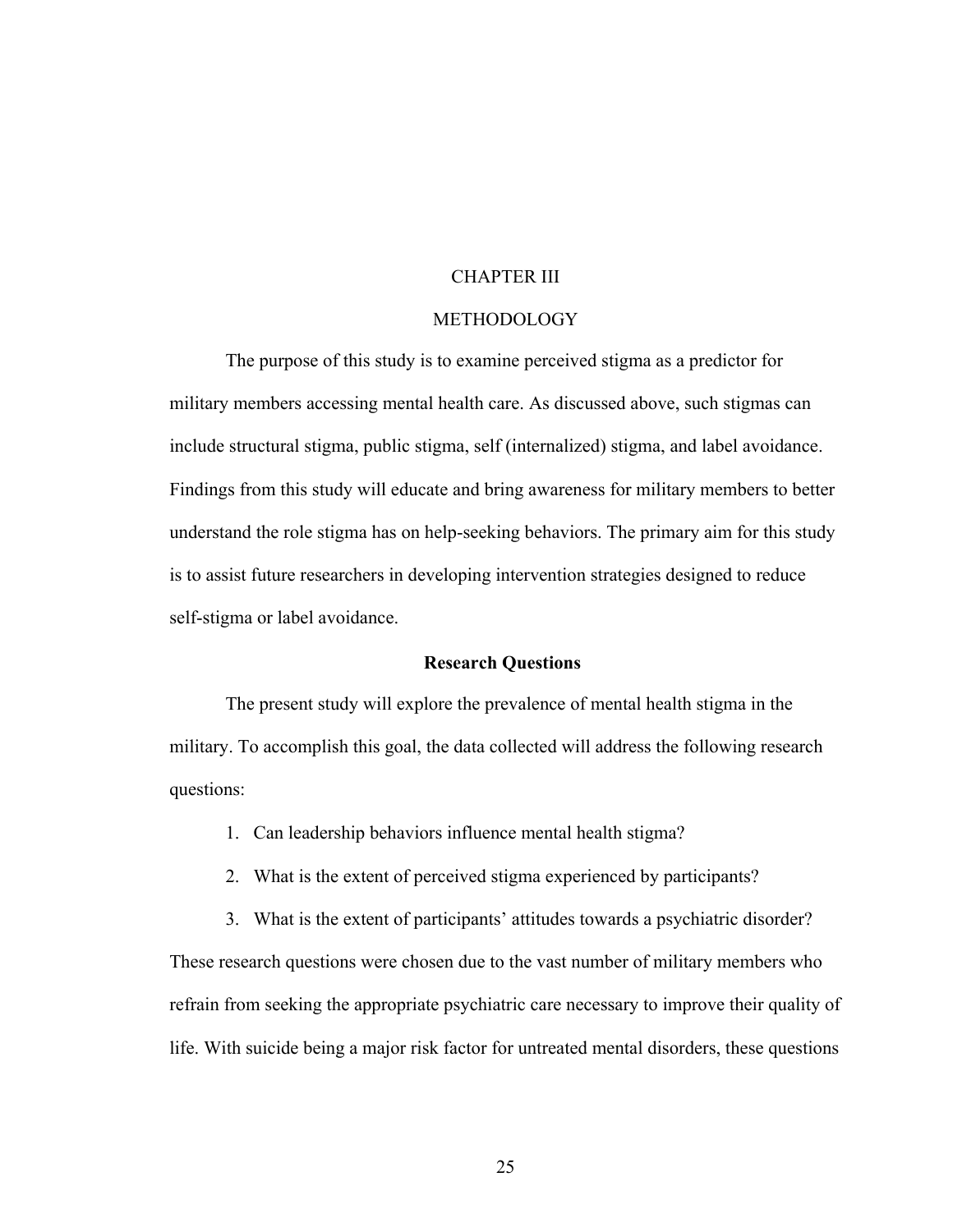are fundamental to answer to enhance the knowledge of mental health disorders, helpseeking behaviors, self-helping tactics and the support of others who need treatment.

#### **Data Collection**

Approval was obtained from the Institutional Review Board (IRB) prior to collecting data for this study. To examine the impact stigma has on the access to care for the military population, this research design focused on collecting data from an Army unit located in Fort Bragg, NC. The company consists of 52 active-duty service members. Therefore, the desired sample size was 52 participants. Through email, a questionnaire was distributed electronically, using Qualtrix, to an active-duty Army 1SG, who then forwarded the questionnaire by email, inviting his company to respond to the online questionnaire. To meet criteria for this study, respondents must be serving as an activeduty member and have at least one year time in service. Participants who chose to respond to the questionnaire had seven days to complete it before it closes. The informed consent statement was attached to the email and was reviewed by participants prior to completing the questionnaire.

### **Measures**

### **Screening Questionnaire**

A screening questionnaire was developed for the current study, which included two "yes or no" questions. The participants were asked about their military status and time in service to ensure the inclusion criteria were met. The questionnaire took approximately one minute to complete.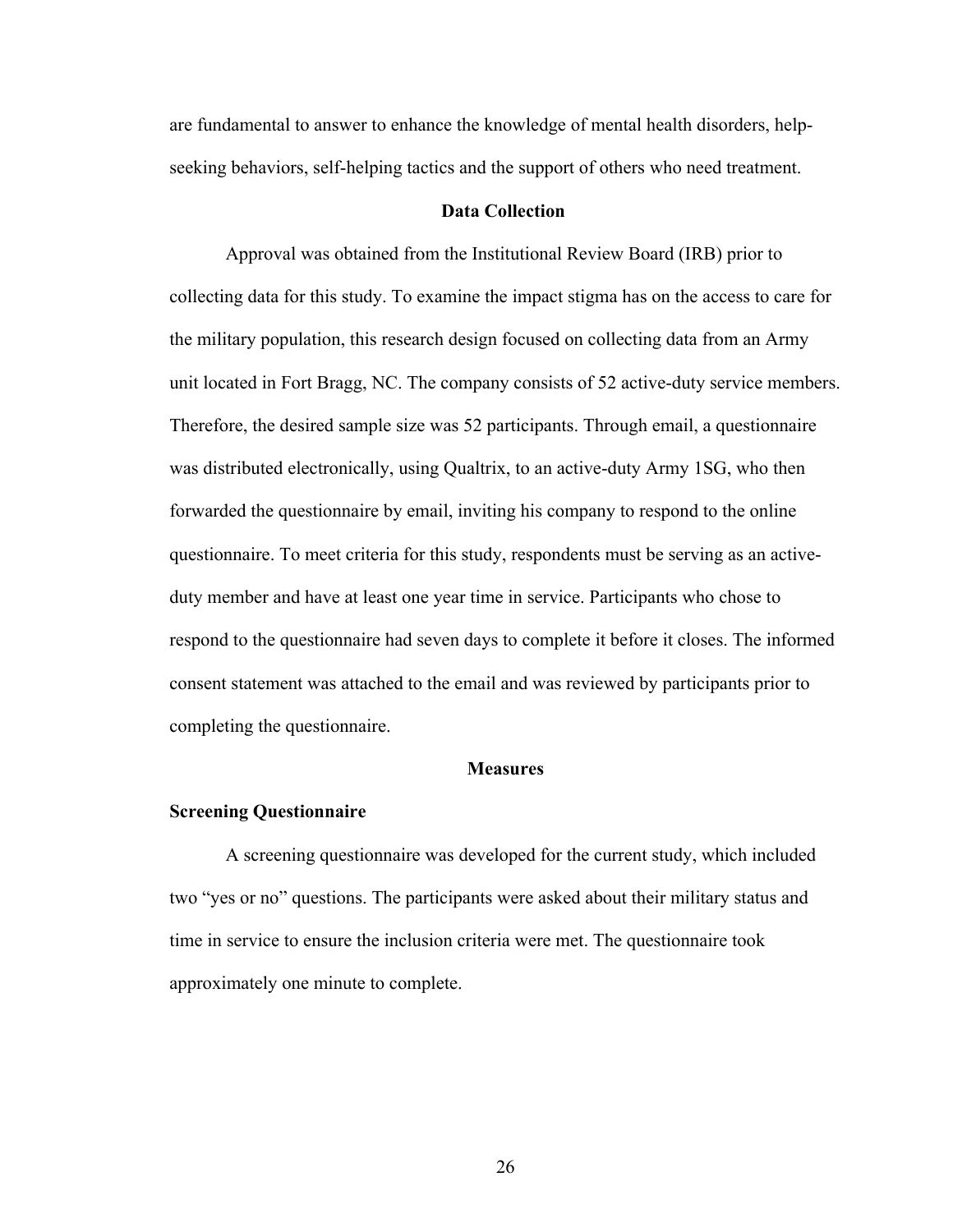### **Demographic Questionnaire**

A demographic questionnaire was developed for the current study, which included 6 questions. The participants were asked their sex, age bracket, ethnicity, military pay grade, time in service and number of deployments. The questionnaire consists of three multiple choice questions and three fill-in-the-blank questions and took approximately one minute to complete.

#### **Walter Reed Army Institute of Research Leadership Scale (WRAIR-LS)**

The WRAIR-LS, Short Form is a scale commonly used in the military to assess three elements of leadership: supportive, destructive, and advocacy (Adler, Cabrera, Lopez  $\&$  Thomas, 2018). The scale rates the positive and negative behaviors of leadership from the subordinate's perspective (Adler, et al., 2018). There are various forms of the scale, but the four-item version takes the least amount of time to complete, thus benefitting the participants. The respondents rate the behaviors of their leadership in terms of frequency, ranging from 1 "never" to 5 "always". The validity of the scale has been proven to be an effective method to measure leadership behaviors in the military (Adler et al., 2018).

#### **Endorsed and Anticipated Stigma Survey (EASI)**

The EASI is recognized as an efficient scale and is commonly used amongst the military population to assess various dimensions of stigma-related beliefs (Vogt et al., 2014). The EASI consists of a 40-item endorsed stigma scale that takes approximately 10 minutes to complete (Vogt et al., 2014). This questionnaire focuses on five components "beliefs about mental illness, beliefs about mental health treatment, beliefs about treatment-seeking, concerns about stigma from loved ones and concerns about stigma in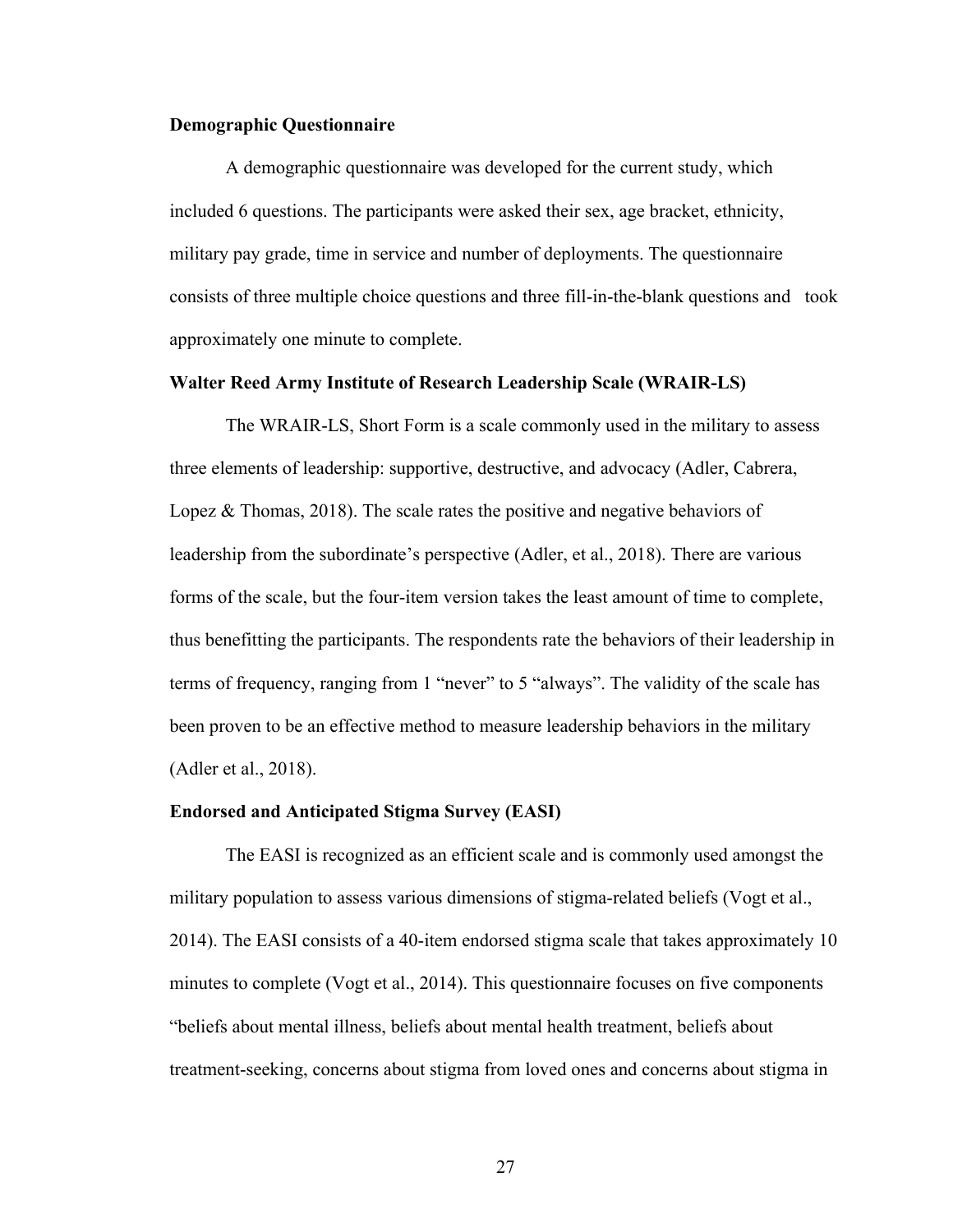the workplace" (Vogt et al., 2014, p. 107). Using a Likert-type format, the respondents select their level of agreement ranging from 1 (strongly agree) to 5 (strongly disagree) to each statement. Evidence has proven that the validity and reliability of the EASI scale is beneficial for measuring endorsed and anticipated stigma among the military population.

### **The General Help-Seeking Questionnaire (GHSQ)**

The GHSQ was developed to evaluate a person's likelihood of acknowledging their mental illness and indeed seek treatment from different sources of care (Ciarrochi et al., 2005). The scale assesses individuals by asking participants to respond to the phrase, "If you were having a personal or emotional problem, how likely is it that you would seek help from the following people?" The respondents then use a number value to select their level of agreement ranging from 1 (extremely unlikely) to 9 (extremely likely). This scale has proven to be a reliability and validity of measures for help-seeking behaviors and emotional competence (Ciarrochi et al., 2005).

### **Data Analysis**

Qualtrix responses were downloaded as an SPSS (.sav) data file. Unnecessary variables inserted by Qualtrix were deleted. Items 3, 4, 7, and 8 on the WRAIR were reverse coded so that ratings on all WRAIR items reflect more positive assessment of CFO leadership. A total of 26 responses were received. Total scores for the WRAIR, and the EASI subscales were computed by summing the relevant items. One participant failed to complete all of the GHSQ items, and those missing values were replaced with the median of all responses to the GHSQ items. EASI responses were recoded into a binary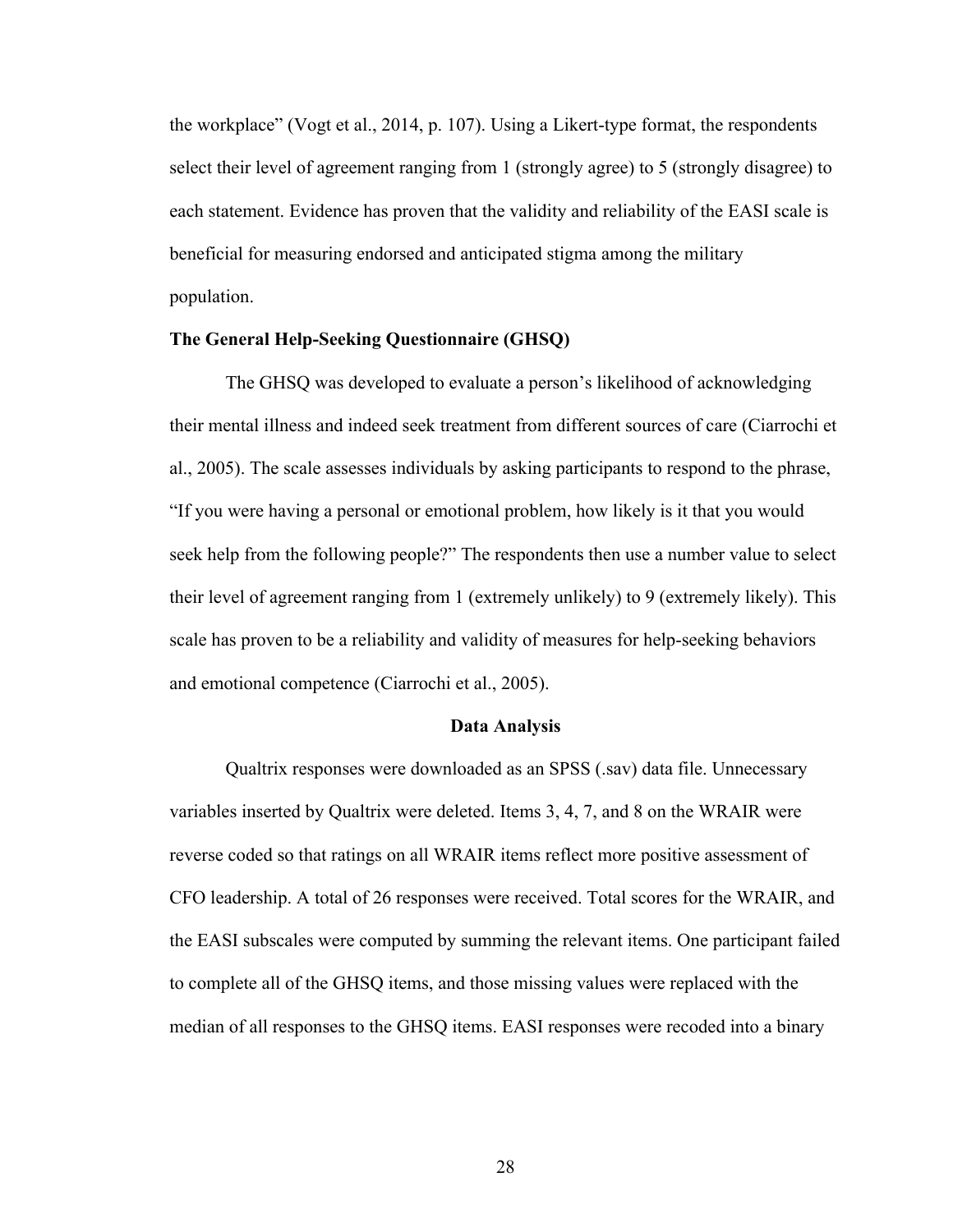category dividing responses into either 1 (neutral to strongly disagree) or 2 (agree or strongly agree).

To test hypotheses about predicted relationships between stigma and leadership, a series of regression analyses were performed. Bootstrapping, using the wild method with 2000 resamples, was performed to correct for bias associated with a small sample. Because the wild method requires unstandardized residuals for each predictor and response pair, residuals were obtained and saved using a preliminary regression analysis. In this preliminary analysis, each of the EASI subscales were used as the predictor variable and the WRAIR total score was used as the response variable. Using the wild bootstrapping method, separate regression analyses were executed using the WRAIR total score as the predictor variable and each of the EASI subscales as a response variable.

To test hypotheses about predicted relationships between stigma and healthcare seeking intentions, a similar series of regression analyses were executed using the GHSQ subscale (i.e., personal emotional problems, suicidal thoughts) totals as response variables and each EASI subscale total as predictor variables. Custom tables, showing counts and percentages of responses to the binary coded EASI items, were produced using the SPSS Custom Table interface. The number of responses within each binary category (neutral to strongly disagree or agree or strongly agree) were tabulated and row percentages were computed.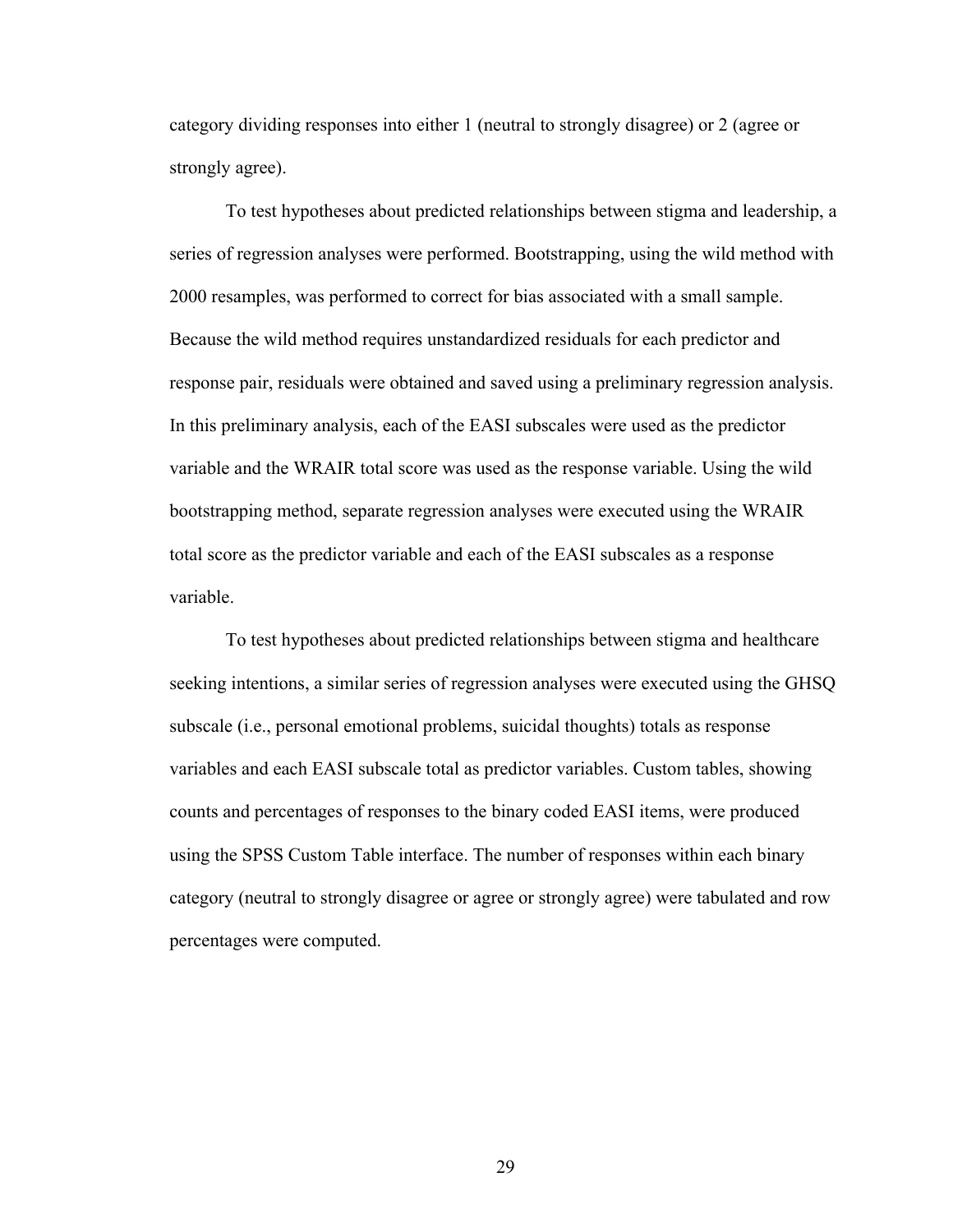### CHAPTER IV

## RESULTS

Table 1 shows a comparison of mean scores on the outcome measures by age range. The majority of participants marked the 18- to 20-year-old age range with all participants being 40 years old or younger. Only one participant was in the 31–40 age range. No significant differences between the age range variables were observed.

### **Table 1**

*Scale and Subscale Means by Age Range* 

|                                                             | $18 - 20$ | $21 - 30$ | $31 - 40$ | Total    |
|-------------------------------------------------------------|-----------|-----------|-----------|----------|
| Variable Labels                                             | $n=19$    | $n = 6$   | $n=1$     | $N = 26$ |
| <b>EASI: Beliefs About Mental Illness</b>                   | 16.9      | 17.7      | 19.0      | 17.9     |
| <b>EASI: Beliefs About Mental Illness Treatment</b>         | 20.8      | 22.7      | 29.0      | 24.2     |
| <b>EASI: Beliefs About Mental Illness Treatment Seeking</b> | 24.5      | 22.0      | 13.0      | 19.8     |
| EASI: Concerns About Stigma from a Loved One                | 16.1      | 15.5      | 9.0       | 13.5     |
| EASI: Concerns About Stigma in the Workplace                | 21.4      | 21.2      | 8.0       | 16.9     |
| <b>GHSQ Personal or Emotional Problem</b>                   | 12.9      | 13.3      | 17.0      | 14.4     |
| <b>GHSQ Suicidal Thoughts</b>                               | 13.3      | 13.2      | 16.0      | 14.2     |
| <b>WRAIR Total Score</b>                                    | 26.6      | 25.3      | 26.0      | 26.0     |

Table 2 presents mean values on the outcome measures by racial group. A

majority of participants were African American with one participant in the Asian

category and one participant who chose the "prefer not to specify" option. No statistically

significant scale by racial category mean differences were observed.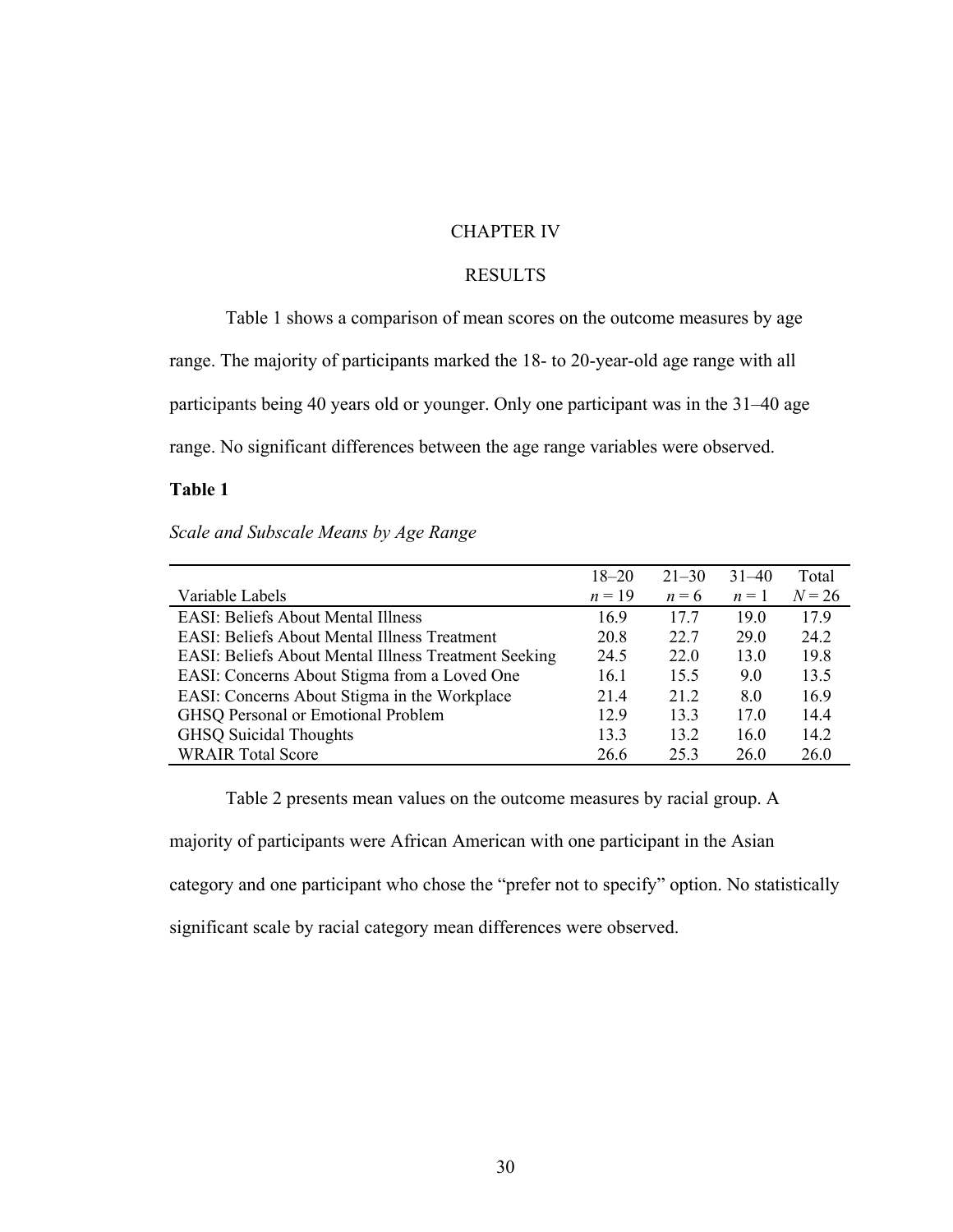|                                          | White /   |       | African  |          |       |
|------------------------------------------|-----------|-------|----------|----------|-------|
|                                          | Caucasian | Asian | American | Hispanic | Other |
|                                          | $n = 9$   | $n=1$ | $n=11$   | $n = 4$  | $n=1$ |
| <b>EASI Beliefs About Mental Illness</b> | 17.11     | 18    | 17.64    | 14.75    | 22    |
| Total                                    |           |       |          |          |       |
| <b>EASI Beliefs About Mental Illness</b> | 20.56     | 21    | 22       | 22       | 24    |
| <b>Treatment Total</b>                   |           |       |          |          |       |
| <b>EASI Beliefs About Treatment</b>      | 23.67     | 24    | 21.91    | 26.75    | 25    |
| Seeking Total                            |           |       |          |          |       |
| EASI Concerns About Stigma From          | 17.33     | 17    | 14.18    | 17.5     | 8     |
| Loved Ones Total                         |           |       |          |          |       |
| EASI Concerns About Stigma in the        | 24.37     | 17    | 19.09    | 21.5     | 12    |
| Workplace Total                          |           |       |          |          |       |
| Total WRAIR Score (items 3, 4, 6, & 7    | 26.33     | 28    | 26.64    | 23.5     | 32    |
| reverse coded)                           |           |       |          |          |       |
| <b>GHSQ Personal-Emotional Problems</b>  | 13.11     | 15    | 13.36    | 12.5     | 12    |
| Total                                    |           |       |          |          |       |
| <b>GHSQ Suicidal Thoughts Total</b>      | 13.22     | 17    | 13.27    | 13.5     | 12    |

# *Outcome Means by Participant Ethnicities*

Of those who completed the survey, 21 (80.8%) were male and five (19.2%) were female. Table 3 shows the means on the outcome variables by gender. No statistically differences in means by gender were observed. Of those who answered the question about number of deployments, eight (30.8%) responded that they had been deployed one time. Three (11.5%) responded that they had been deployed two times, and a single participant marked either three, four, or six or more deployments.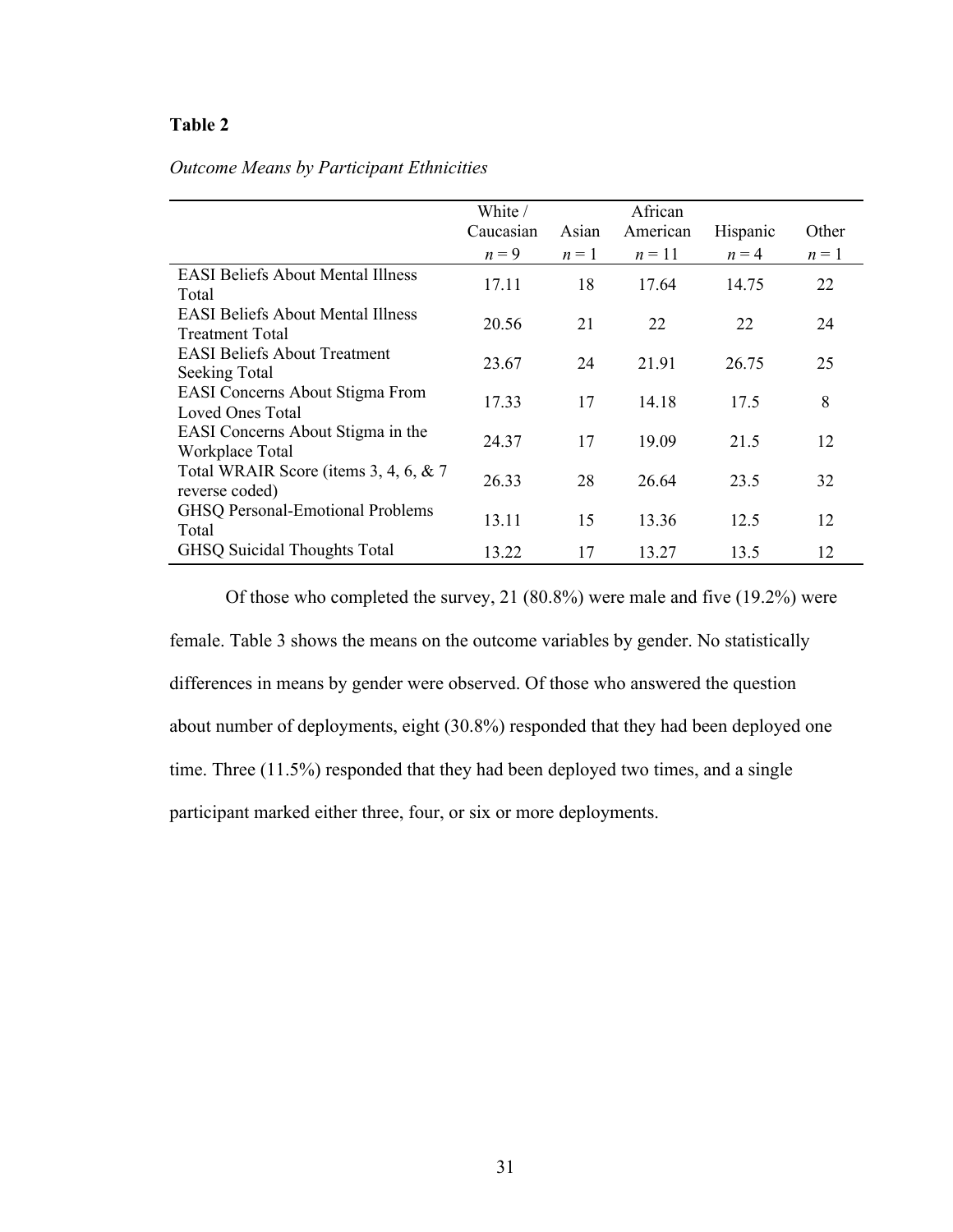|  | Outcome Means by Participant Gender |  |  |  |  |  |
|--|-------------------------------------|--|--|--|--|--|
|--|-------------------------------------|--|--|--|--|--|

|                                                          | Male     | Female  |
|----------------------------------------------------------|----------|---------|
| Outcome Variable Scale                                   | $n = 21$ | $n = 5$ |
| <b>EASI Beliefs About Mental Illness Total</b>           | 17.0     | 18.0    |
| <b>EASI Beliefs About Mental Illness Treatment Total</b> | 21.4     | 22.0    |
| <b>EASI Beliefs About Treatment Seeking Total</b>        | 22.3     | 28.2    |
| EASI Concerns About Stigma From Loved Ones Total         | 15.7     | 15.6    |
| EASI Concerns About Stigma in the Workplace Total        | 20.2     | 23.4    |
| Total WRAIR Score (items 3, 4, 6, & 7 reverse coded)     | 27.1     | 22.8    |
| GHSQ Personal-Emotional Problems Total                   | 13.3     | 12.4    |
| <b>GHSQ Suicidal Thoughts Total</b>                      | 13.5     | 13.0    |

Table 4 presents regression data regarding the hypothesized association between leadership and stigma. As the table shows, leadership scores (higher scores = better leadership) were not significantly ( $\alpha$  = .05) associated with any of the stigma subscale total scores. Beliefs about mental illness treatment and concerns about stigma in the workplace both had standardized coefficients (i.e.,  $\beta$  = -.373 and  $\beta$  = -.356) that were moderate and in the predicted direction (i.e., inverse). Arguably, a one-tailed test would produce probabilities less than the critical value ( $\alpha = .05$ ) for beliefs about mental illness treatment (.061/2 = .031 and .099/2 = .0495 respectively) although a Bonferroni correction is required and will negate the significance of those one-tailed tests.

### **Table 4**

*Relationships of Leadership and Types of Stigma* 

| EASI Stigma Type                              | df    | Mean Square | F    |          |      |
|-----------------------------------------------|-------|-------------|------|----------|------|
| <b>Beliefs About Mental Illness</b>           | 1.24  | 18.38       | 0.05 | 0.046    | .819 |
| <b>Beliefs About Mental Illness Treatment</b> | 1.24  | 63.402      | 3.87 | $-0.373$ | .061 |
| <b>Beliefs About Treatment Seeking</b>        | 1.24  | 21.823      | .346 | $-0.119$ | .613 |
| Concerns About Stigma from Loved Ones         | 1, 24 | 103.30      | 1.83 | $-0.266$ | .197 |
| Concerns About Stigma in the Workplace        | 1.24  | 222.77      | 3.33 | $-0.356$ | .099 |

\*Probabilities were estimated using a Bias-Corrected Bootstrap procedure with 2000 resamples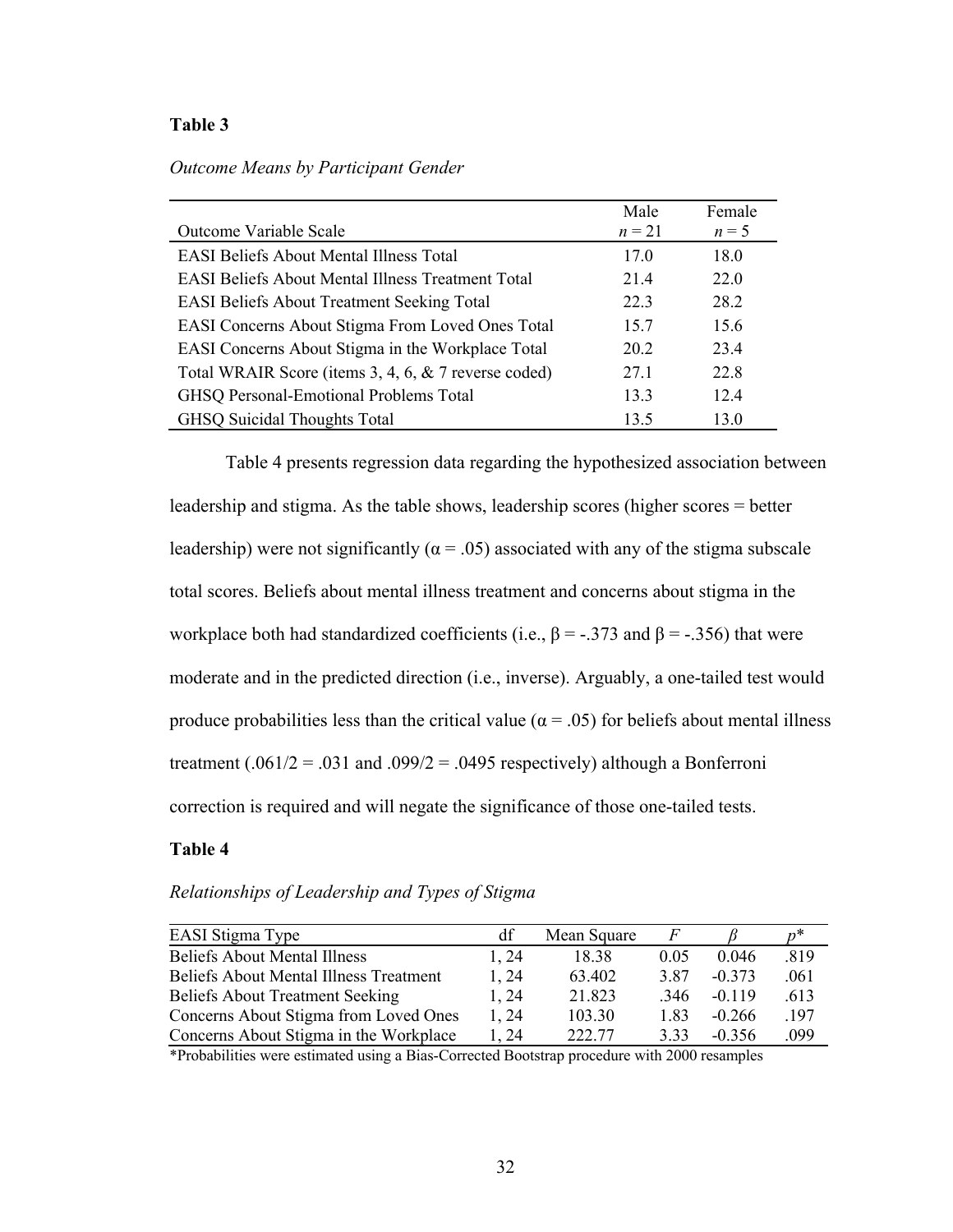Table 5 shows the results of regression analyses using EASI subscales as predictor variables for the two GHSQ scales. As the table shows, none of the EASI subscales were significantly associated with either the personal-emotional problems or the suicidal thoughts scales of the GHSQ. Although bootstrapping with a bias correction was used in this analysis, bias values were very small.

#### **Table 5**

*Bias Corrected Regression Coefficients for EASI Subscales and Totaled GHSQ Help-*

| <b>EASI</b> Subscale              | B       | <b>Bias</b> | <b>SE</b> | $\boldsymbol{p}$ |         | <b>BC 95% CI</b> |
|-----------------------------------|---------|-------------|-----------|------------------|---------|------------------|
|                                   |         |             |           |                  | Lower   | Upper            |
| GHSQ: Personal-Emotional Problems |         |             |           |                  |         |                  |
| <b>EASI: Beliefs About Mental</b> | 0.05    | 0.01        | 0.12      | 0.67             | $-0.20$ | 0.37             |
| <b>Illness</b>                    |         |             |           |                  |         |                  |
| <b>EASI: Beliefs About Mental</b> | $-0.14$ | $-0.01$     | 0.12      | 0.26             | $-0.33$ | 0.08             |
| <b>Illness Treatment</b>          |         |             |           |                  |         |                  |
| <b>EASI: Beliefs About</b>        | $-0.09$ | 0.00        | 0.06      | 0.13             | $-0.20$ | 0.01             |
| <b>Treatment Seeking</b>          |         |             |           |                  |         |                  |
| <b>EASI: Concerns About</b>       | $-0.05$ | 0.00        | 0.06      | 0.36             | $-0.16$ | 0.06             |
| Stigma from Loved Ones            |         |             |           |                  |         |                  |
| <b>EASI: Concerns About</b>       | $-0.07$ | 0.00        | 0.06      | 0.19             | $-0.21$ | 0.03             |
| Stigma in the Workplace           |         |             |           |                  |         |                  |
| GHSQ: Suicidal Thoughts           |         |             |           |                  |         |                  |
| <b>EASI: Beliefs About Mental</b> | $-0.14$ | $-0.01$     | 0.12      | 0.26             | $-0.33$ | 0.08             |
| Illness                           |         |             |           |                  |         |                  |
| <b>EASI: Beliefs About Mental</b> | $-0.09$ | 0.00        | 0.06      | 0.13             | $-0.20$ | 0.01             |
| <b>Illness Treatment</b>          |         |             |           |                  |         |                  |
| <b>EASI: Concerns About</b>       | $-0.05$ | 0.00        | 0.06      | 0.36             | $-0.16$ | 0.06             |
| Stigma from Loved Ones            |         |             |           |                  |         |                  |
| <b>EASI: Concerns About</b>       | $-0.07$ | 0.00        | 0.06      | 0.19             | $-0.21$ | 0.03             |
| Stigma in the Workplace           |         |             |           |                  |         |                  |
| <b>EASI:</b> Concerns About       | $-0.10$ | 0.00        | 0.06      | 0.10             | $-0.21$ | 0.03             |
| Stigma in the Workplace           |         |             |           |                  |         |                  |

*Seeking Intentions* 

Table 6 shows that there was mostly disagreement with statements consistent with the mental illness stereotype. As the table shows, a few participants (11.5%) indicted they believed people with mental health problems use those problems as an excuse and the same proportion believed having a relationship with a person with a mental illness would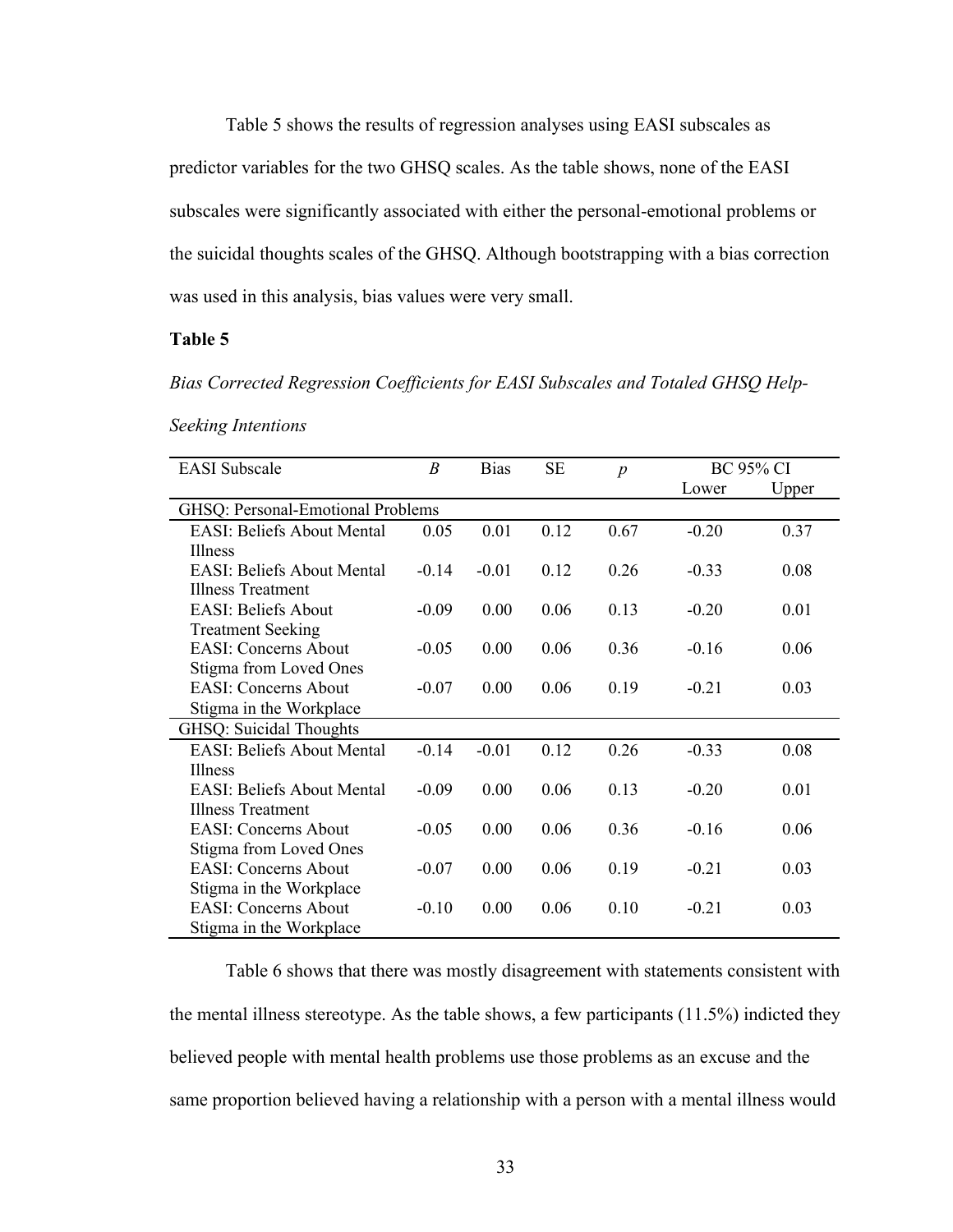be difficult. Overall, participants marked less than 5% of items indicating stigmatizing

beliefs about mental illness.

### **Table 6**

### *Beliefs About Mental Illness*

|                                                     | Neutral to Strongly |         |          | Agree or Strongly |
|-----------------------------------------------------|---------------------|---------|----------|-------------------|
|                                                     | Disagree            |         |          | Agree             |
|                                                     | Count               | $\%$    | Count    | $\%$              |
| People with mental health problems cannot be        | 25                  | 96.20%  | 1        | 3.80%             |
| counted on.                                         |                     |         |          |                   |
| People with mental health problems often use their  | 23                  | 88.50%  | 3        | 11.50%            |
| health problems as an excuse.                       |                     |         |          |                   |
| Most people with mental health problems are just    | 26                  | 100.00% | $\theta$ | $0.00\%$          |
| faking their symptoms.                              |                     |         |          |                   |
| I don't feel comfortable around people with         | 25                  | 96.20%  | 1        | 3.80%             |
| mental health problems.                             |                     |         |          |                   |
| It would be difficult to have a normal relationship | 23                  | 88.50%  | 3        | 11.50%            |
| with someone with mental health problems.           |                     |         |          |                   |
| Most people with mental health problems are         | 25                  | 96.20%  | 1        | 3.80%             |
| violent or dangerous.                               |                     |         |          |                   |
| People with mental health problems require too      | 25                  | 96.20%  | 1        | 3.80%             |
| much attention.                                     |                     |         |          |                   |
| People with mental health problems can't take       | 26                  | 100.00% | $\Omega$ | $0.00\%$          |
| care of themselves.                                 |                     |         |          |                   |
| <b>Beliefs About Mental Illness Total</b>           | 198                 | 95.19%  | 10       | $4.81\%$          |

Table 7 shows that there was mostly disagreement with statements consistent with the treatment for mental illness stereotype. However, nearly 35% of participants agreed or strongly agreed with the EASI item regarding side-effects of medications for mental health problems. Additionally, nearly 30% of participants agreed or strongly agreed with the statement that mental healthcare providers make inaccurate assumptions (i.e., stigmatize) about patients because of their *membership* in the *mental patient* group. Nearly 20% of participants agreed or strongly agreed that psychiatric medications are ineffective, and nearly 20% agreed or strongly agreed that those seeking mental healthcare are forced to undergo unwanted treatments.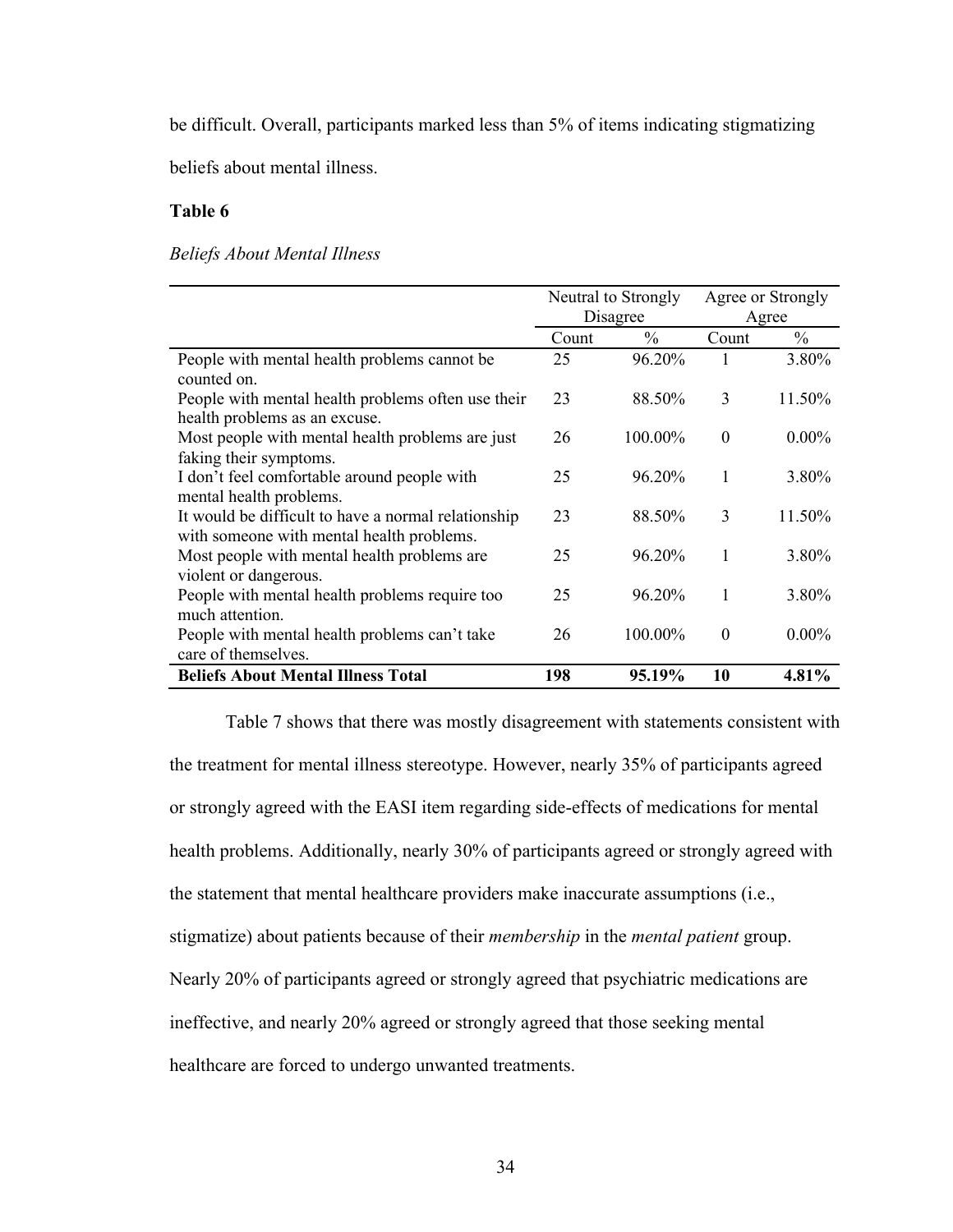## *Beliefs About Mental Health Treatment*

| <b>EASI</b> Item Statement                         | Neutral to Strongly |        | Agree or Strongly |        |
|----------------------------------------------------|---------------------|--------|-------------------|--------|
|                                                    | Disagree            |        |                   | Agree  |
|                                                    | Count               | $\%$   | Count             | $\%$   |
| Medications for mental health problems are         | 21                  | 80.80% | 5                 | 19.20% |
| ineffective.                                       |                     |        |                   |        |
| Mental health treatment just makes things worse.   | 25                  | 96.20% | 1                 | 3.80%  |
| Mental health providers don't really care about    | 25                  | 96.20% | 1                 | 3.80%  |
| their patients.                                    |                     |        |                   |        |
| Mental health treatment generally does not work.   | 25                  | 96.20% | 1                 | 3.80%  |
| Therapy/counseling does not really help for        | 23                  | 88.50% | 3                 | 11.50% |
| mental health problems.                            |                     |        |                   |        |
| People who seek mental health treatment are        | 21                  | 80.80% | 5                 | 19.20% |
| often required to undergo treatments they don't    |                     |        |                   |        |
| want.                                              |                     |        |                   |        |
| Medications for mental health problems have too    | 17                  | 65.40% | 9                 | 34.60% |
| many negative side effects.                        |                     |        |                   |        |
| Mental health providers often make inaccurate      | 19                  | 73.10% | 7                 | 26.90% |
| assumptions about patients based on their group    |                     |        |                   |        |
| membership (e.g., race, sex, etc.)                 |                     |        |                   |        |
| <b>Beliefs About Mental Health Treatment Total</b> | 176                 | 84.62% | 32                | 15.38% |

Table 8 shows that more than 65% of participants indicated a problem would have to be really bad before they would seek mental healthcare and that personally dealing with a mental health problem was preferable to seeking treatment for that problem. Nearly 40% indicated they would not share personal information with a mental health provider, and nearly 35% indicated that they would not be comfortable discussing problems with a mental healthcare provider. Nearly one-third of participants indicated they would feel stupid for not being able to handle a mental health problem on their own.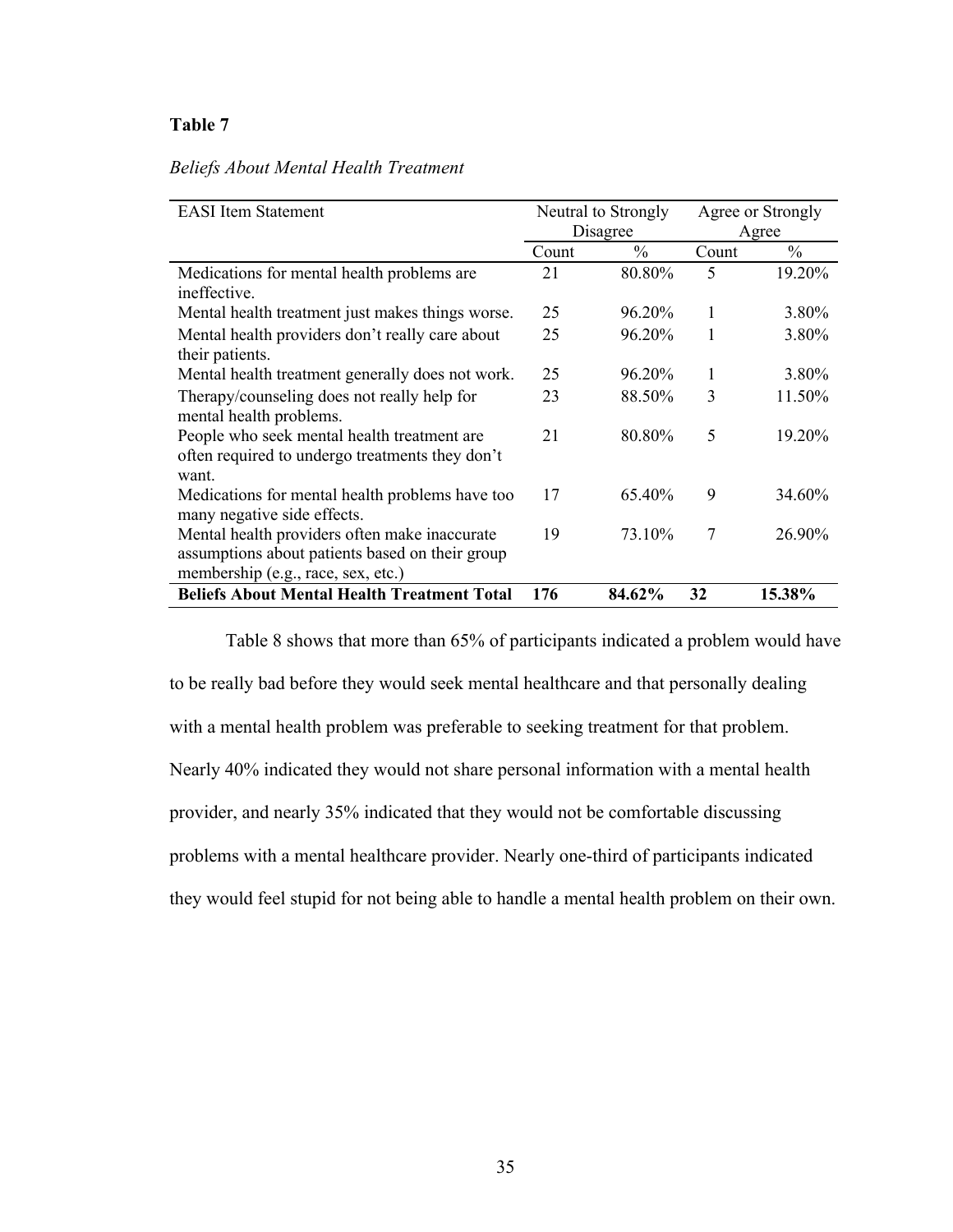### *Beliefs About Treatment Seeking*

| <b>EASI</b> Item Statement                        |          | Neutral to Strongly |       | Agree or Strongly |  |
|---------------------------------------------------|----------|---------------------|-------|-------------------|--|
|                                                   | Disagree |                     |       | Agree             |  |
|                                                   | Count    | $\frac{0}{0}$       | Count | $\frac{0}{0}$     |  |
| A problem would have to be really bad for me      | 9        | 34.60%              | 17    | 65.40%            |  |
| to be willing to seek mental health care.         |          |                     |       |                   |  |
| I would feel uncomfortable talking about my       | 17       | 65.40%              | 9     | 34.60%            |  |
| problems with a mental health provider.           |          |                     |       |                   |  |
| If I had a mental health problem, I would         | 9        | 34.60%              | 17    | 65.40%            |  |
| prefer to deal with it myself rather than to seek |          |                     |       |                   |  |
| treatment.                                        |          |                     |       |                   |  |
| Most mental health problems can be dealt with     | 20       | 76.90%              | 6     | 23.10%            |  |
| without seeking professional help.                |          |                     |       |                   |  |
| Seeing a mental health provider would make        | 19       | 73.10%              | 7     | 26.90%            |  |
| me feel weak.                                     |          |                     |       |                   |  |
| I would think less of myself if I were to seek    | 21       | 80.80%              | 5     | 19.20%            |  |
| mental health treatment.                          |          |                     |       |                   |  |
| If I were to seek mental health treatment, I      | 17       | 68.00%              | 8     | 32.00%            |  |
| would feel stupid for not being able to fix the   |          |                     |       |                   |  |
| problem on my own.                                |          |                     |       |                   |  |
| I wouldn't want to share personal information     | 16       | 61.50%              | 10    | 38.50%            |  |
| with a mental health provider.                    |          |                     |       |                   |  |
| <b>Beliefs About Treatment Seeking</b>            | 128      | 61.84%              | 79    | 38.16%            |  |

Table 9 presents frequencies and percentages of responses to a series of questions asking how they believed friends and family would behave given the knowledge that the respondent had a mental health-related problem. According to Table 7, the two items with the highest proportions of agreement included "see me as weak" and "be afraid that I might be violent. As the table shows, only one participant indicated that they believed friends and family would not want to be near them should they have a mental-health problem. Overall, the vast majority of participants (i.e., 88%) expressed neutrality or disagreement with the EASI statements concerning mental health-related stigmatization from loved ones.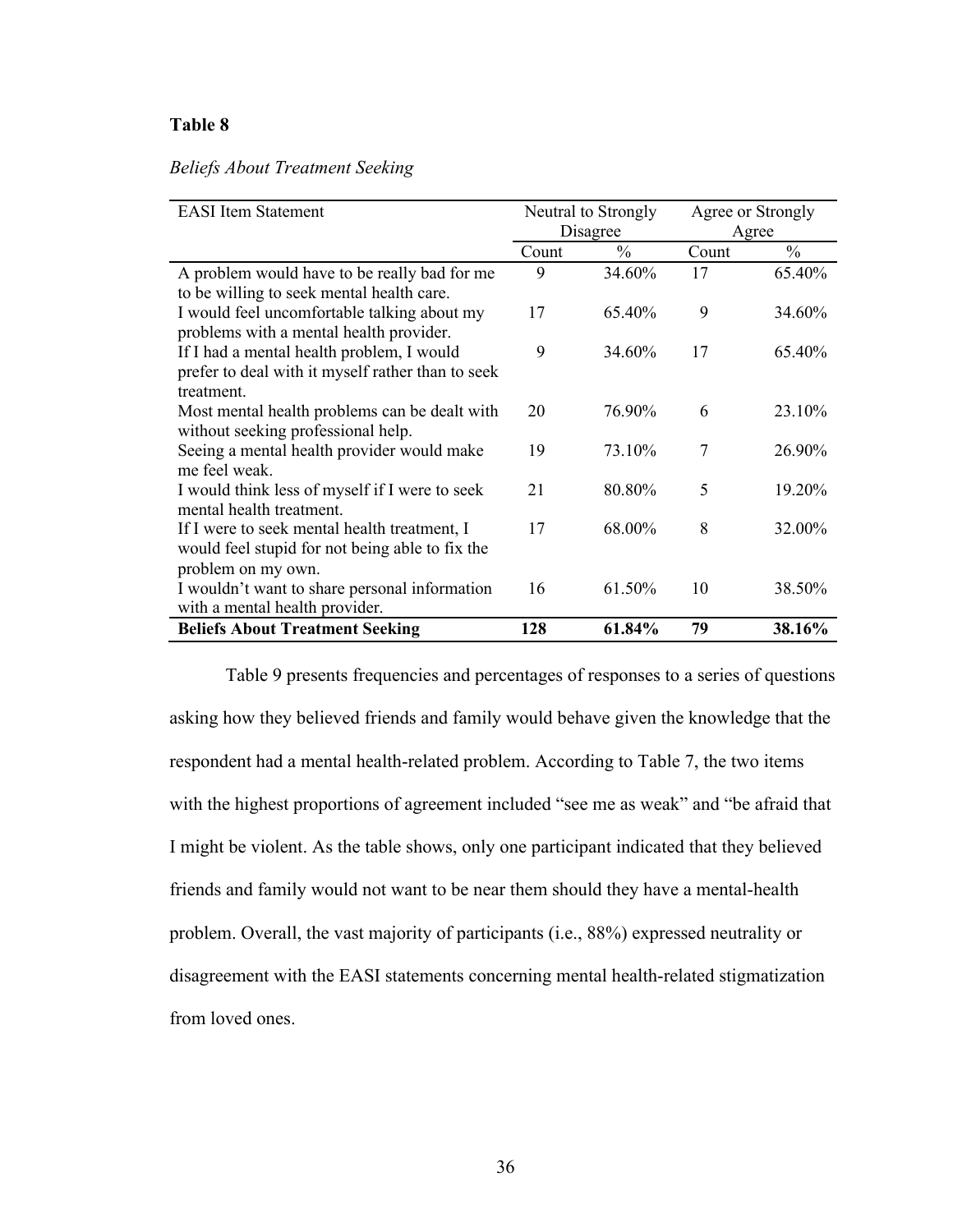| <b>EASI</b> Item Statement                       | Neutral to Strongly |               | Agree or Strongly |        |
|--------------------------------------------------|---------------------|---------------|-------------------|--------|
|                                                  | Disagree            |               | Agree             |        |
| If I had a mental health problem and friends and | Count               | $\frac{0}{0}$ | Count             | $\%$   |
| family knew about it, they would                 |                     |               |                   |        |
| think less of me.                                | 22                  | 84.60%        | $\overline{4}$    | 15.40% |
| see me as weak.                                  | 21                  | 80.80%        | 5                 | 19.20% |
| feel uncomfortable around me.                    | 23                  | 88.50%        | 3                 | 11.50% |
| not want to be around me.                        | 25                  | $96.20\%$     |                   | 3.80%  |
| think I was faking.                              | 23                  | 88.50%        | 3                 | 11.50% |
| be afraid that I might be violent                | 21                  | 80.80%        | 5                 | 19.20% |
| think that I could not be trusted                | 23                  | 88.50%        | 3                 | 11.50% |
| avoid talking to me.                             | 24                  | 92.30%        | 2                 | 7.70%  |
| <b>Total</b>                                     | 182                 | 87.50%        | 26                | 12.50% |

*Concerns About Stigma from Loved Ones* 

Forty percent  $(n = 10)$  of participants indicated that they agreed or strongly agreed that employment options would be limited if they had a mental health problem that was known about in the workplace (see Table 10). More than one third (i.e., 36%) of participants agreed that they would be assigned undesirable work, and 32% agreed that they would be treated unfairly should they have a mental health problem that was known about in the workplace. Overall, nearly one-third of participants agreed with the statements pertaining to mental-health-related stigma in the workplace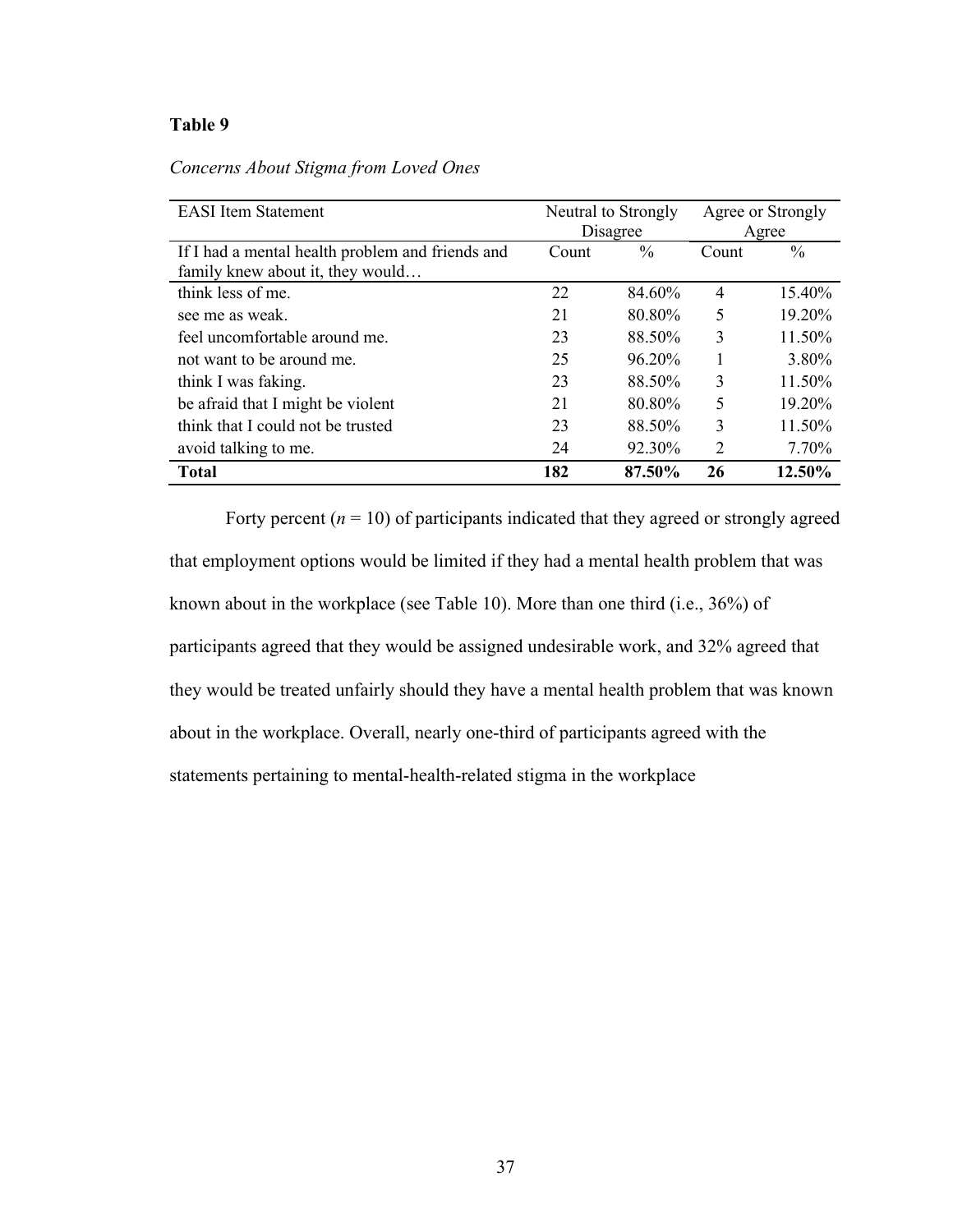*Concerns About Stigma in the Workplace* 

| <b>EASI</b> Item Statement                     | Neutral to Strongly |        | Agree or Strongly |               |
|------------------------------------------------|---------------------|--------|-------------------|---------------|
|                                                | Disagree            |        | Agree             |               |
| If I had a mental health problem and people at | Count               | $\%$   | Count             | $\frac{0}{0}$ |
| work knew about it                             |                     |        |                   |               |
| My coworkers would think I am not capable of   | 18                  | 72.00% | 7                 | 28.00%        |
| doing my job.                                  |                     |        |                   |               |
| People at work would not want to be around me. | 21                  | 84.00% | $\overline{4}$    | 16.00%        |
| My career/job options would be limited.        | 15                  | 60.00% | 10                | 40.00%        |
| Coworkers would feel uncomfortable around me   | 19                  | 76.00% | 6                 | 24.00%        |
| A Supervisor might give me less desirable      | 16                  | 64.00% | 9                 | 36.00%        |
| work.                                          |                     |        |                   |               |
| A Supervisor might treat me unfairly.          | 17                  | 68.00% | 8                 | 32.00%        |
| People at work would think I was faking.       | 19                  | 76.00% | 6                 | 24.00%        |
| Co-workers would avoid talking to me.          | 21                  | 84.00% | $\overline{4}$    | 16.00%        |
| <b>Total</b>                                   | 146                 | 73.00% | 54                | 27.00%        |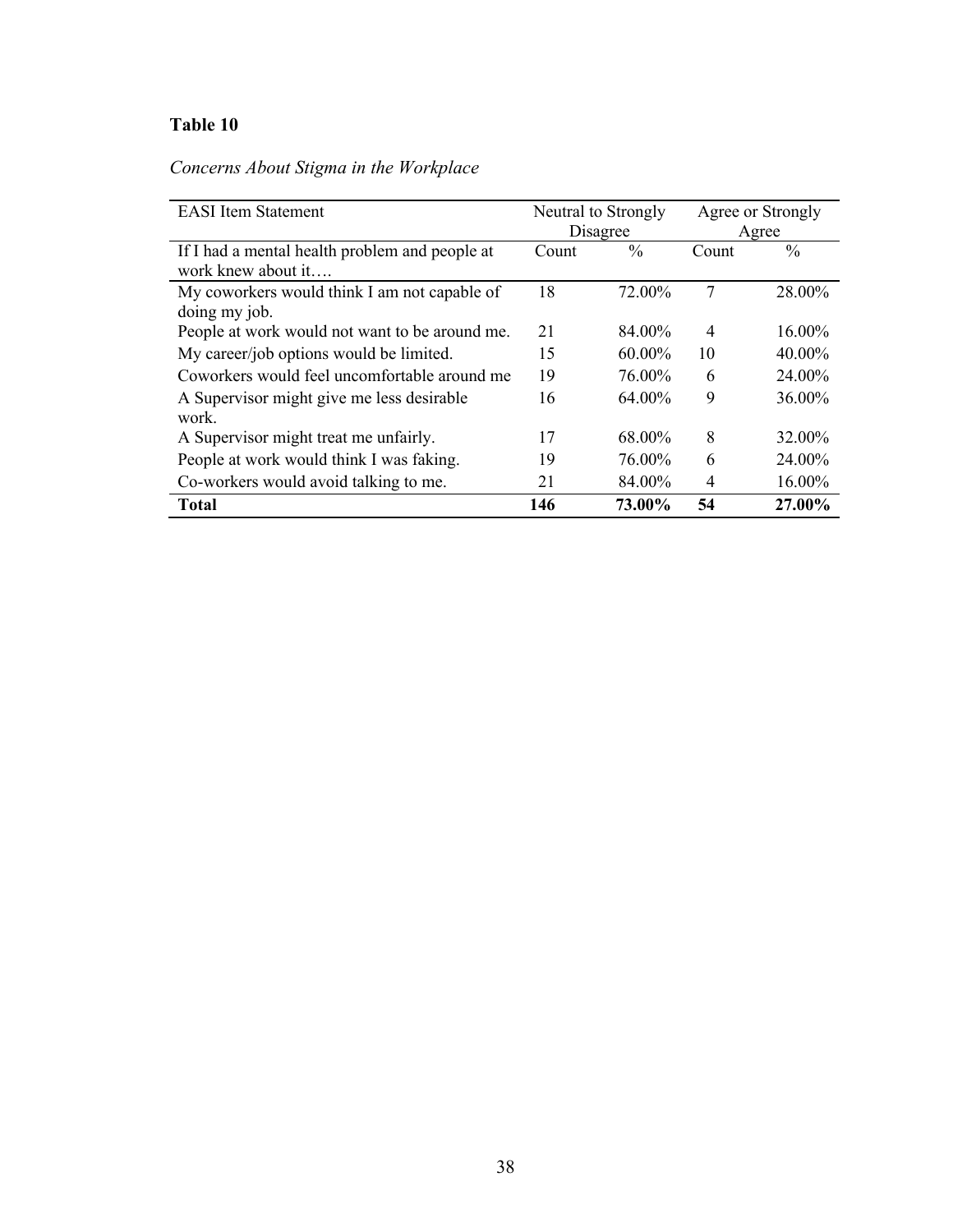### CHAPTER V

#### DISCUSSION

The current study explored endorsed and anticipated stigmas and their association with leadership and intentions to seek mental health care. The literature review showed that military leaders who cared more about subordinates promoted more mental healthcare seeking behaviors than leaders rated less positively (Greenberg & Jones, 2011). Other studies showed that stigma is frequently associated with refusal to seek mental healthcare treatment in active duty military members (e.g., Nash et al., 2009; Skopp et al., 2012; Stecker et al., 2010). Therefore, the aim for this study was to investigate the extent to which stigma exists in a sample of active-duty soldiers. Additionally, this study evaluated associations between leadership ratings and stigma rating scores. Finally, this study evaluated the association between endorsed and anticipated stigma and treatment seeking intentions related to mental health treatment. Ultimately, the goal of this study was to aid in the development of future evidence-based research that may serve to help in the treatment seeking process for military members.

### **Summary of Findings**

### **Demographics**

Demographic screenings were used in the current study to determine whether a specific gender, age group or ethnicity were more likely to be impacted by stigma. Results in the current study indicated that the majority of participants were between the ages of 18 to 20 years old, predominately male and African American. In addition, half of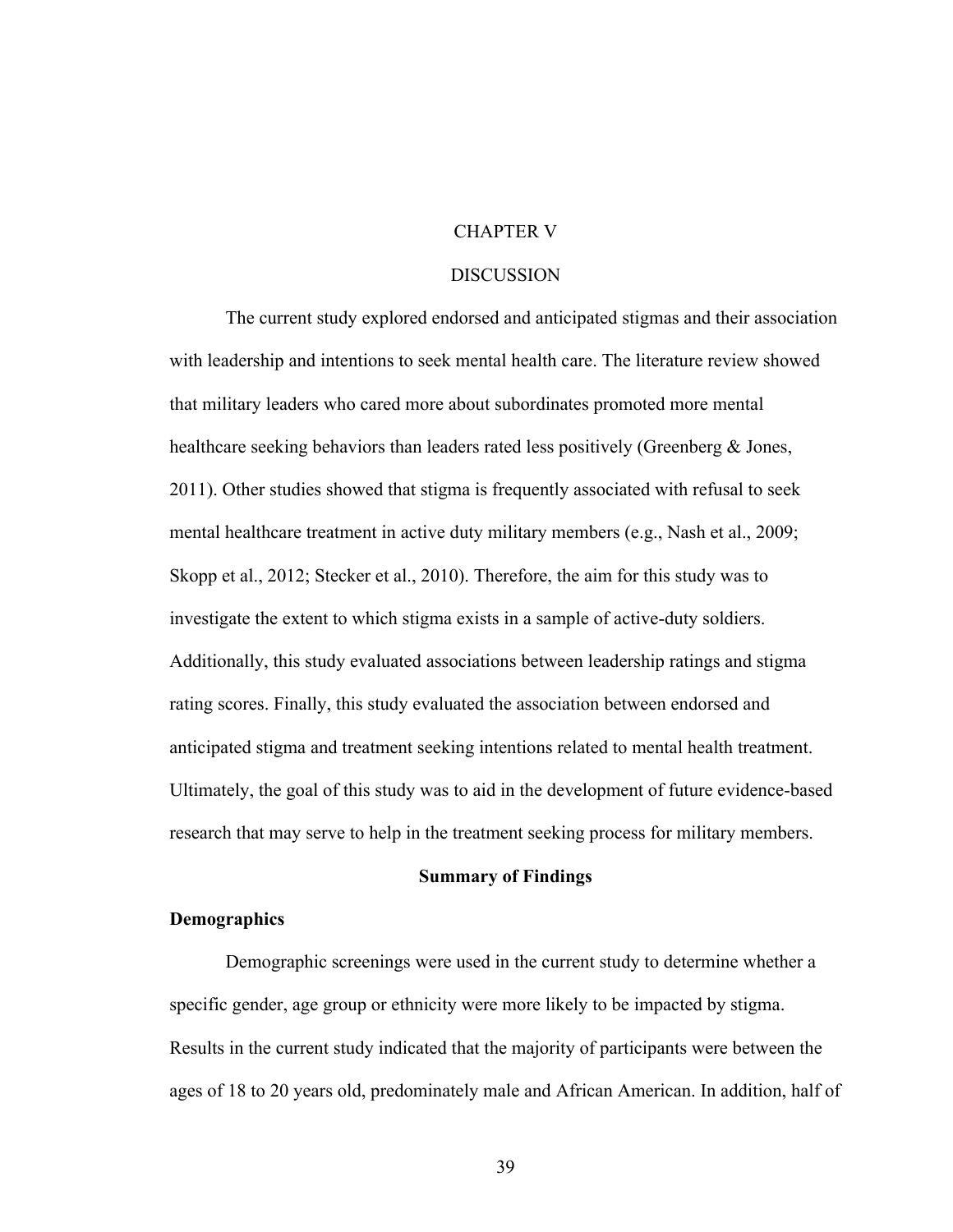the participants were deployed at least once during their military career. The findings revealed that demographics as such, were not significantly impacted by mental health stigma. Although male and females of all ages and ethnicities can be impacted by mental health stigma, it can be inferred that the non-significant results can be due to the small sample size.

### **Leadership**

Given the role and impact leadership has on their subordinates, this research examined the relationship between leadership and factors that determine treatment seeking behaviors amongst military members. The data indicated that there was no statistically significant association between military leadership and treatment seeking beliefs. This implies that the leadership, as measured for this study does not influence mental health stigma at a greater than random chance level. However, beliefs about mental illness treatment and concerns about stigma in the workplace had standardized regression coefficients  $(-.373, p = .061; -0.356, p = .099)$  that were moderately strong and in the predicted direction. With a larger sample, these variables would likely have been statistically significant. Interestingly, the most common endorsed barrier related to stigma in the workplace was the belief that leadership might give less desired work. Barriers to care do not appear to be increased by leadership, however treatment seeking behaviors may affect occupation roles in the military.

#### **Mental Illness and Treatment Beliefs**

Stated by previous literature, the concept of stigma is one the main barriers that prevent service members from seeking treatment (Dickstein et al., 2010; Britt, et al., 2020). Furthermore, stigma was driven by fear, which impacted treatment seeking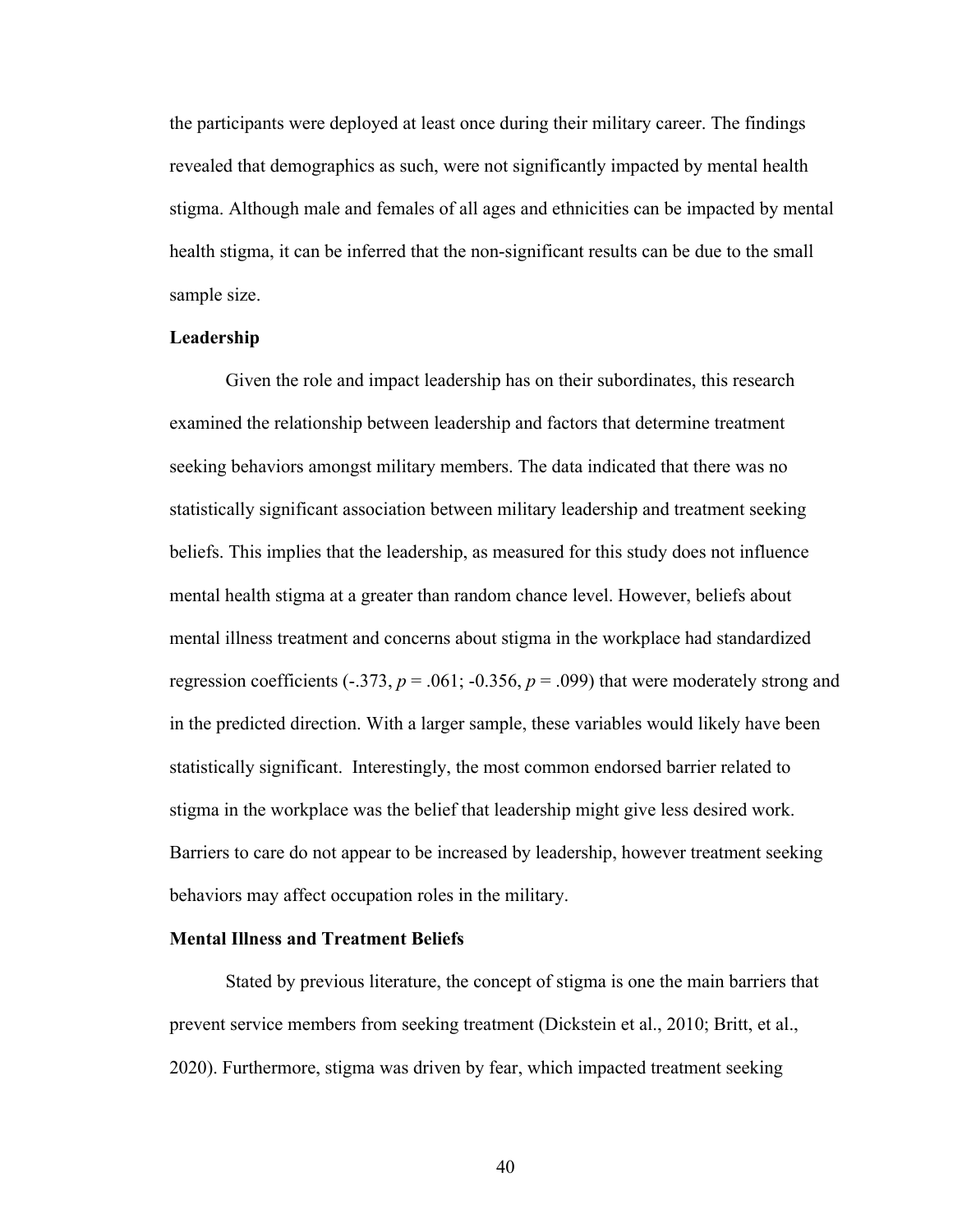behaviors (Nash et al., 2009; Skopp et al., 2012). Shockingly, the results for this study revealed the opposite but this could be because participants may be reluctant to admit or acknowledge stigma. In general, the majority of participants would feel accepted by others if diagnosed with a mental disorder, as well as accept others who've been diagnosed. However, nearly 30% disclosed they would feel stupid if they couldn't handle their diagnoses on their own. This indicates that participants who internalize negative stereotypes of mental illness might be more incline to think negatively towards seeking treatment. It is possible that military members who are devoted to their military image may perceive mental health disorders as a negative factor that sabotages their warrior identity.

Although beliefs of mental disorders were not statistically significant, results from this study reported that treatment seeking behaviors is a prevalent issue. Over 65% of participants agreed or strongly agreed that a problem would have to be really bad before seeking treatment. Also, more than 65% of participants revealed that they would rather deal with their mental problems on their own. It appears that participants have more negative views of seeking professional help, rather than stigmatizing beliefs of mental health disorders.

The findings for this study revealed that, despite the benefits of mental health treatment, the quality of care is clearly a concern. Over 30% of participants agreed or strongly agreed that mental health care providers make inaccurate assumptions and expressed their concerns regarding the side effects of medication. In addition, nearly 20% believed that seeking mental health care would force them to undergo unwanted treatment and take ineffective medication. Taken together, these results suggest a small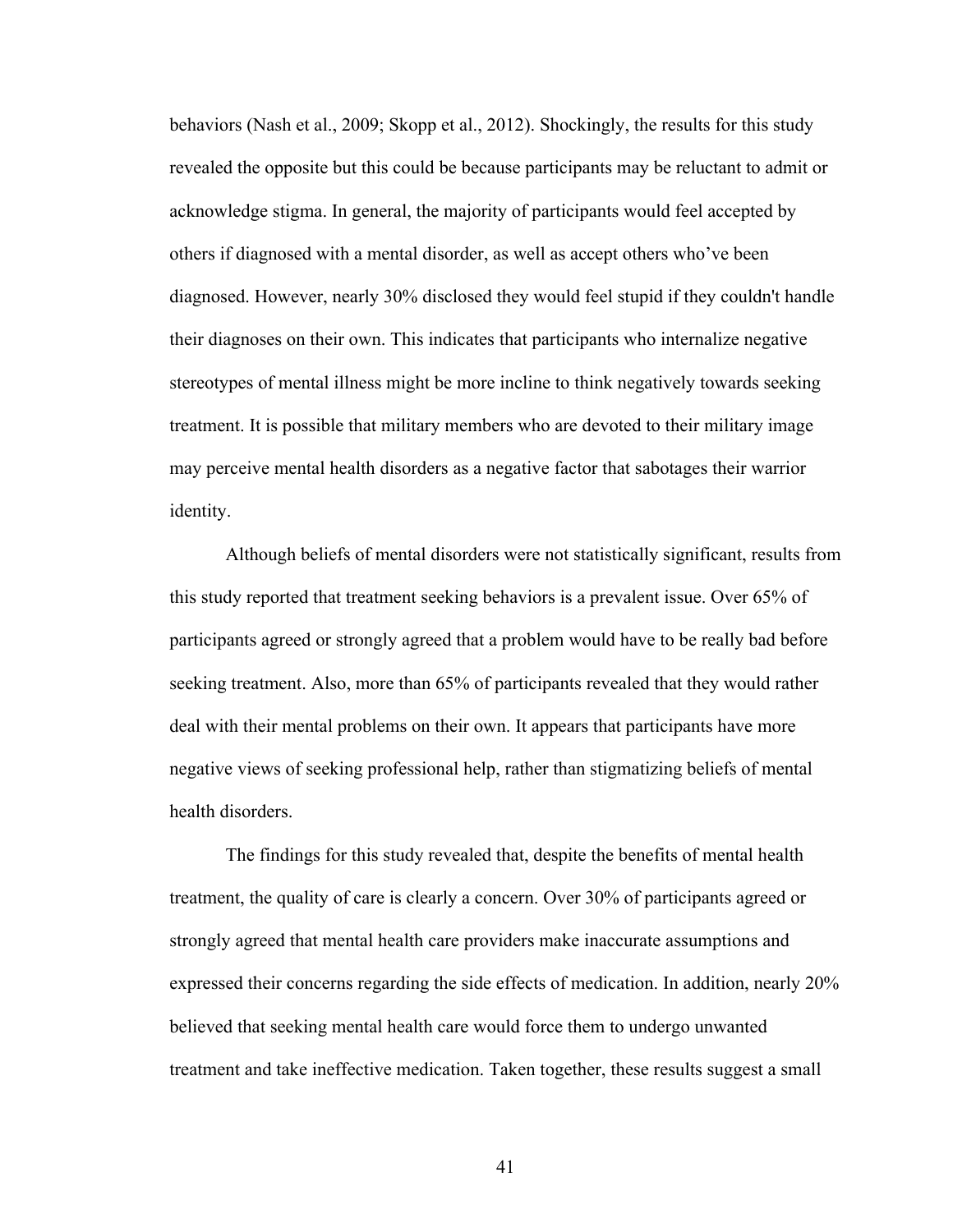proportion of participants are more likely to refrain from treatment due to the quality of care and internalized beliefs of mental health disorders. However, these results confirm that barriers to care were not significantly associated with stigma.

#### **Implications for Policy and Practice**

In attempt to enhance treatment seeking behaviors in the military, several considerations come to mind. As described in the literature review, the tough mentality can become problematic to help seeking behaviors in the military, therefore intervention strategies focused on stigma reduction should be implemented into military policy. Helping service members cope with their mental health challenges enhances military readiness and improves the organization. Therefore, intervention strategies to improve the military's willingness to combat mental health stigma should be considered.

As indicated in the literature review, it comes as no surprise that military culture fosters an environment of mental toughness (Gibbons et al., 2014). Therefore, policy considerations should focus on developing campaigns that promote mental health treatment as a strength for the organization. Traditionally, the warrior identity is shaped through the masculine culture. Rather than changing the culture, efforts should be made to normalize mental health care. Additionally, an atmosphere that encourages helpseeking contributes to removing the labels related to mental health disorders and supports mental health care.

While normalization is imperative for the military culture, efforts that focus on psychoeducation should also be considered. The literature review stated that toxic leadership can create barriers to mental health treatment (Fosse et al., 2019). Therefore, the military should develop programs designed to educate leaders on mental health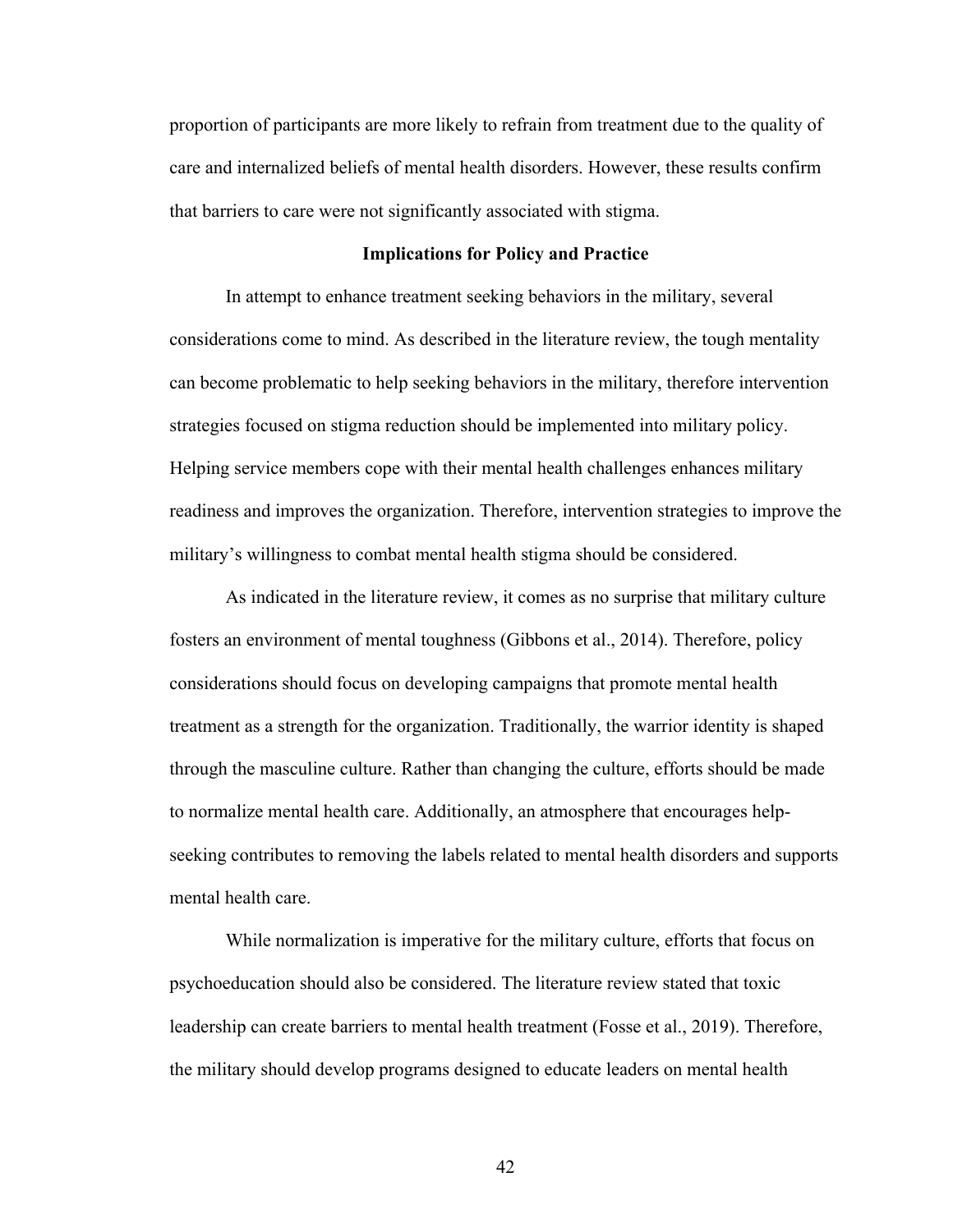disorders and the benefits of treatment to reduce the stigmas associated with mental health care. It's possible that psychoeducation that aims to improve attitudes towards mental health in the military could increase the likelihood of help-seeking behaviors.

The problem of mental health stigma is a growing concern in the military. The military culture is built on toughness, therefore normalizing mental health disorders and help-seeking behaviors are vital in reducing stigma. The purpose of this research was to explore the relationship between stigma and access to care. Despite the limitations, the findings of this study provided an understanding on the prevalence of mental health stigma in the military. Although the findings did not support the notion that stigma is a barrier care for military members, it is necessary to identify the concerns associated with mental health care. Therefore, improving the psychological health of those who risk their lives for our country is imperative for improving military readiness.

#### **Implications for Research**

The sample used for this study was from a single unit that was unexpectedly deployed about the same time as the online survey was made available. Because of the small sample size, statistical power to capture differences between subgroups of the sample (e.g., those with high levels of stigma and those with low levels of stigma) was inadequate. Future research efforts should attempt to obtain a larger sample so that subgroups of interest will be adequately represented.

Similarly, since the entire sample was from a single unit with a single commander, ratings of leadership style likely only reflected a single leader. A sample from multiple units under multiple leaders would help detect differences in leadership qualities. With a larger sample, from multiple leaders, the statistical sensitivity to detect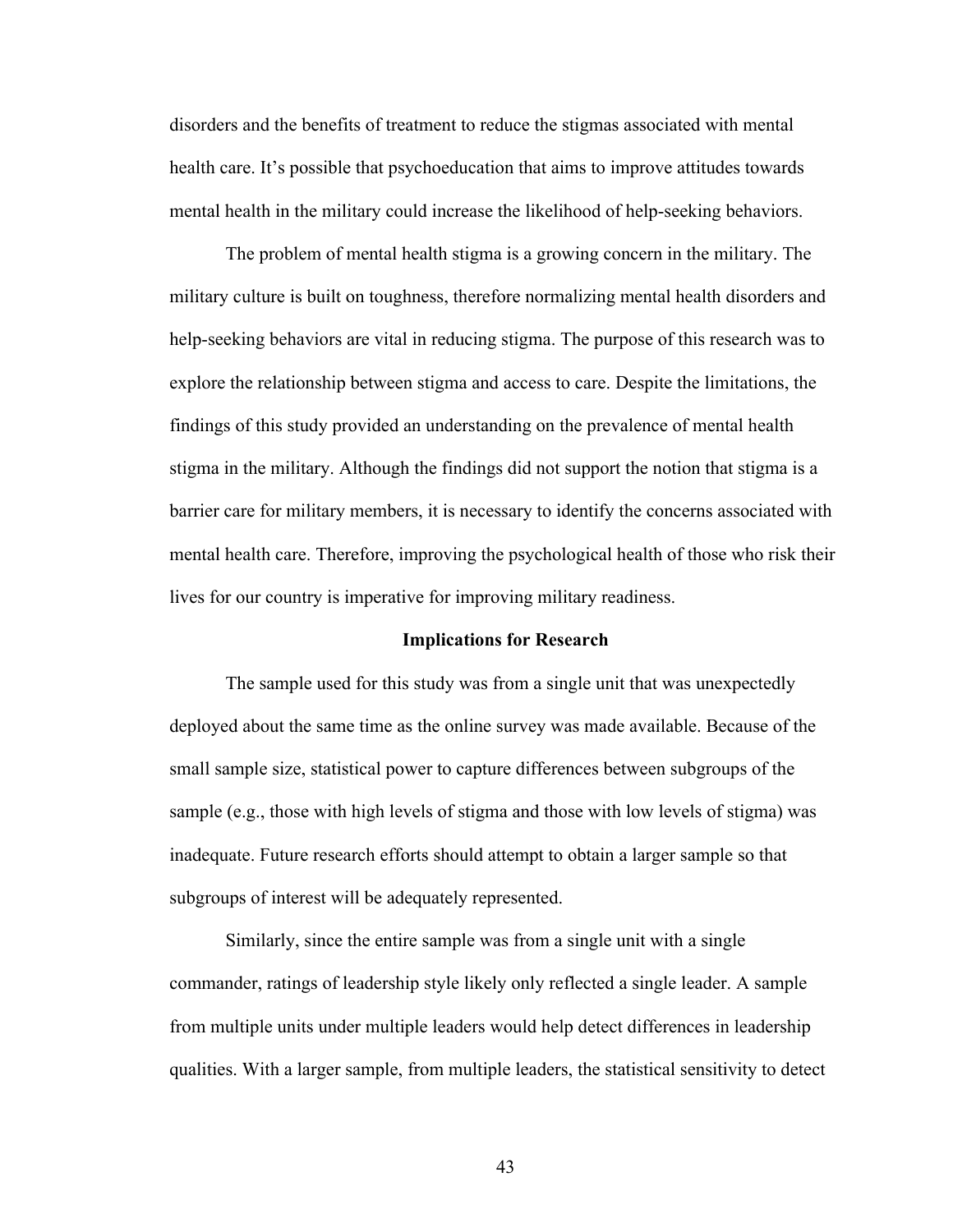the anticipated association between leadership quality and stigma would be enhanced. Ideally, a random sample of several units would help eliminate problems due to statistical power and improve the generalizability of the findings.

#### **Limitations**

While this study sought to explore endorsed and anticipated stigmas and their association with leadership and intentions to seek mental health care, several limitations arise. First, the surveys were conducted while the unit was currently deployed overseas. Such circumstances could in fact impact the study in numerous ways. For example, service members who are deployed to hostile environments have mission essential tasks that would be considered a priority. Therefore, conducting a survey would be the least of their worries and could potentially cause them to rush their responses to the questionnaire. Additionally, future researchers should administer the questionnaire to service members in a traditional setting, under conditions that allow them to take their time and document their experience.

Another limitation to consider would be sample size for this study. The number of participants who responded to the questionnaire was significantly small, therefore the results found might not have high external validity. An appropriate sample size detects relevant differences and is essential to producing accurate results (Orthod, 2014). It's evident that the sampled participants in this study did not represent the larger population of the military. Bearing this in mind, it's difficult to determine the reliability of the outcome due to the small sample size in this study. A more diverse sample size would likely be more informative to understanding stigma, therefore, future researchers should expand their sample size by including a broader approach to the recruitment process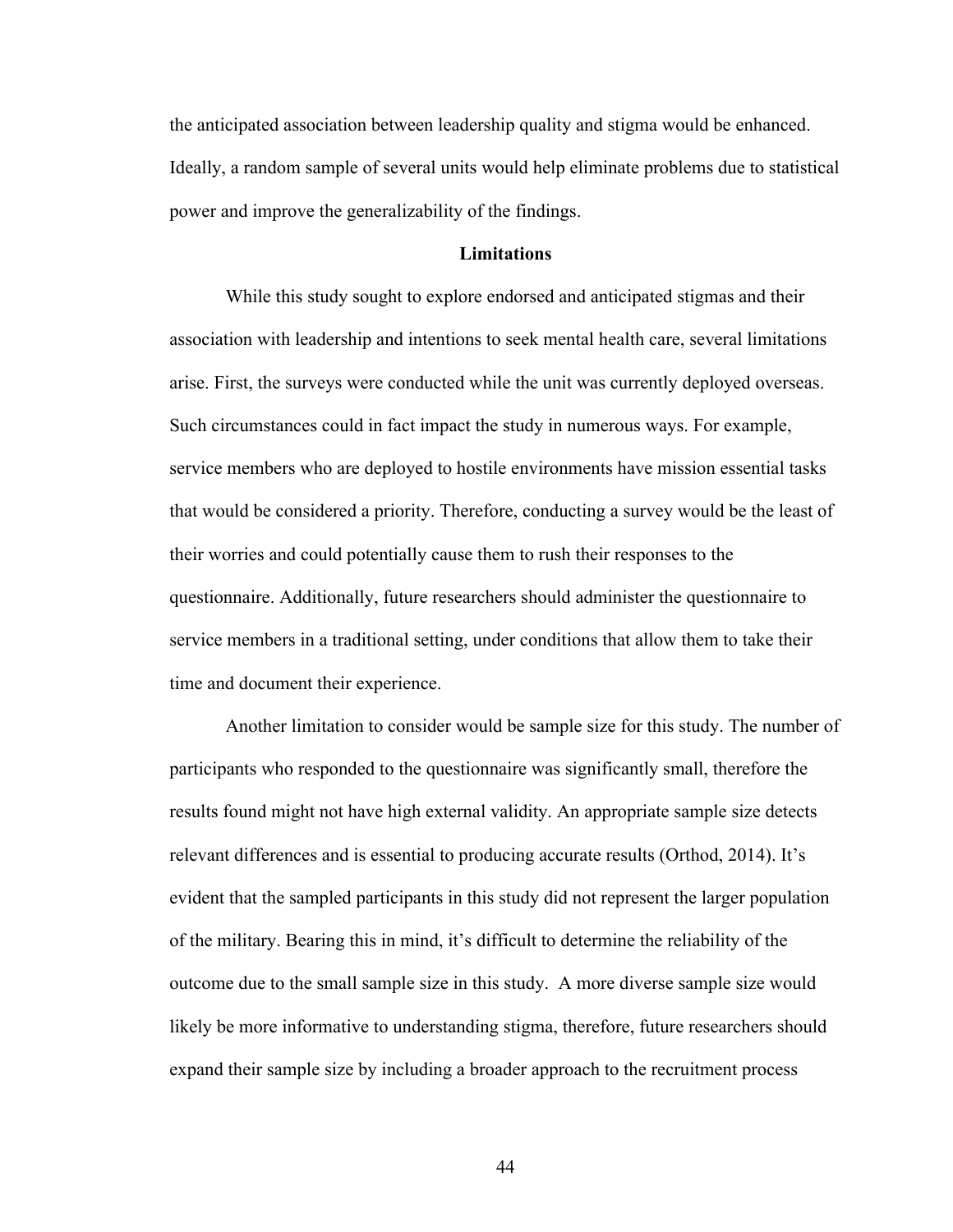### **REFERENCES**

- Adler, A.B., Cabrera, O.A., Lopez, A.A. & Thomas, J.L. (2018). Validation of the WRAIR leadership scale. *Military Behavior Health*, *7*(2), 125-134. https://doiorg.acu.idm.oclc.org/10.1080/21635781.2018.1490227
- Alcohol Facts and Statistics | National Institute on Alcohol Abuse and Alcoholism (NIAAA). (2022, January 10). https://www.niaaa.nih.gov/publications/brochuresand-fact-sheets/alcohol-facts-and-statistics
- American Psychiatric Association. (2013). *Diagnostic and statistical manual of mental disorders*. (5th ed.). Washington, DC: Author. http://swb.eblib.com/patron/FullRecord.aspx?p=1811753
- Ben-Zeev, D., Corrigan, P.W., Britt, T. W., & Langford, L. (2012). Stigma of mental illness and service use in the military. *Journal of Mental Health*, *21*(3), 264–273. https://doi.org/10.3109/09638237.2011.621468
- Ben-Zeev, D., Young, M. A., & Corrigan, P.W. (2010). DSM-V and the stigma of mental illness. *Journal of Mental Health* (Abingdon, England), *19*(4), 318–327. https://doi.org/10.3109/09638237.2010.492484
- Black, S. A., Gallaway, M. S., Bell, M. R., & Ritchie, E. C. (2011). Prevalence and Risk Factors Associated With Suicides of Army Soldiers 2001-2009. *Military Psychology*, *23*(4), 433–451. https://doi.org/10.1080/08995605.2011.590409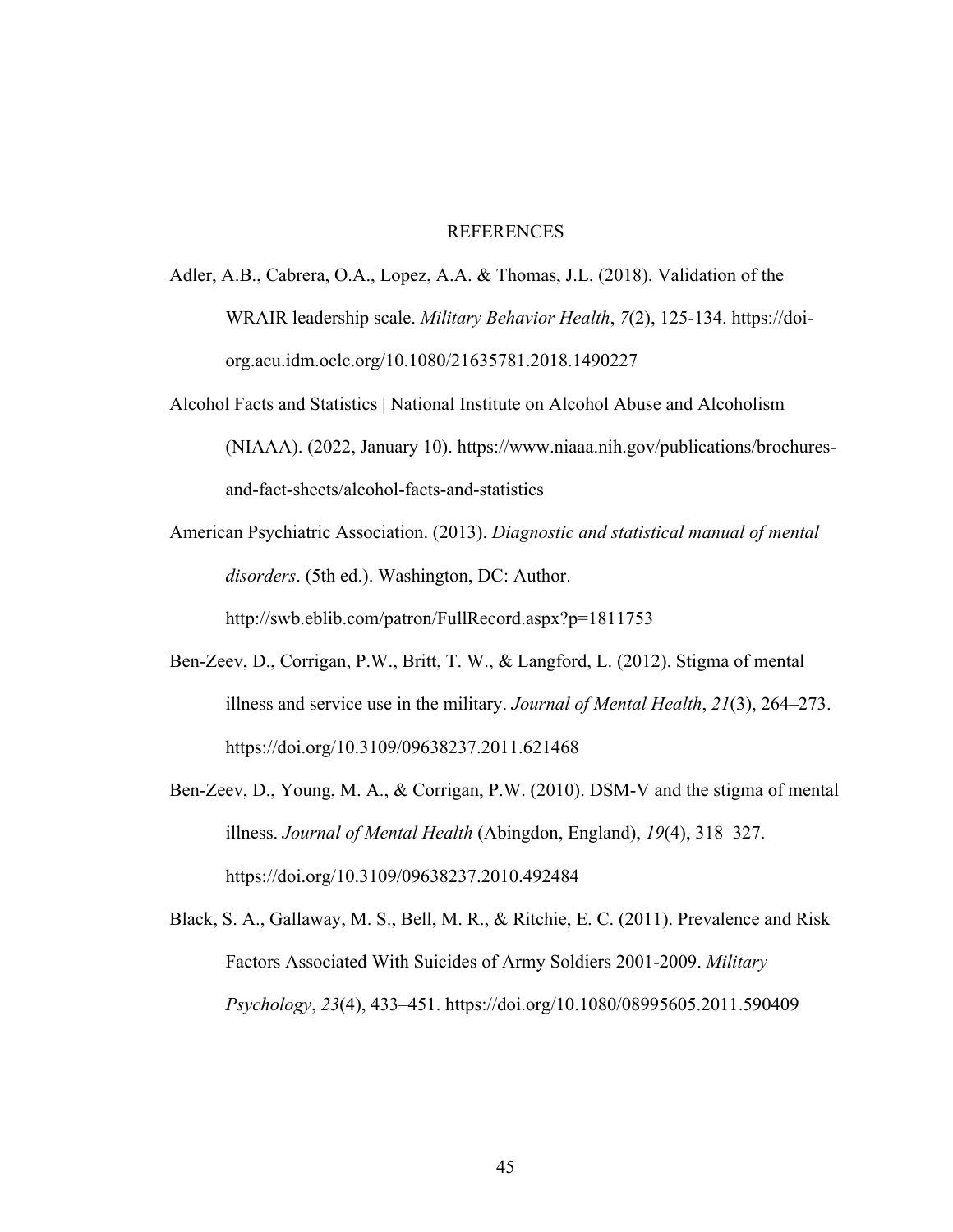- Bradley, R., & Redfering, D. L. (1978). Drug abuses in the military: Correlates of successful rehabilitation. *Journal of Clinical Psychology*, *34*(1), 233–237. https://doi.org/10.1002/1097-4679(197801)34:1<233
- Bray, R.M. Fairbank, J.A. & Marsden, M.E. (1999). Stress and substance use among military women and men. *The American Journal of Drug and Alcohol Abuse*, *25*(2). https://doi.org/10.1081/ADA-100101858
- Britt, T. W., Davison, J., Bliese, P. D., & Castro, C. A. (2004). How leaders can influence the impact that stressors have on soldiers. *Military Medicine*, *169*(7), 541–545. https://doi.org/10.7205/MILMED.169.7.541
- Britt, T.W., Cheung, J.H., Jennings, K.S., Pury, C.L.S., & Zinzow, H.M. (2015). The role of different stigma perceptions in treatment seeking and dropout among active duty military personnel. *Military Medicine*, *179*(10), 1141-1148. http://dx.doi.org/10.7205/MILMED-D-14-00002
- Britt, T. W., Wilson, C. A., Sawhney, G., & Black, K. J. (2020). Perceived unit climate of support for mental health as a predictor of stigma, beliefs about treatment, and help-seeking behaviors among military personnel. *Psychological Services*, *17*(2), 141–150. https://doi.org/10.1037/ser0000362
- Link, B. (1982). Mental patient status, work, and income: An examination of the effects of a psychiatric label. *American Sociological Review*, *47*(2), 202-215.
- Career Cast Statistics. (2019). Most stressful jobs in the United States in 2019. https://www.statista.com/statistics/507098/us-most-stressful-jobs/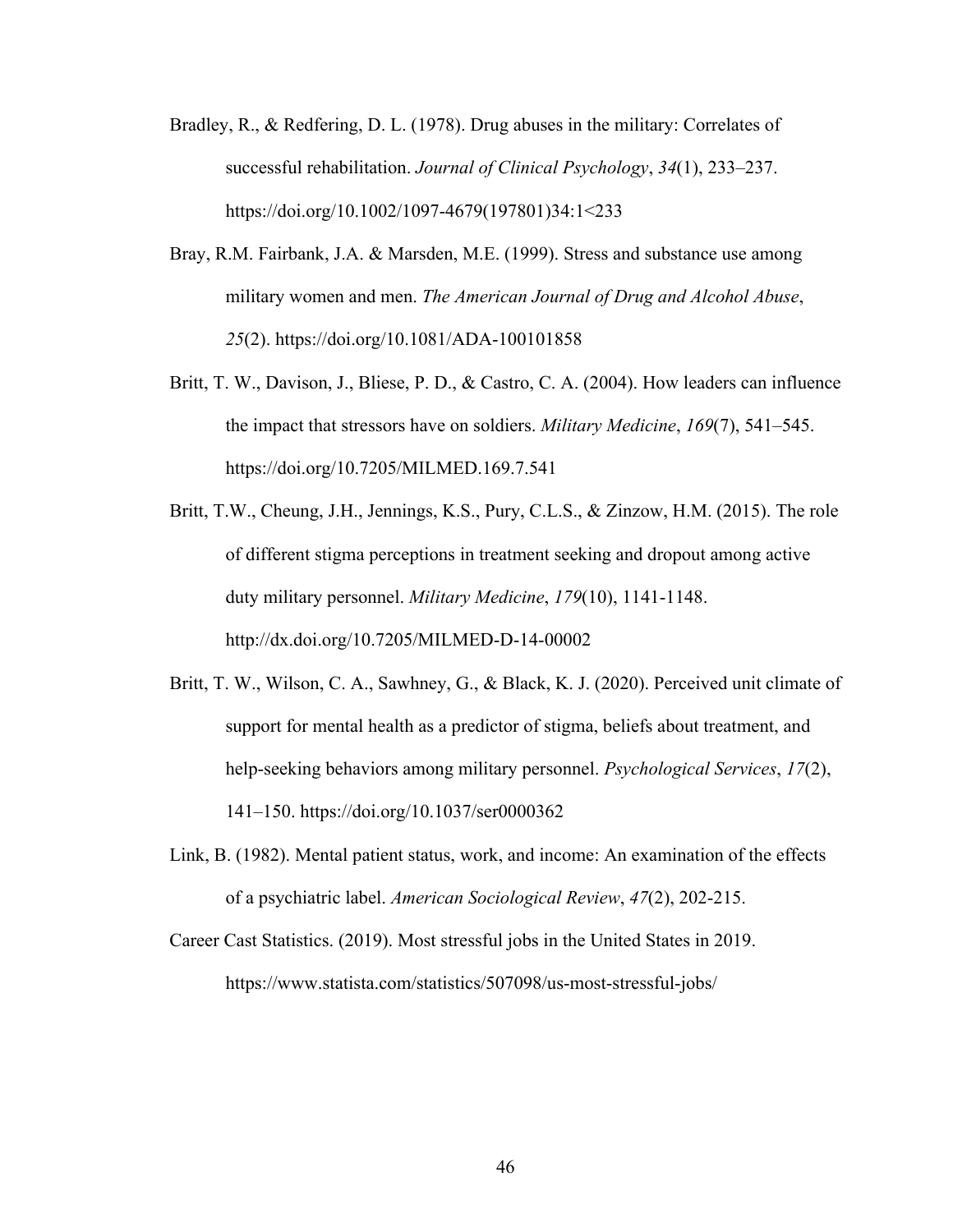- Ciarrochi, J., Deane, F.P., & Wilson. (2005). Measuring help-seeking intentions: Properties of the General Help-Seeking Questionnaire. *Canadian Journal of Counseling*, *39*(1), 15-28.
- Coleman, S. J., Stevelink, S. A. M., Hatch, S. L., Denny, J. A., & Greenberg, N [N.] (2017). Stigma-related barriers and facilitators to help seeking for mental health issues in the armed forces: A systematic review and thematic synthesis of qualitative literature. *Psychological Medicine*, *47*(11), 1880–1892. https://doi.org/10.1017/S0033291717000356
- Conley, D. L. (2021). The impact of structural stigma and other factors on state mental health legislative outcomes during the Trump administration. *Stigma and Health. Advance Online Publication*. https://doi.org/10.1037/sah0000331
- Cook, J. A., Leff, H. S., Blyler, C. R., Gold, P. B., Goldberg, R. W., Mueser, K. T., Toprac, M. G., McFarlane, W. R., Shafer, M. S., Blankertz, L. E., Dudek, K., Razzano, L. A., Grey, D. D., & Burke-Miller, J. (2005). Results of a multisite randomized trial of supported employment interventions for individuals with severe mental illness. *Archives of General Psychiatry*, *62*(5), 505–512. https://doi.org/10.1001/archpsyc.62.5.505
- Corrigan, P. W. (2002). The Paradox of Self-Stigma and Mental Illness. *Clinical Psychology: Science and Practice*, *9*(1), 35–53. https://doi.org/10.1093/clipsy/9.1.35
- Corrigan, P. W., & Bink, A. B. (2015). The stigma of mental illness. In H. S. Friedman (Ed.), Encyclopedia of mental health (pp. 230–234). Elsevier. https://doi.org/10.1016/B978-0-12-397045-9.00170-1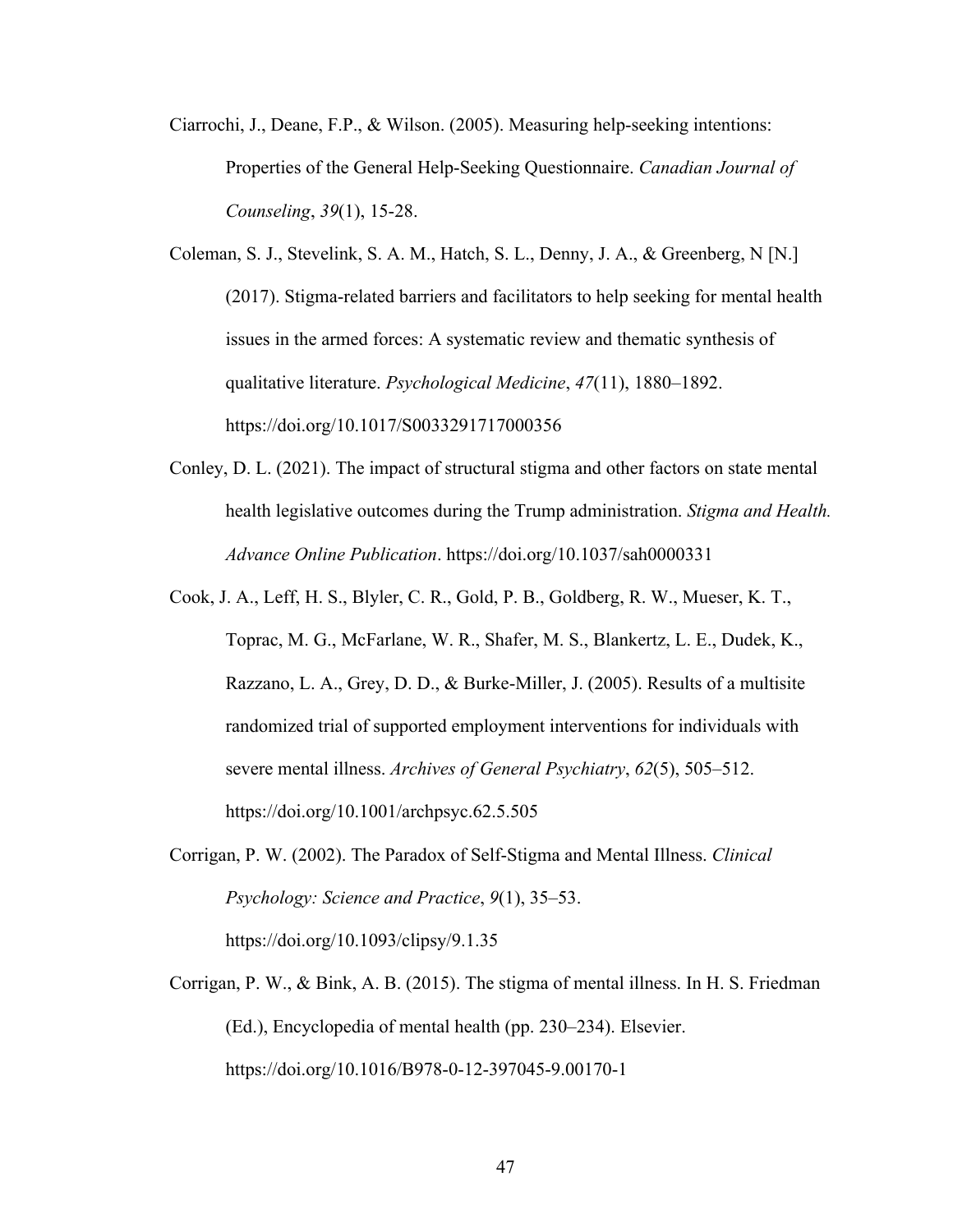- Corrigan, P. W, Bink, A. B., Schmidt, A., Jones, N [N.], & Rüsch, N. (2016). What is the impact of self-stigma? Loss of self-respect and the "why try" effect. *Journal of Mental Health* (Abingdon, England), *25*(1), 10–15. https://doi.org/10.3109/09638237.2015.1021902
- Corrigan, P. W [P. W.], Druss, B. G., & Perlick, D. A. (2014). The Impact of Mental Illness Stigma on Seeking and Participating in Mental Health Care. *Psychological Science in the Public Interest: A Journal of the American Psychological Society*, *15*(2), 37–70. https://doi.org/10.1177/1529100614531398
- Corrigan, P. W [P. W.], Larson, J. E., & Rüsch, N. (2009). Self-stigma and the "why try" effect: Impact on life goals and evidence-based practices. *World Psychiatry : Official Journal of the World Psychiatric Association*, *8*(2), 75–81. https://doi.org/10.1002/j.2051-5545.2009.tb00218.x
- Corrigan, P. W., & Rao, D. (2012). On the self-stigma of mental illness: Stages, disclosure, and strategies for change. *Canadian Journal of Psychiatry*. Revue Canadienne De Psychiatrie, *57*(8), 464–469. https://doi.org/10.1177/070674371205700804
- Corrigan, P. W [P. W.], & Watson, A.C. (2002). The paradox of self-stigma and mental illness. *Clinical Psychology: Science and Practice*, *9*(1), 35–53. https://doi.org/10.1093/clipsy.9.1.35
- Corrigan, P. W., Watson, A. C [A. C.], & Barr, L. (2006). The Self–Stigma of Mental Illness: Implications for Self–Esteem and Self–Efficacy. *Journal of Social and Clinical Psychology*, *25*(8), 875–884. https://doi.org/10.1521/jscp.2006.25.8.875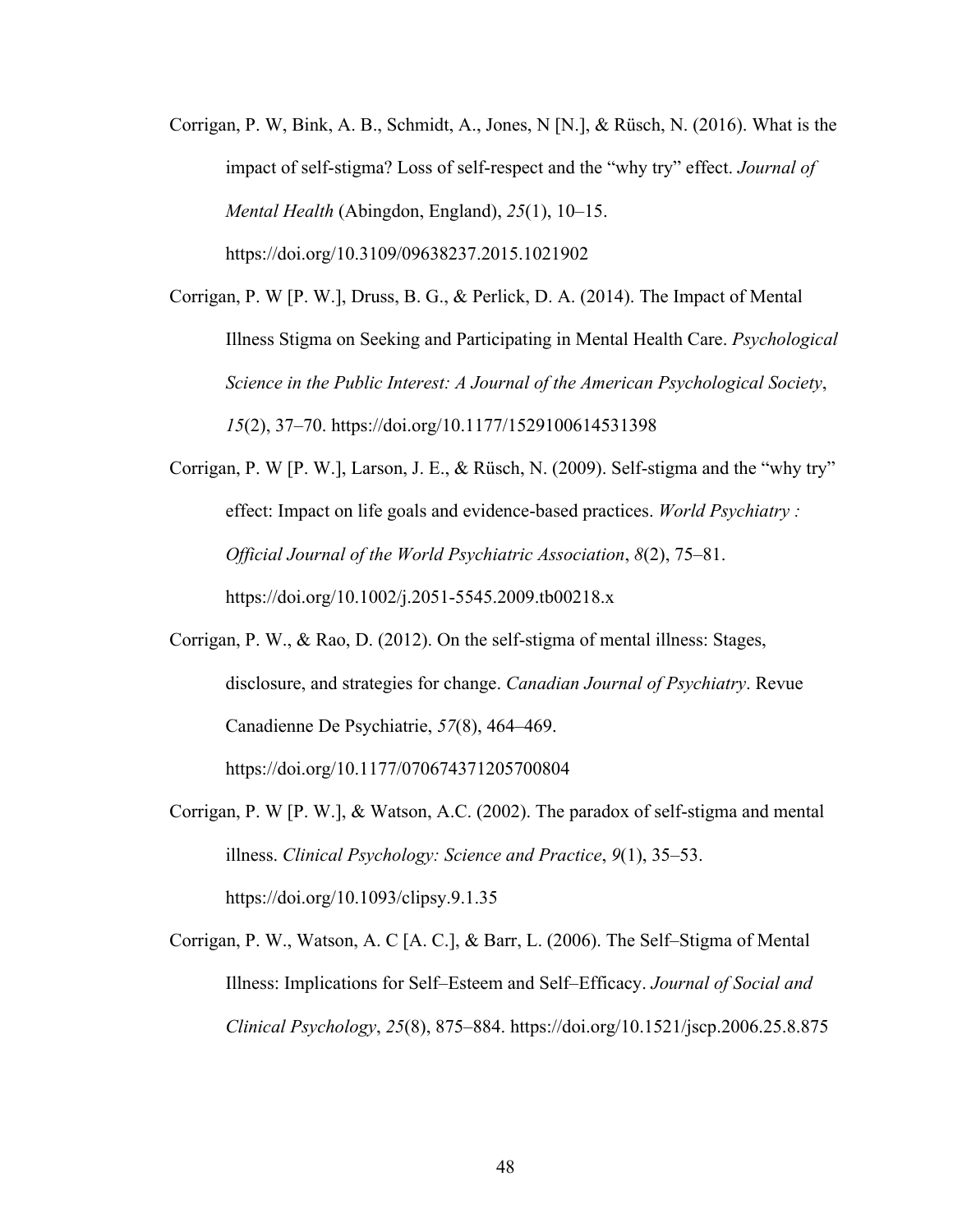- Corrigan, P. W [P. W.], Watson, A. C [A. C.], Warpinski, A. C., & Gracia, G. (2004). Stigmatizing attitudes about mental illness and allocation of resources to mental health services. *Community Mental Health Journal, 40*(4), 297–307. https://doi.org/10.1023/b:comh.0000035226.19939.76
- Corrigan P.W. & Wassel, A. (2008). Understanding and influencing the stigma of mental illness. *Journal of Psychology, 46*(1), 42-48. file:///Users/alicearios/Desktop/ACU%20Thesis/Thesis%20Articles/Articles%20u sed/Understanding%20&%20Influencing%20Stigma.pdf
- Corrigan, P. (2004). How stigma interfere with mental health care. *American Psychologist, 59*(7), 614-625.
- Department of the Army. (2019). ADP 6-22 Army leadership and the profession. Department of the Army. https://armypubs.army.mil/epubs/DR\_pubs/DR\_a/ARN20039-ADP\_6-22-001- WEB-0.pdf
- Beckman, R.L., Cefalu, M., Collins, R.L., Dawson, J.H., Doyle, M., Engel, C.C., Kress, A.M., Meadows, S.O., Padilla, L.S., Ramchand, R., & Williams, K.M. (2018). 2015 Department of Defense health related behaviors survey (HRBS). *Rand Health Quarterly, 8*(2), 5. https://www.ncbi.nlm.nih.gov/pmc/articles/PMC6183770/

Dickstein, B. D., Vogt, D. S., Handa, S., & Litz, B. T. (2010). Targeting self-stigma in returning military personnel and veterans: A review of intervention strategies. *Military Psychology, 22*(2), 224–236. https://doi.org/10.1080/08995600903417399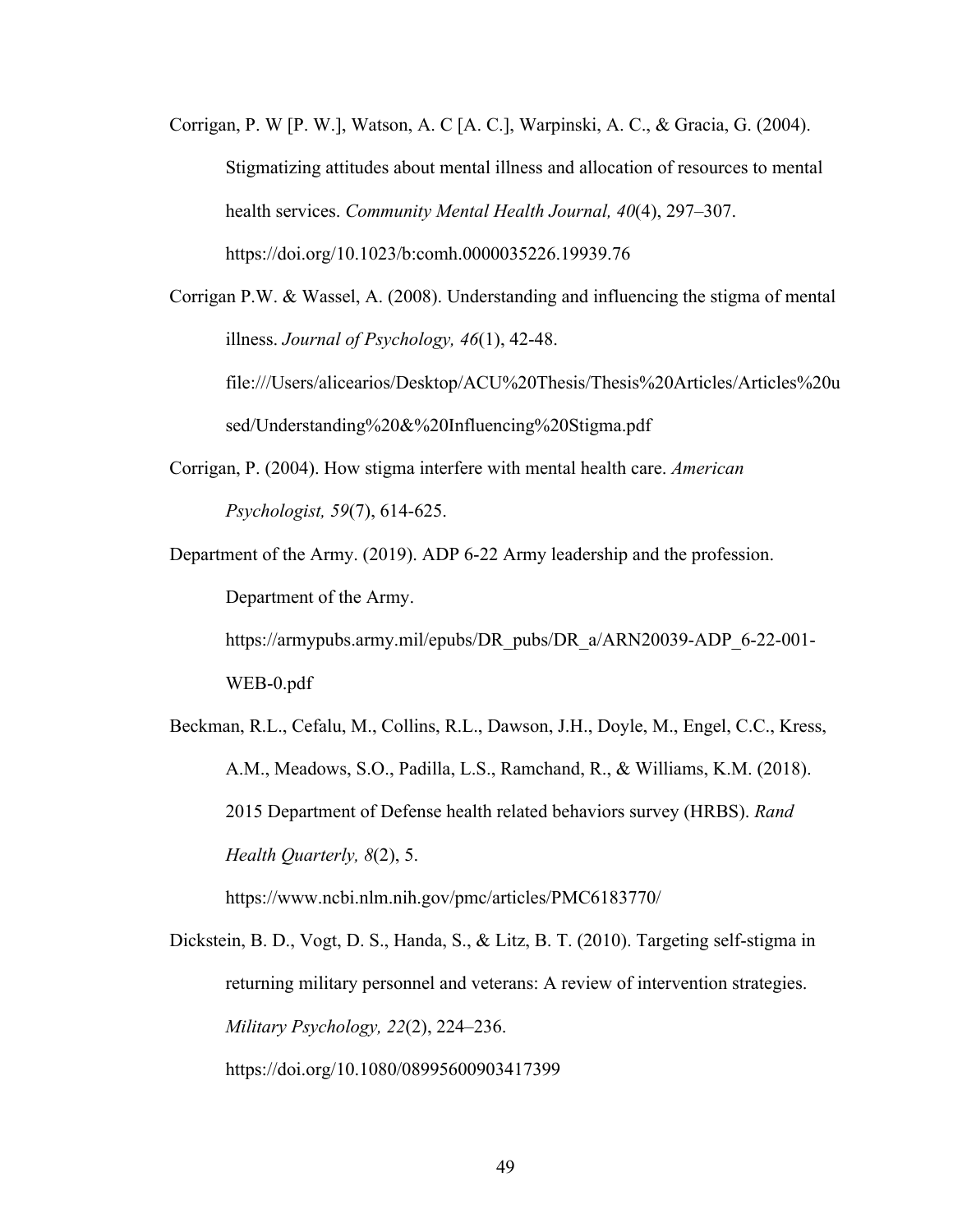- Doody, C. B., Egan, J., Bogue, J., & Sarma, K. M. (2021). Military personnels' experience of deployment: An exploration of psychological trauma, protective influences, and resilience. Psychological Trauma: Theory, Research, Practice, and Policy. Advance online publication. https://doi.org/10.1037/tra0001114
- Drapalski, A. L., Lucksted, A., Brown, C. H., & Fang, L. J. (2021). Outcomes of Ending Self-Stigma, a Group Intervention to Reduce Internalized Stigma, Among Individuals With Serious Mental Illness. *Psychiatric Services, 72*(2), 136–142. https://doi.org/10.1176/appi.ps.201900296
- Drapalski, A. L., Lucksted, A., Perrin, P. B., Aakre, J. M., Brown, C. H., DeForge, B. R., & Boyd, J. E. (2013). A model of internalized stigma and its effects on people with mental illness. *Psychiatric Services, 64*(3), 264–269. https://doi.org/10.1176/appi.ps.001322012
- Fisk, R. (2006). The American military's cult of cruelty. https://www.countercurrents.org/us-fisk180906.htm
- Forbes, D., Pedlar, D., Adler, A. B., Bennett, C., Bryant, R., Busuttil, W., Cooper, J., Creamer, M. C., Fear, N. T., Greenberg, N., Heber, A., Hinton, M., Hopwood, M., Jetly, R., Lawrence-Wood, E., McFarlane, A., Metcalf, O., O'Donnell, M., Phelps, A., ... Wessely, S. (2019). Treatment of military-related post-traumatic stress disorder: Challenges, innovations, and the way forward. *International Review of Psychiatry, 31*(1), 95–110.

https://doi.org/10.1080/09540261.2019.1595545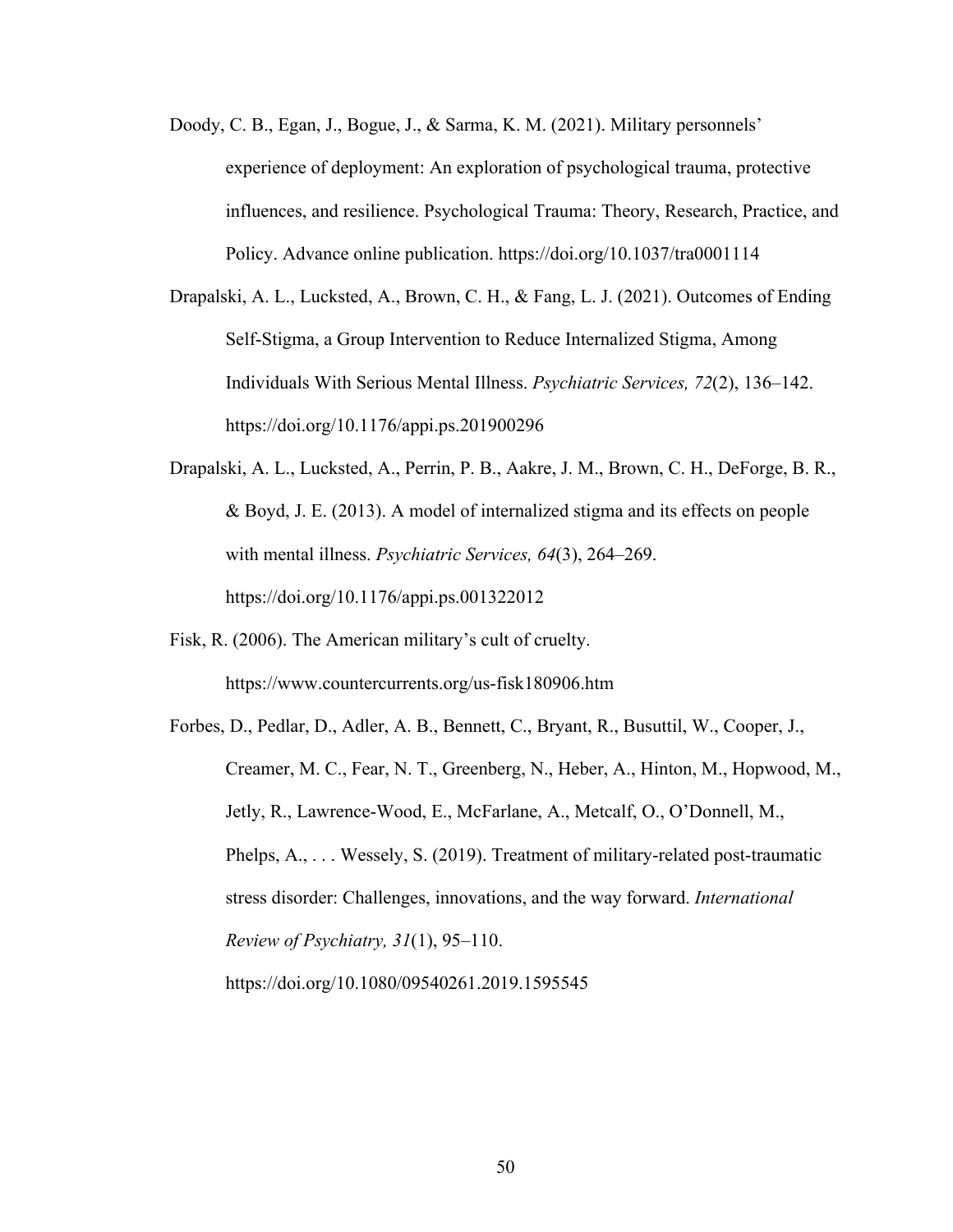- Fors Brandebo, M., Österberg, J., & Berglund, A. K. (2019). The impact of constructive and destructive leadership on soldier's job satisfaction. *Psychological Reports, 122*(3), 1068–1086. https://doi.org/10.1177/0033294118771542
- Fosse, T. H., Skogstad, A., Einarsen, S. V., & Martinussen, M. (2019). Active and passive forms of destructive leadership in a military context: a systematic review and meta-analysis. *European Journal of Work and Organizational Psychology, 28*(5), 708–722. https://doi.org/10.1080/1359432X.2019.1634550
- Ganz, A., Yamaguchi, C., Koritzky, B. P. G., & Berger, S. E. (2021). Military culture and its impact on mental health and stigma. *Journal of Community Engagement & Scholarship, 13*(4), 1–13. https://search.ebscohost.com/login.aspx?direct=true&AuthType=sso&db=eue&A

N=152034772&site=eds-live&scope=site&custid=s8479690

Gibbons, S. W., Migliore, L., Convoy, S. P., Greiner, S., & DeLeon, P. H. (2014). Military mental health stigma challenges: policy and practice considerations. *The Journal for Nurse Practitioners, 10*(6), 365–372.

https://doi.org/10.1016/j.nurpra.2014.03.021

Goffman, E. (1986). Stigma: Notes on the management of spoiled identity. Touchstone. https://ebookcentral.proquest.com/lib/gbv/detail.action?docID=5663894

Greenberg, N [Neil], & Jones, N [Norman]. (2011). Optimizing mental health support in the military: The role of peers and leaders. In A. B. Adler, P. D. Bliese, & C. A. Castro (Eds.), Deployment psychology: Evidence-based strategies to promote mental health in the military (pp. 69–101). American Psychological Association. https://doi.org/10.1037/12300-003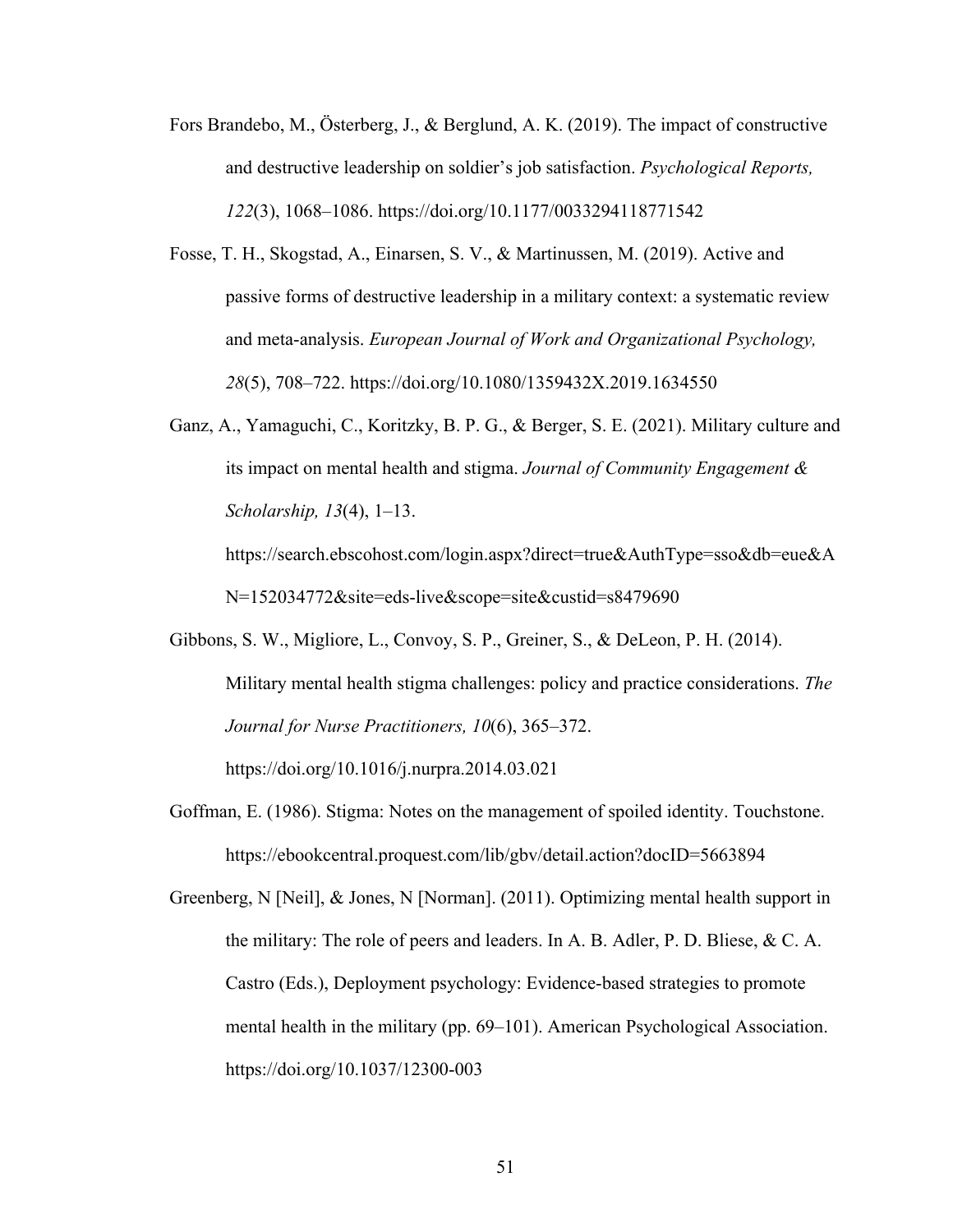- Hatzenbuehler, M. L. (2018). Structural stigma and health. the oxford handbook of stigma, discrimination, and health. Advance online publication. https://doi.org/10.1093/oxfordhb/9780190243470.013.13
- Hatzenbuehler, M. L., & Link, B. G. (2014). Introduction to the special issue on structural stigma and health. *Social Science & Medicine, 103*, (1–6). https://doi.org/10.1016/j.socscimed.2013.12.017
- Hoge, C. W., Auchterlonie, J. L., & Milliken, C. S. (2006). Mental health problems, use of mental health services, and attrition from military service after returning from deployment to Iraq or Afghanistan. *JAMA: Journal of the American Medical Association, 295*(9), 1023–1032. https://doi.org/10.1001/jama.295.9.1023
- Hoge, C. W., Castro, C. A [Carl A.], Messer, S. C., McGurk, D., Cotting, D. I., & Koffman, R. L. (2004). Combat duty in Iraq and Afghanistan, mental health problems, and barriers to care. *The New England Journal of Medicine, 351*(1), 13–22. https://doi.org/10.1056/NEJMoa040603
- Jeffery, D. D., May, L., Luckey, B., Balison, B. M., & Klette, K. L. (2014). Use and abuse of prescribed opioids, central nervous system depressants, and stimulants among U.S. active duty military personnel in FY 2010. *Military Medicine, 179(*10), 1141–1148. https://doi.org/10.7205/MILMED-D-14-00002
- Koenig, H. G. (2018). Measuring Symptoms of Moral Injury in Veterans and Active Duty Military with PTSD. *Religions, 9*(3), 1–14. https://doi.org/10.3390/rel9030086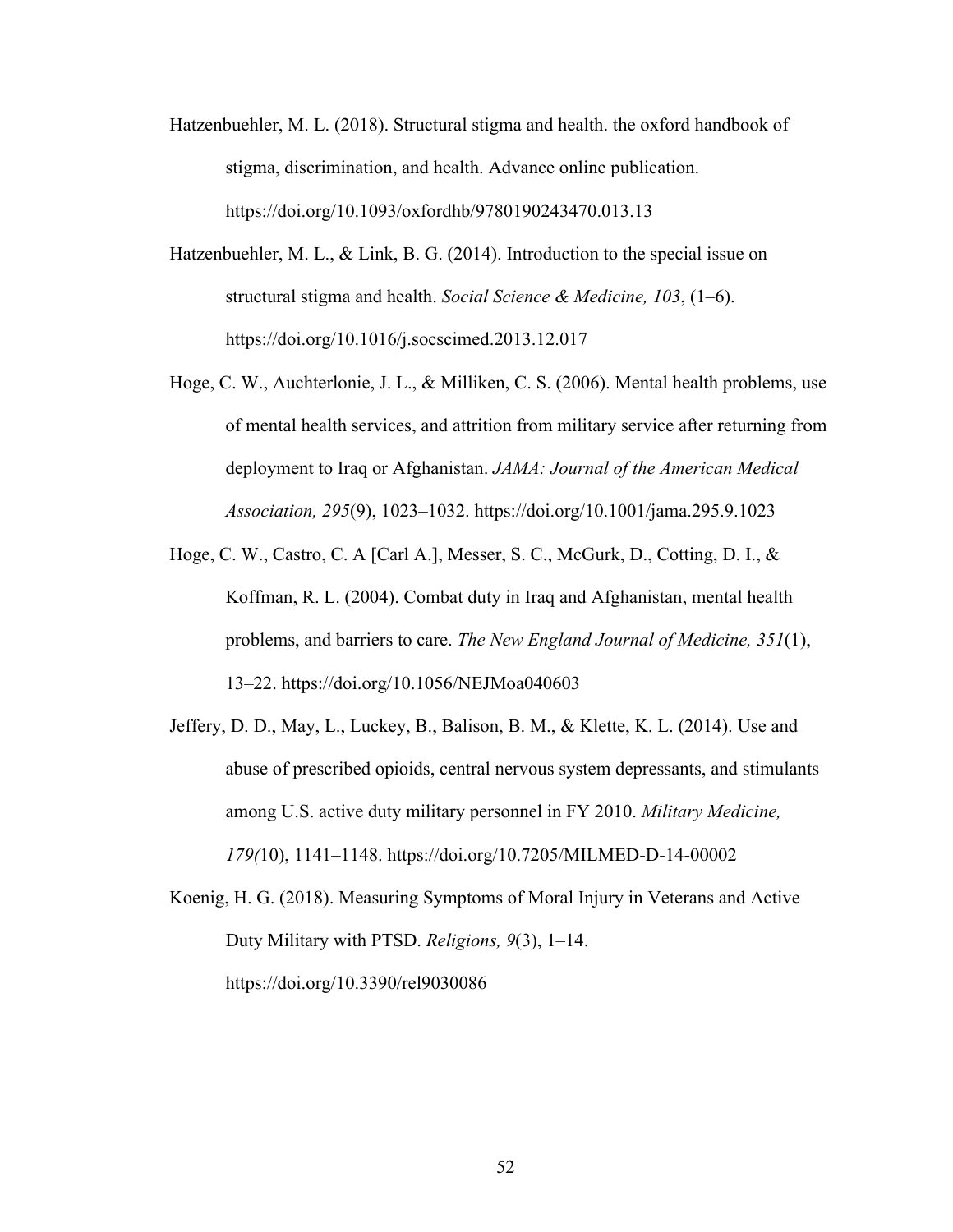- Larson, G. (2006). The developmental leadership questionnaire (DLQ): Some psychometric properties. *Scandinavian Journal of Psychology, 47*(4), 253-262. 10.1111/j.1467-9450.2006.00515.x
- Link, B., & Hatzenbuehler, M. L. (2016). Stigma as an Unrecognized Determinant of Population Health: Research and Policy Implications. *Journal of Health Politics, Policy & Law, 41*(4), 653–673. https://doi.org/10.1215/03616878-3620869
- Link, B. G., Mirotznik, J., & Cullen, F. T. (1991). The effectiveness of stigma coping orientations: Can negative consequences of mental illness labeling be avoided? *Journal of Health and Social Behavior, 32*(3), 302–320.
- Link, B. G [Bruce G.], & Phelan, J. C. (2001). Conceptualizing stigma. *Annual Review of Sociology, 27*, 363–385. https://search.ebscohost.com/login.aspx?direct=true&AuthType=sso&db=edsjsr& AN=edsjsr.2678626&site=eds-live&scope=site&custid=s8479690
- Lunasco, T. K., Goodwin, E. A., Ozanian, A. J., & Loflin, E. M. (2010). One shot-one kill: A culturally sensitive program for the warrior culture. *Military Medicine, 175*(7), 509–513. https://doi.org/10.7205/MILMED-D-09-00182
- Lutgendorf, M. A., Thagard, A., Rockswold, P. D., Busch, J. M., & Magann, E. F. (2012). Domestic violence screening of obstetric triage patients in a military population. *Journal of Perinatology, 32*(10), 763–769. https://doi.org/10.1038/jp.2011.188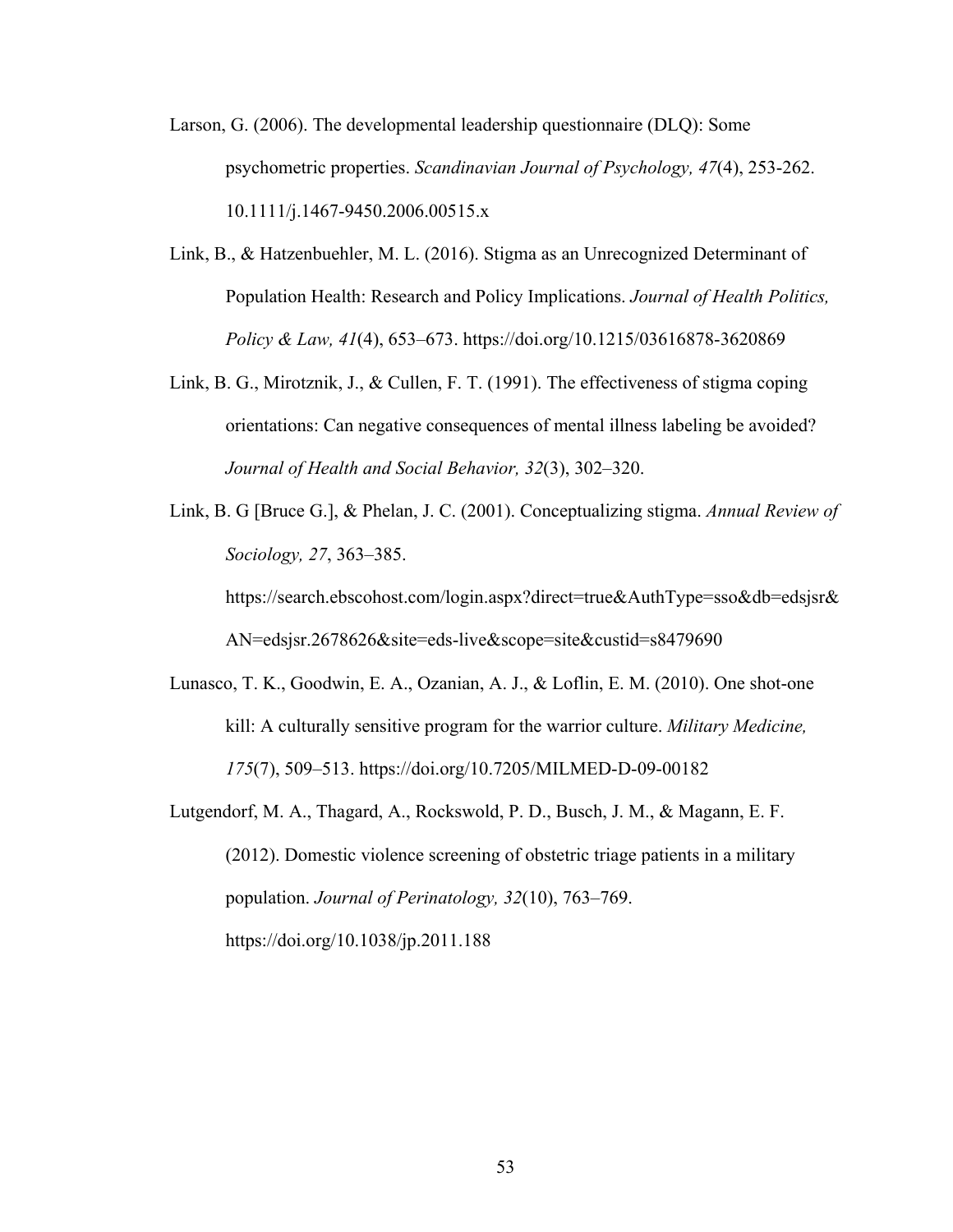- McEnany, G. P. & Schreiber, M. (2015). Stigma, American military personnel and mental health care: Challenges from Iraq and Afghanistan. *Journal of Mental Health, 24*(1), 54–59. https://doi.org/10.3109/09638237.2014.971147
- McGuffin, J. J., Riggs, S. A., Raiche, E. M., & Romero, D. H. (2021). Military and Veteran help-seeking behaviors: Role of mental health stigma and leadership. *Military Psychology, 33*(5), 332–340.

https://doi.org/10.1080/08995605.2021.1962181

- Mohatt, N. V., Boeckmann, R., Winkel, N., Mohatt, D. F., & Shore, J. (2017). Military mental health first aid: Development and preliminary efficacy of a community training for improving knowledge, attitudes, and helping behaviors. *Military Medicine, 182(*1), e1576-e1583. https://doi.org/10.7205/MILMED-D-16-00033
- Nash, W. P., Silva, C., & Litz, B. (2009). The historic origins of military and veteran mental health stigma and the stress injury model as a means to reduce it. *Psychiatric Annals, 39*(8), 789–794.

https://search.ebscohost.com/login.aspx?direct=true&AuthType=sso&db=edsovi &AN=edsovi.00011075.200908000.00007&site=eds-

live&scope=site&custid=s8479690

Oexle, N., Ajdacic-Gross, V., Kilian, R., Müller, M., Rodgers, S., Xu, Z., Rössler, W., & Rüsch, N. (2017). Mental illness stigma, secrecy and suicidal ideation. *Epidemiology and Psychiatric Sciences, 26*(1), 53–60. https://doi.org/10.1017/S2045796015001018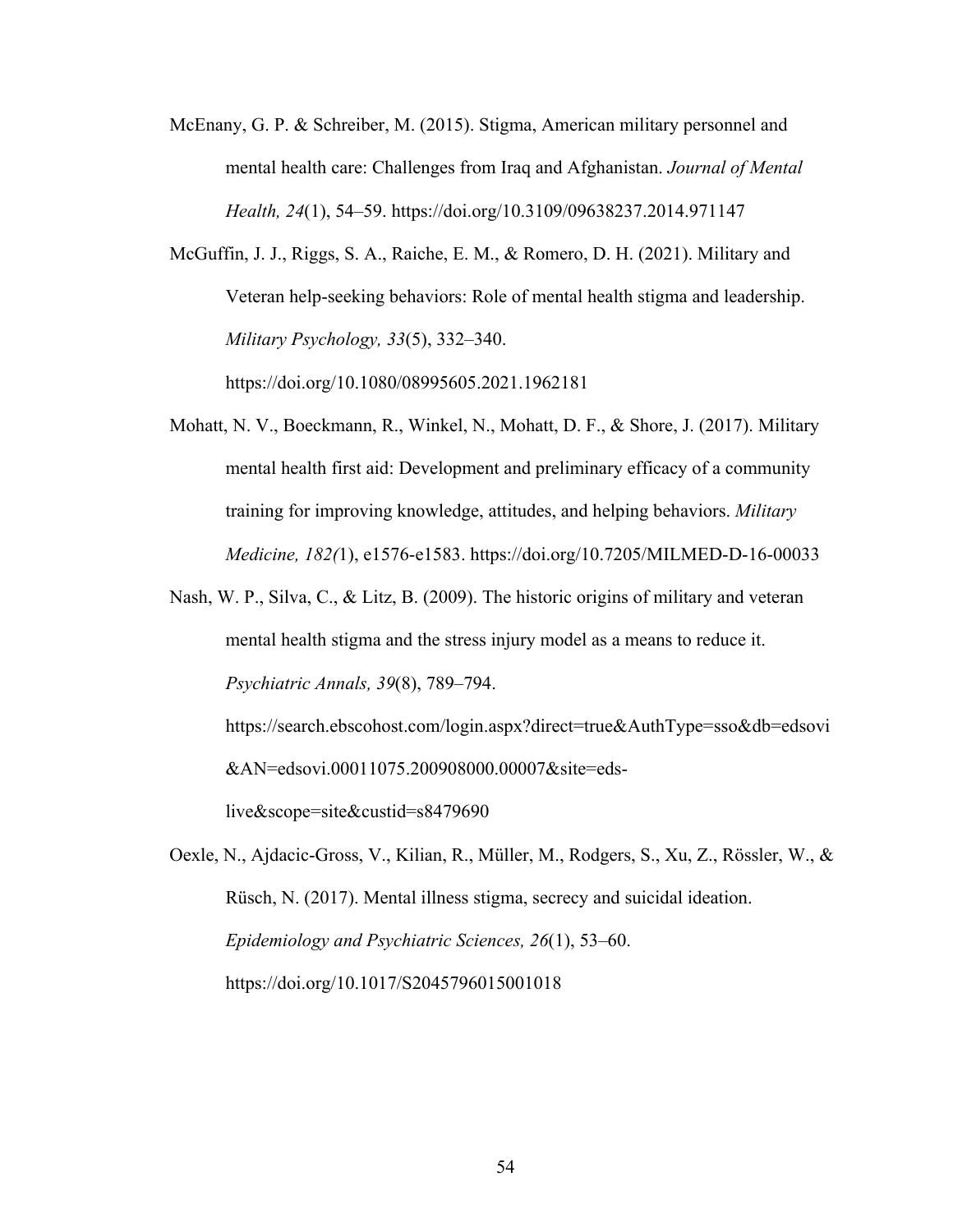Oexle, N., Waldmann, T., Staiger, T., Xu, Z., & Rüsch, N. (2018). Mental illness stigma and suicidality: The role of public and individual stigma. *Epidemiology and Psychiatric Sciences, 27*(2), 169–175.

https://doi.org/10.1017/S2045796016000949

- Olson, J. R., Welsh, J. A., Perkins, D. F., & Ormsby, L. (2018). Individual, family, and community predictors of PTSD symptoms following military deployment. *Family Relations, 67*(5), 615–629. https://doi.org/10.1111/fare.12343
- Orthod, J. (2014). How sample size influence research outcomes. Dental Press Journal of Orthodonics, 19(4), 27-29. 10.1590/2176-9451.19.4.027-029.ebo
- Orvis, K. A. (2021). Department of Defense (DoD) Quarterly suicide report (QSR) 1st quarter, CY 2021. https://www.dspo.mil/Portals/113/Documents/2021QSRs/TAB%20A\_20210621\_ OFR\_Rpt\_Q1%20CY%202021%20QSR.pdf?ver=6D4DcO326c0xAVIm\_l83\_g %3D%3D
- Parcesepe, A. M., & Cabassa, L. J. (2013). Public stigma of mental illness in the United States: A systematic literature review. *Administration and Policy in Mental Health, 40*(5), 384–399. https://doi.org/10.1007/s10488-012-0430-z
- Parnell, D., Ram, V., Cazares, P., Webb-Murphy, J., Roberson, M., & Ghaed, S. (2018). Sexual assault and disabling PTSD in active duty service women. *Military Medicine, 183*(9-10), e481-e488. https://doi.org/10.1093/milmed/usy048
- Patil, A. D., & Shahapure, S. H. (2021). A study on preventive way of stress management in work place. *Ilkogretim Online, 20*(6), 391–395. https://doi.org/10.17051/ilkonline.2021.06.040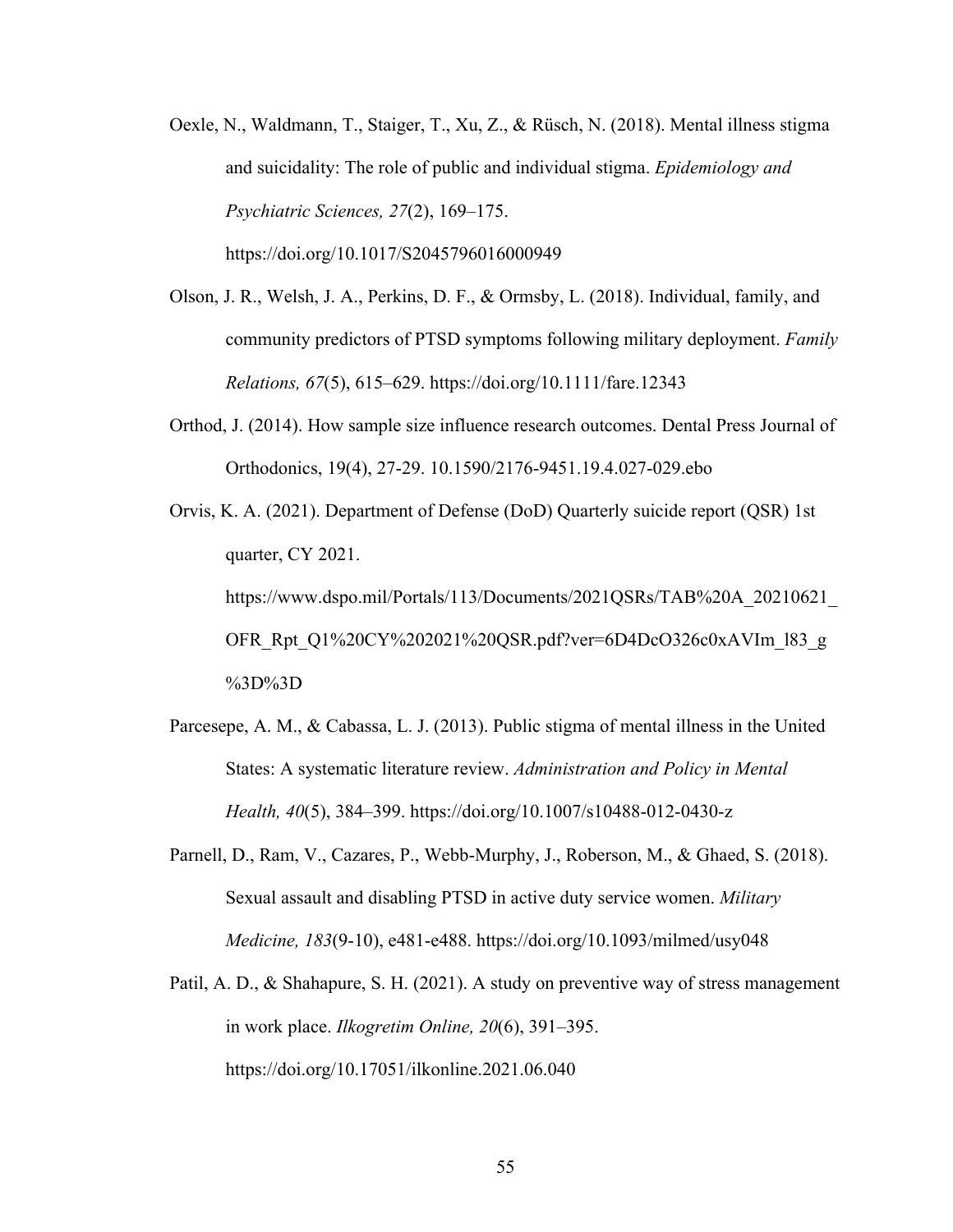- Pessoa dos Santos, R., Francisco, R., Ribeiro, M. T., & Roberto, M. S. Psychological and emotional experiences during a military mission: A longitudinal study with soldiers and spouses. Couple and Family Psychology: Research and Practice. Advance online publication. https://doi.org/10.1037/cfp0000157
- Pflanz, S., & Sonnek, S. (2002). Work stress in the military: Prevalence, causes, and relationship to emotional health. *Military Medicine, 171*(9), 861–865. https://doi.org/10.1093/milmed/167.11.877
- Portela, F., Rouco, C., & Gladkikh, T. (2015). Leadership styles and emotions in the context of military urban operations. European conference on management, leadership & governance. https://acu.idm.oclc.org/login?url=https://www.proquest.com/conference-papers-

proceedings/leadership-styles-emotions-context-military-

urban/docview/1738816564/se-2?accountid=7006

- Prody, J. M. (2015). Protesting war and hegemonic masculinity in music videos: Audioslave's "doesn't remind me". *Women's Studies in Communication, 38*(4), 440–461. https://doi.org/10.1080/07491409.2015.1085475
- Pruitt, L. D., Smolenski, D. J., Bush, N. E [Nigel E.], Tucker, J., Issa, F., Hoyt, T. V., & Reger, M. A. (2019). suicide in the military: Understanding rates and risk factors across the united states' armed forces. *Military Medicine, 184*, 432–437. https://doi.org/10.1093/milmed/usy296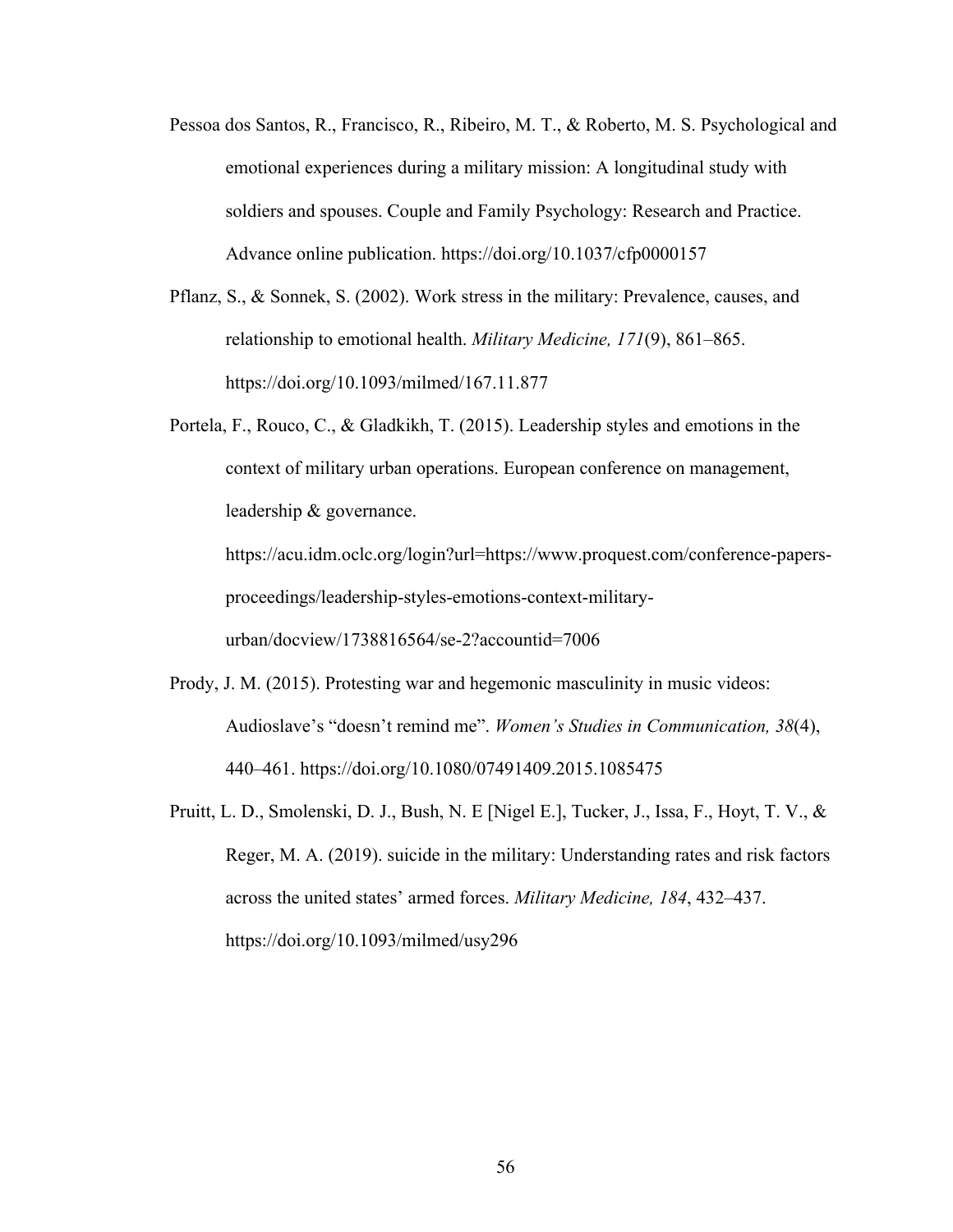- Sharma, P. N., & Pearsall, M. J. (2016). Leading under adversity: Interactive effects of acute stressors and upper-level supportive leadership climate on lower-level supportive leadership climate. *The Leadership Quarterly, 27*(6), 856–868. https://doi.org/10.1016/j.leaqua.2016.08.003
- Skopp, N. A., Bush, N. E., Sirotin, A. P., Mccann, R. A., Metzger-Abamukong, M. J., Vogel, D. L., & Wade, N. G. (2012). Development and initial testing of a measure of public and self-stigma in the military: Development and initial testing of a measure of public and self-stigma in the military. *Journal of Clinical Psychology, 68*(9), 1036–1047. https://doi.org/10.1002/jclp.21889
- Squires, E. C., & Peach, J. M. (2020). Effective military leadership: Balancing competing demands. *Canadian Journal of Behavioral Science / Revue Canadienne Des Sciences Du Comportement, 52*(4), 314–323. https://doi.org/10.1037/cbs0000179
- Stanciulescu, R., & Beldiman, E. (2019). The issue of leadership styles in the military organization. *Revista Academiei Fortelor Terestre, 24*(1), 54–60. https://search.ebscohost.com/login.aspx?direct=true&AuthType=sso&db=a9h&A N=135676563&site=ehost-live&scope=site&custid=s8479690
- Stecker, T., Fortney, J., Hamilton, F., Sherbourne, C. D., & Ajzen, I. (2010). Engagement in mental health treatment among veterans returning from Iraq. *Patient Preference & Adherence, 4*, 45–49. https://search.ebscohost.com/login.aspx?direct=true&AuthType=sso&db=edb&A

N=85000599&site=eds-live&scope=site&custid=s8479690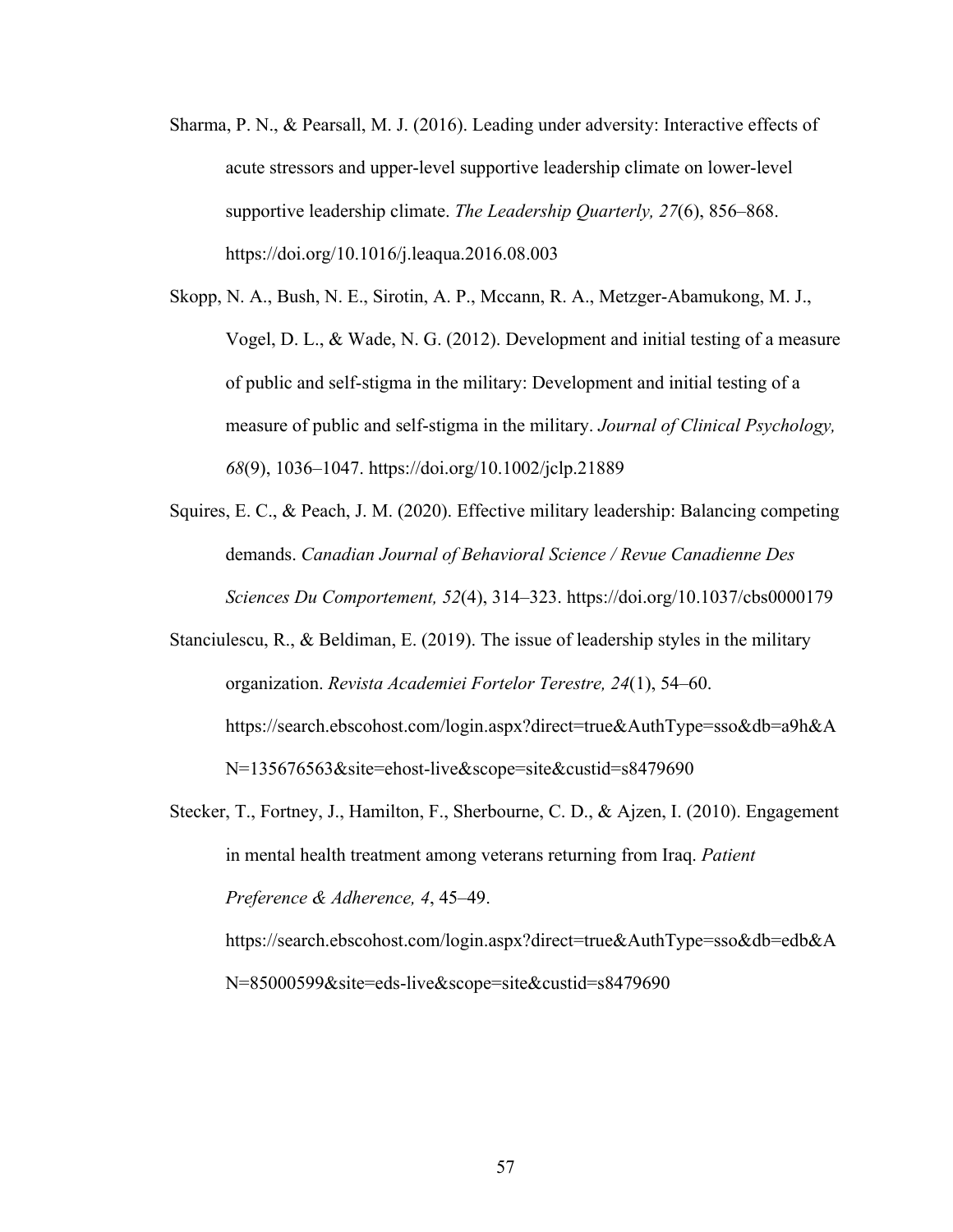- Teeters, J. B., Lancaster, C. L., Brown, D. G., & Back, S. E. (2017). Substance use disorders in military veterans: Prevalence and treatment challenges. *Substance Abuse and Rehabilitation, 8*, 69–77. https://doi.org/10.2147/SAR.S116720
- Temple, J. B., Brijnath, B., Enticott, J., Utomo, A., Williams, R., & Kelaher, M. (2021). Discrimination reported by older adults living with mental health conditions: Types, contexts and association with healthcare barriers. *Social Psychiatry and Psychiatric Epidemiology, 56*(6), 1003–1014. https://doi.org/10.1007/s00127- 020-01914-9
- Trevillion, K., Williamson, E., Thandi, G., Borschmann, R., Oram, S., & Howard, L. M. (2015). A systematic review of mental disorders and perpetration of domestic violence among military populations. *Social Psychiatry and Psychiatric Epidemiology: The International Journal for Research in Social and Genetic Epidemiology and Mental Health Services, 50*(9), 1329–1346. https://doi.org/10.1007/s00127-015-1084-4
- Vogt, D., Di'Leon, B.A.L., Wang, J.M., Sayer, N.A., Pineles, S.L., Litz, B.T. (2014). Endorsed and anticipated stigma inventory (EASI): A tool for assessing beliefs about mental illness and mental health treatment among military personnel and veterans. *Psychological Services, 11*(1), 105-113.

http://dx.doi.org/10.1037/a0032780 

Williamson, E. (2012). Domestic Abuse and Military Families: The Problem of Reintegration and Control. *The British Journal of Social Work, 42*(7), 1371–1387. https://search.ebscohost.com/login.aspx?direct=true&AuthType=sso&db=edsjsr& AN=edsjsr.43771747&site=eds-live&scope=site&custid=s8479690